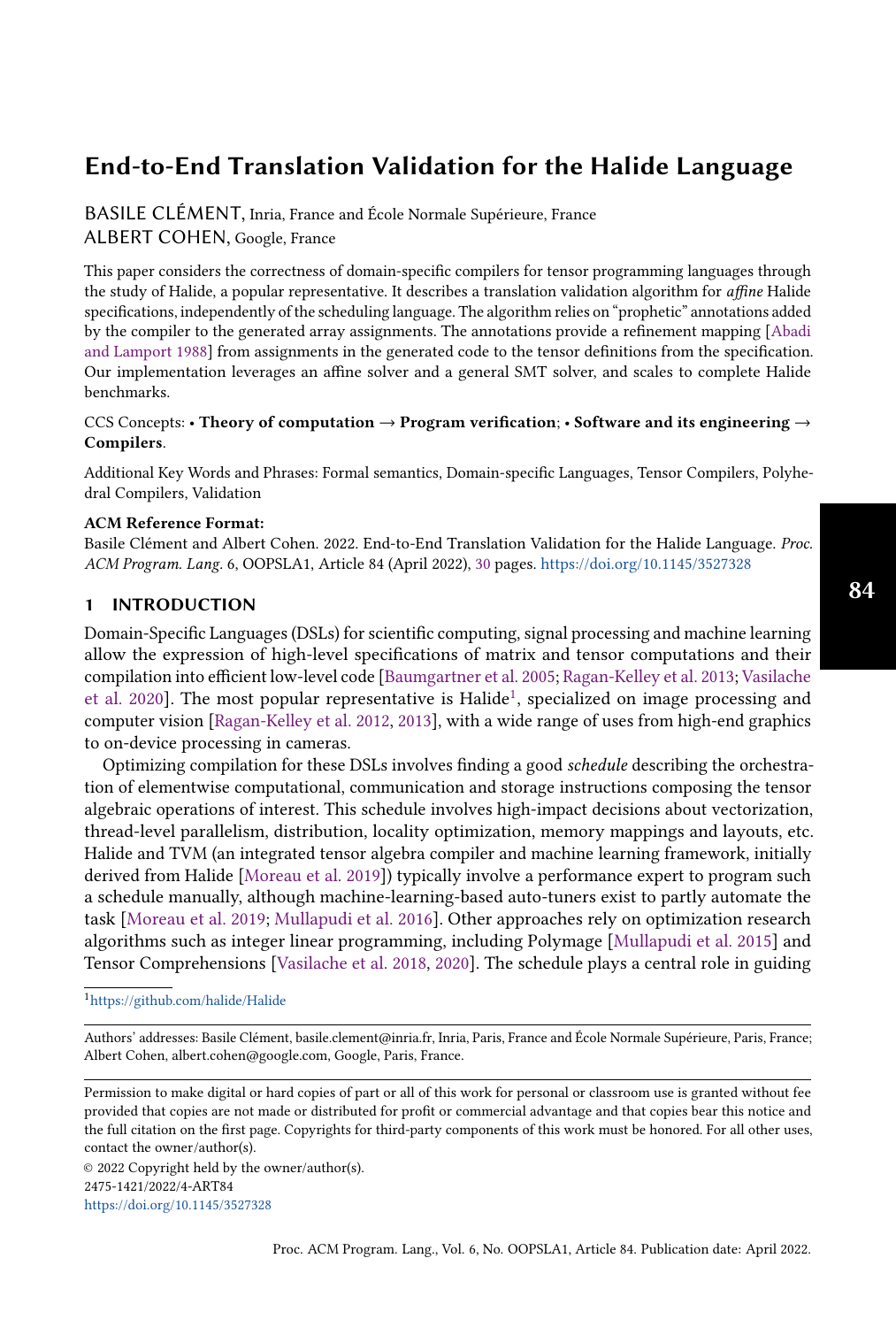efficient code generation from a high-level equational specification; it is a fundamental, unifying property of all these approaches.

The above-mentioned frameworks however differ in their schedule representations: Tensor Comprehensions uses affine schedule trees [\[Grosser et al.](#page-27-1) [2015\]](#page-27-1) while Halide and TVM uses custom scheduling directives with different trade-offs between expressiveness, expert control and automation. Whether they arise from DSLs like Halide or from black-box optimizers of imperative loop nests like Pluto [\[Bondhugula et al.](#page-27-2) [2008a](#page-27-2)[,b\]](#page-27-3), the transformations involving array indices and loop iterations have a strong impact on the structure of the generated code. Effectively, the efficient code generated by these compilers often bears little resemblance to the original specification. The control structure is altered at both local and global scales, by the application of many loop transformations such as loop tiling, fusion, unrolling, index set splitting, pipelining. In addition, functional tensors in the specification are lowered into imperative arrays in the generated code with possibly different dimensionalities, some of the original dimensions are coalesced to express parallelism opportunities, other dimensions are further decomposed (reshaped) to optimize locality, values can be promoted to registers, rematerialized (i.e. computed multiple times) or even completely disappear through algebraic simplifications or partial evaluation.

This paper aims at verifying that low-level generated code matches the high-level specification of tensor computations by exhibiting a refinement mapping [\[Abadi and Lamport](#page-26-0) [1988\]](#page-26-0). Focusing on the Halide language and compiler, we show that its architecture lends itself well to translation validation [\[Pnueli et al.](#page-28-5) [1998\]](#page-28-5) despite the impressive semantic gap affecting both control and memory. We achieve this by formalizing both Halide specifications (called algorithms) and their low-level imperative representation. We then associate an equation in the algorithm to each assignment in the imperative code. This approach does not require formalizing the Halide scheduling language: while maybe counter-intuitive, this indicates the techniques in this paper should generalize beyond Halide itself to other compilers relying on affine transformations of control flow and storage mapping, combined with symbolic reasoning on value expressions — provided the compiler can produce the appropriate annotations.

The outline of the paper is as follows. We first present an intuitive explanation of *prophetic* expressions, annotations we use to allow symbolic evaluation of unbounded sequential loops, in [Section 2.](#page-1-0) We then briefly recall the specifics of affine Halide specifications in [Section 3,](#page-4-0) for which we formalize in [Section 4](#page-8-0) a translation-validation procedure using prophetic expressions. To our knowledge, our approach is the first to allow the verification of both general affine loop transformations and algebraic transformations. We then evaluate our approach on some reference Halide benchmarks in [Section 5,](#page-18-0) and compare it to the state-of-the-art of affine program equivalence checking. We discuss related work in [Section 6,](#page-22-0) and the limitations and possible extensions of our approach in [Section 7.](#page-24-0) In particular, we mention two possible threats to the correctness of our validator, namely overflow checking and the "fast-math" optimizations performed by Halide on floating point numbers.

## <span id="page-1-0"></span>2 MOTIVATING EXAMPLES

Picture yourself a specification language for  $n$ -dimensional arrays. The exact details of the specification language may vary, but can be roughly thought of as follows. This language deals with tensors: functional values indexed by integer points in a multidimensional space. The tensors are defined by equations, read as assignments, and implicitly quantified over the multidimensional domain. For instance, the outer product of two vectors  $A$  and  $B$  is a two-dimensional tensor defined by the equation:

<span id="page-1-1"></span>
$$
C(i, j) = A(i) \times B(j)
$$
 (1)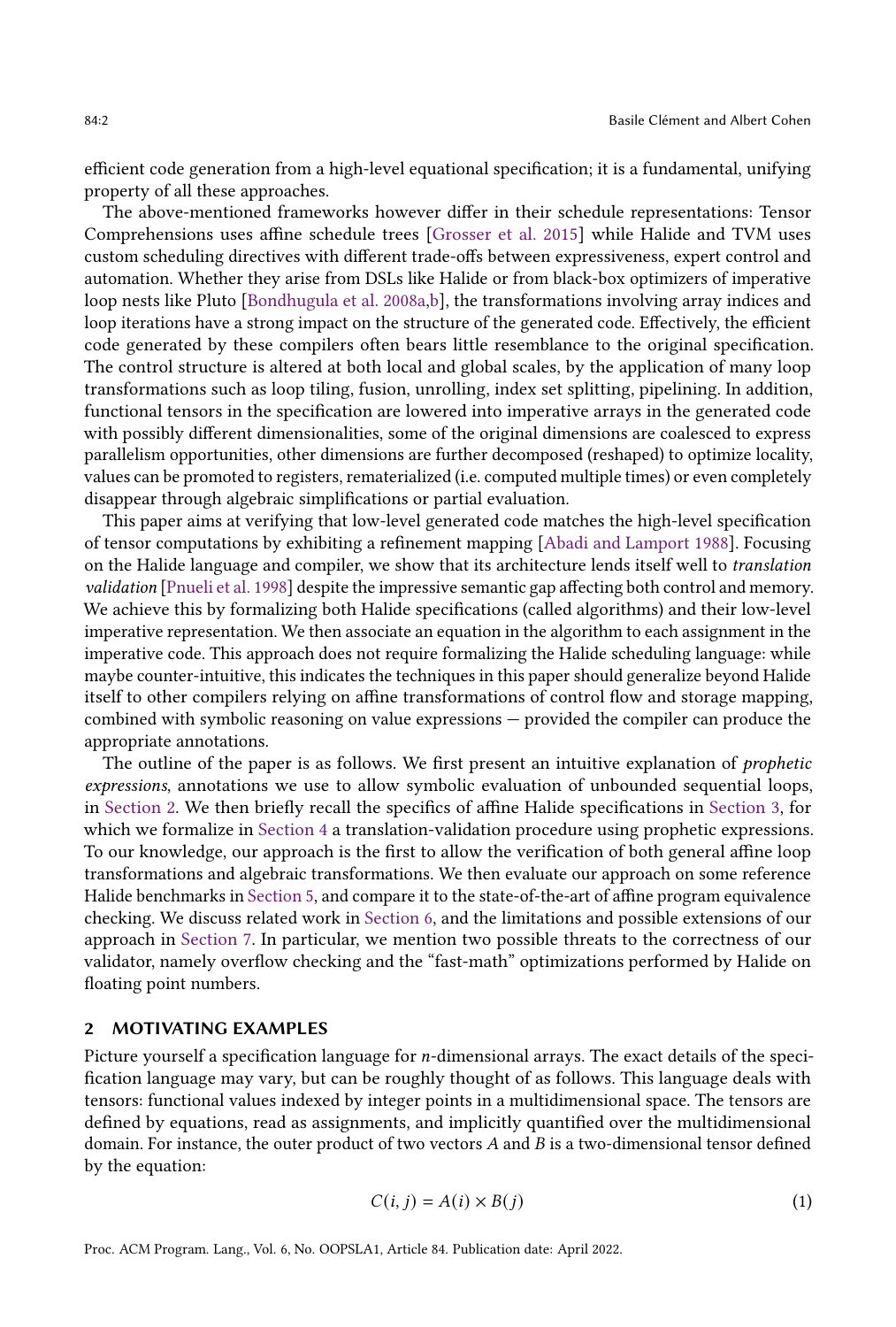Here  $i$  and  $j$  are implicitly bound variables ranging over arbitrary integer values. These high-level specifications are compiled into imperative programs through a code generation process guided by a (user-provided or compiler-generated) schedule, whose concrete details vary. In the generated program, the tensors are replaced by arrays representing finite subdomains of the corresponding tensor. Our first intuition is that the nature of the code generator makes it possible to keep track of a mapping between array writes and tensor definitions: this property will be at the basis of our verification algorithm.

Going back to [Eq. \(1\),](#page-1-1) in an implementation of that specification,  $A$ ,  $B$  and  $C$  become arrays, and the range of  $i$  and  $j$  are computed through auxiliary mechanisms such as inference from the shape of the input arrays (as in Tensor Comprehensions), or an explicit realization domain for the output array (as in Halide). In Halide, expert users can manually write schedules using a domain-specific language; in our example, the schedule C.split(i, i0, i1, 4).reorder(i1, j, i0) would generate the following implementation, expressed in pseudocode (in this paper, we will use lower-case names and brackets for array accesses, while upper-case names and parentheses are used for tensor accesses).

```
1 for i0 = 0 to ( N + 3) / 4 - 1 do
     2 for j = 0 to M - 1 do
3 for i1 = 0 to 3 do
4 let i = min ( i0 * 4 , N - 4) + i1 in
        c[i, j] := b[j] * a[i]
```
The split directive indicates that the loop over i should be separated into an outer loop  $i\theta$  and an inner loop i1. The loop nesting order, from innermost to outermost, is specified by the reorder directive. More examples of the Halide scheduling language are shown by [Ragan-Kelley et al.](#page-28-6) [\[2017\]](#page-28-6). The commutativity of  $\times$  (i.e. b[j]  $\star$  a[i] instead of a[i]  $\star$  b[j]) has been applied manually for illustration purposes: it does not appear in the schedule. More generally, Halide features a simplification algorithm which can propagate constants and make use of algebraic properties such as commutativity, associativity and distributivity: the values stored in the array c can be computed using a different, but equivalent $^2$  $^2$ , expression than that defining tensor  $C$ .

The parameters  $N$  and  $M$  used in the code correspond to the size of the arrays a and b, and are not statically known; rather, the program ought to be valid for any such sizes.

In this case, it is relatively easy to convince oneself that the implementation follows the semantics prescribed by the specification. More precisely, for any tensors A, B and C such that  $C(i, j)$  =  $A(i) \times B(j)$ , and any initial memory mapping the a[i] to  $A(i)$  and the b[j] to  $B(j)$ , running the above program will produce a final memory which, in addition, maps the  $c[i, j]$  to  $C(i, j)$ , where *i* ranges over  $0, \ldots, N-1$  and *j* over  $0, \ldots, M-1$ .

There are multiple proofs of this fact, but we will focus on the following one, which exploits the remark that, when executing an assignment c[i, j] :=  $b[j] \times a[i]$ , the value written is always the corresponding  $C(i, j)$  from the specification. More precisely, we can make the following observations:

• The set of locations written by the assignment  $c[i, j] := b[j] \times a[i]$  is precisely

 $\{c\{\min(4i_0, N-4) + i_1, j\} \mid 0 \leq i_0 < \lceil N/4 \rceil \wedge 0 \leq i_1 < 4 \wedge 0 \leq j < M\}$ 

This set contains the "required" set of locations  $\{c[i, j] | 0 \le i \le N \land 0 \le j \le M\}$ , which is expressed as an inclusion of sets defined by quasi-affine formulas. Quasi-affine formulas are affine formulas extended with division and modulo operations where the denominator is a constant. The decidability properties of Presburger arithmetic [\[Presburger](#page-28-7) [1929\]](#page-28-7) extend to

<span id="page-2-0"></span> $^{2}$ Halide makes fast-math assumptions on floating-point numbers, which we discuss in [Section 7.3.](#page-24-1)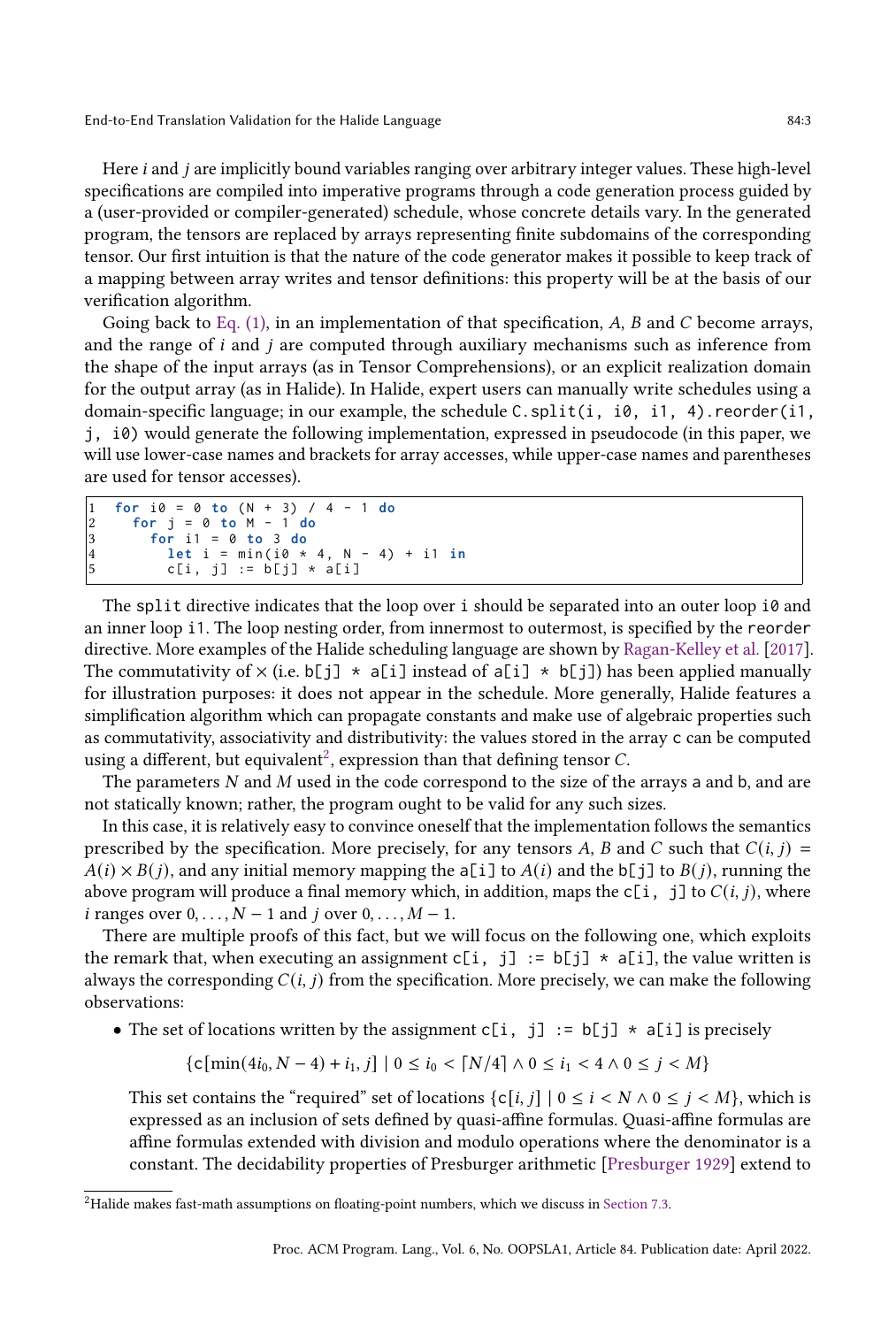quasi-affine formulas, and efficient specialized solvers such as isl [\[Verdoolaege](#page-29-3) [2010\]](#page-29-3) can be used to check its validity.

- When the assignment is executed for some values of *i* and *j*, we have  $0 \le i \le N$  and  $0 \le j \le M$ , which can also be checked using isl, and ensures that reads from arrays a and b are in bounds. Note that this is not the same check as above: here we bound the set of locations upwards to stay within the bounds for a and b, while earlier we bounded that set downwards to at least contain the required writes to c. Combining these two checks, the set of computed locations must be exactly  $\{c[i, j] \mid 0 \le i \le N \land 0 \le j \le M\}.$
- When the assignment is executed for some values of *i* and *j*, the value in  $b[j]$  is  $B(j)$  and the value in  $a[i]$  is  $A(i)$ , as per the previous point, and because arrays a and b are never written to. Hence, the value written to  $c[i, j]$  is equal to  $B(j) \times A(i)$ . This value is equal to  $C(i, j)$ , since  $C(i, j) = A(i) \times B(j)$  by definition and assuming  $\times$  is commutative. In general, proving this type of equality requires unfolding tensor definitions and checking the algebraic reasoning performed by the compiler's simplifier. Off-the-shelf general purpose SMT solvers such as Z3 [\[de Moura and Bjørner](#page-27-4) [2008\]](#page-27-4) used in this work, are quite good at proving such formulas.

These three checks  $-$  coverage of writes, definedness of reads, equality of values  $-$  form the backbone of a verifier for array programs. Here, we have seen a simple example where a single value is ever written to each location; in general, the resulting program can contain recurrences: an iteration of a loop which depend on values read by a previous iteration of the same loop. This would make the proof fail: we have assumed that, when reading from arrays a and b, we know exactly the value they hold. In the presence of recurrences, this is in general impossible, as it requires unfolding many iterations of the loop at once. This property is also the main difficulty for program equivalence checking approaches, where best-effort techniques based on transitive closure [\[Shashidhar et al.](#page-28-8) [2005\]](#page-28-8) or affine hulls [\[Verdoolaege et al.](#page-29-4) [2012\]](#page-29-4) have been developed.

Instead, we can side-step the issue entirely by relying on the fact we are dealing with implementations generated by a scheduling compiler, which has a rich set of information about the assignments available. Let us assume that the assignment is annotated with a prophetic expression. The prophetic expression lives in the specification world, and predicts the value that will be written by the assignment in terms of tensors. Assuming that the compiler can produce those annotations along with the code, this allows breaking the cycle, because the prophetic expression uses tensors, and hence is independent of the program memory. In particular, this means that we can always know the value of the prophetic expression for any iteration of a loop without having to execute the previous iterations of the loop.

Let us examine an example of this by considering matrix multiplication, implemented with an explicit accumulator *:* 

$$
R(i, j, k) = \text{if } k \le 0 \text{ then } 0 \text{ else } R(i, j, k - 1) + A(i, k) \times B(k, j)
$$
  

$$
C(i, j) = R(i, j, P - 1)
$$

Reusing the same schedule as earlier, we would get the following implementation, where we have annotated each assignment with a prophetic expression:

```
1 for i0 = 0 to ( N + 3) / 4) - 1 do
       2 for j = 0 to M - 1 do
         3 for i1 = 0 to 3 do
4 let i = min ( i0 * 4 , N - 4) + i1 in
5 r \{0\} := 0<br>
6 r \{10\} = 0<br>
7 r \{R(i, j, k)\}6 for k = 0 to P - 1 do
7 r \{R(i, j, k)\} := r + b[k, j] * a[i, k]<br>8 c[i, j] \{C(i, j)\} := rc[i, j] \{C(i, j)\} := r
```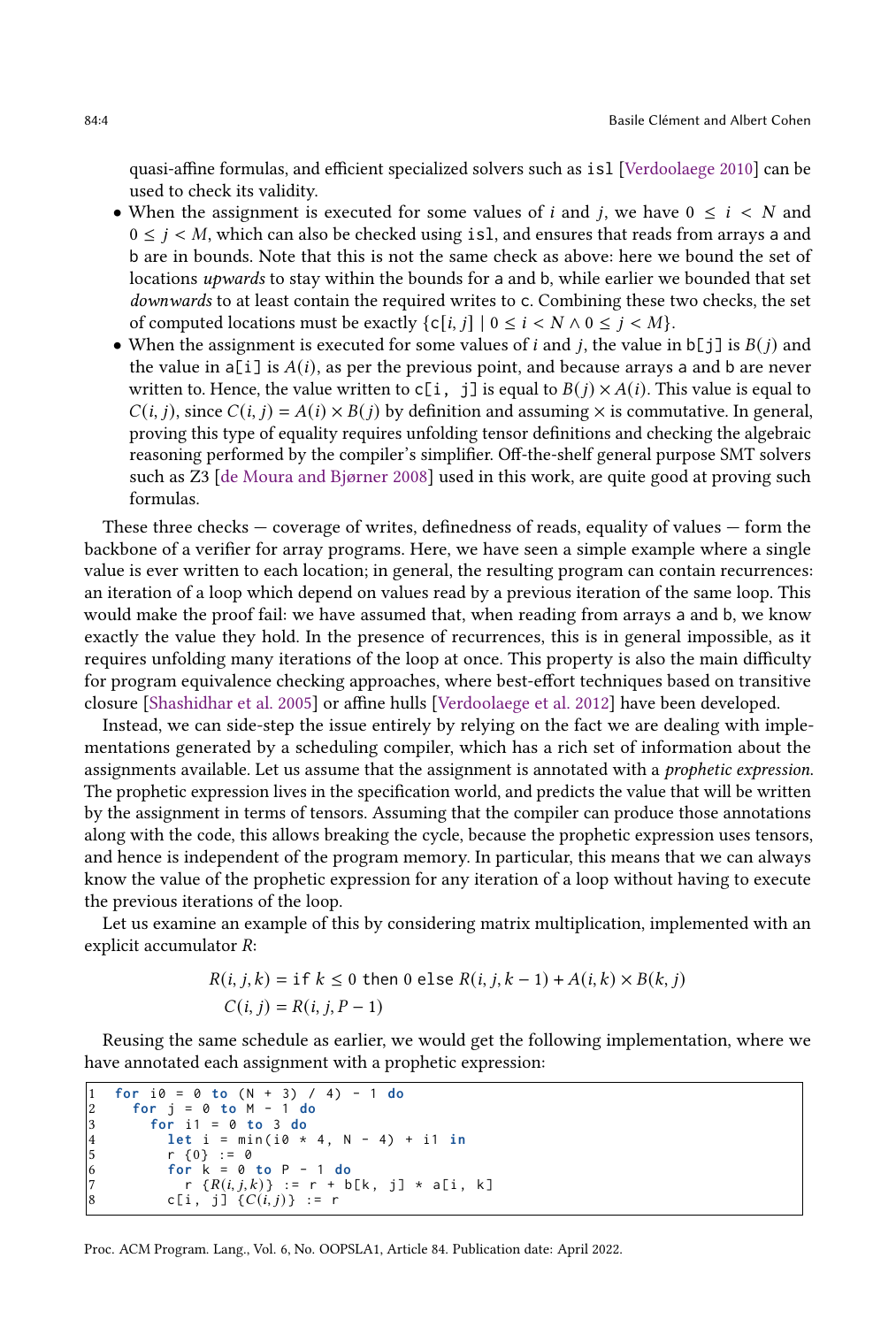In an assignment such as  $c[i, j]$  { $C(i, j)$ } := r, the prophetic expression  $C(i, j)$  between brackets is ignored during the execution of the program, and only used for the validation. It is an assertion than the value written when executing the statement will be  $C(i, j)$ .

Without the annotations, it would not be immediately clear what the value of r should be at iteration  $k$  of the loop. However, by using the annotations, we can build a *prophetic* version of the program, which reads from the specification and executes assignments by using their prophetic expression instead of the right-hand side.

This prophetic version of the program never reads from mutable memory, making its analysis much easier: knowing the last write to an array cell is enough to know its value. In particular, it is clear from the prophetic version of the program that r is equal to either 0 (when  $k = 0$ ) or  $R(i, j, k-1)$  (otherwise) when updating r within the loop on k, and equal to  $R(i, j, P-1)$  (assuming  $P > 0$ ) when writing to c[i, j]. In addition, the fact that  $C(i, j)$  is written by the prophetic program to the cell  $c[i, j]$  for all  $0 \le i < N$  and  $0 \le j < M$  is also clear, by the same set inclusion as in the outer product case.

Finally, we have to prove that the regular version of the program has the same behavior as the prophetic version of the program. To do so, we have to prove the following side conditions for any values of  $i$ ,  $j$  and  $k$  reachable during execution of the program:

$$
R(i, j, k) = \text{if } k \le 0 \text{ then } 0 \text{ else } R(i, j, k - 1) + B(k, j) \times A(i, k)
$$
  

$$
C(i, j) = \text{if } P \le 0 \text{ then } 0 \text{ else } R(i, j, P - 1)
$$

The right-hand side of the equalities are computed from the right-hand side of the assignments of  $r$  and  $c[i, j]$ , where the reads to  $r$  are computed using the prophetic expressions. The side conditions are an inductive invariant: they ensure that our reasoning propagates from one iteration of the loop to the next.

We now have reduced the correctness of our program to these two quantified equalities in the specification. In and of itself, that is valuable, thanks to the simplifications performed above: in the formulas, the structure of the implementation has been erased, yielding a simpler domain. The equalities in this case can be proven easily by an SMT solver.

To recapitulate, our approach requires two key ingredients to be automated:

- The assignments must be annotated with prophetic expressions in the specification, using tensors and independent of the program memory. This allows us to symbolically evaluate loops of parametric size.
- The expressions used in array indices (both for reads and writes), loop bounds, and conditionals must be quasi-affine. This ensures that we can keep track of the values written to and read from arrays.

The rest of this paper will show that this automation is indeed possible.

## <span id="page-4-0"></span>3 AFFINE SPECIFICATIONS OF ARRAY PROGRAMS

In order to represent and verify the high-level specification independently of the details of the Halide specification language, we internally convert the Halide algorithm into a System of Affine Recurrence Equations (SARE) [\[Karp et al.](#page-28-9) [1967;](#page-28-9) [Le Verge et al.](#page-28-10) [1991\]](#page-28-10). In this section, we propose a simple but novel formalization of Halide algorithms, and its reduction to SAREs following [Feautrier](#page-27-5) [\[1991\]](#page-27-5).

#### 3.1 Notations

We assume disjoint countably infinite sets of array names (ranged over by  $a$ ), variables (ranged over by x, y), and function names (ranged over by f). We also assume a set of values  $\mathcal{U}$ , and a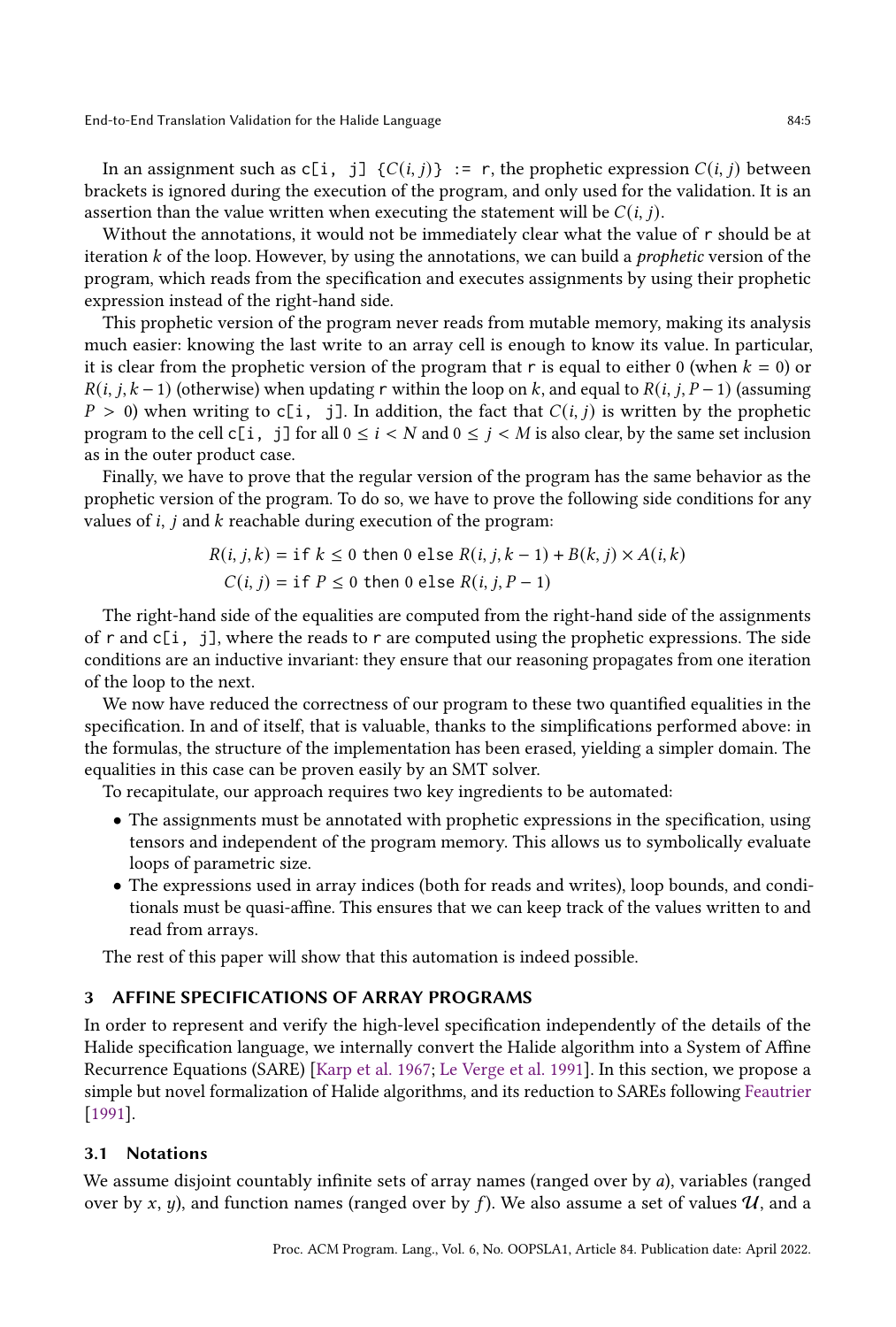set of types (ranged over by  $\tau$ ). Each type  $\tau$  can be interpreted by a set of values  $\Vert \tau \Vert \subseteq \mathcal{U}$ . In general, the  $\lVert \cdot \rVert$  notation is used to denote an interpretation or evaluation. We assume the existence of two distinguished types A, which evaluates to the set of all integers, and B, which evaluates to {true, false}. Each function name f has a function type  $\tau_f = \tau_1 \times \cdots \times \tau_{a_f} \to \tau$ , where  $a_f$ is the arity of f, and a semantic interpretation  $\llbracket f \rrbracket$  as a well-typed  $a_f$ -ary function of the values. Constants are nullary functions.

A signature S is a pair  $\langle P, A \rangle$  where P is a finite set of integer variables called the *program* parameters, and  $\mathcal A$  is a finite set of tensor names ranged over by A. A tensor A is equipped with a type  $\tau_A$  and an arity  $n_A$ . A model M over S is an assignment of a value  $\llbracket x \rrbracket_M$  for each parameter  $x \in \mathcal{P}$ , and of a function  $[[A]]_M$  from  $\mathbb{Z}^{n_A}$  to  $[[\tau_A]]$  for each  $A \in \mathcal{A}$ .

#### 3.2 Affine Halide specifications

In Halide, specifications are called *algorithms*. We propose a simple formalization of Halide algorithms as a system of equations augmented with imperative loops. We first recall the use of Halide algorithms through an example; the interested reader can refer to [Ragan-Kelley et al.](#page-28-6) [\[2017\]](#page-28-6) for a more thorough description by Halide's designers.

Halide algorithms are defined in a DSL embedded in C++ or Python, where the user defines tensors (called Funcs) as symbolic multidimensional functions over an infinite domain. Definitions are written using an overloaded = operator. For instance, an algorithm computing the general matrix multiplication  $D = \alpha AB + \beta C$  can be written as follows, where K is the size of the reduced dimension:

```
Var i , j ;
Func D ;
RDom k(0, K);
D(i, j) = beta * C(i, j);D(i, j) = D(i, j) + alpha * A(i, k) * B(k, j);
```
In this algorithm, we define a tensor D and give it two definitions. The first definition of any Func is its (unique) pure definition, and it is treated specially to ensure it defines all the points in the domain. The pure definition make uses of *pure variables*, which have type Var in the DSL, and are implicitly quantified over the integers. Distinct pure variables must appear as arguments of the tensor in the left-hand side of a pure definition, and are bound on the right-hand side. Only bound pure variables can appear on the right-hand side of a definition. In the example, the pure definition of tensor  $D$  is  $D(i, j) = \text{beta} * C(i, j)$ .

Subsequent definitions are update definitions, and can refer to the previous values of the tensor in an imperative way. In addition to pure variables, update definitions can make use of recurrence variables<sup>[3](#page-5-0)</sup>: variables of type RVar which encode imperative loops. Recurrence variables allow defining tensors inductively in multiple steps, by having the value at each step depend on the value at the previous step. Every update definition is implicitly nested in a sequential loop over the RVars appearing in either the left- or right- hand sides of the definition. Recurrence variables are declared using the RDom constructor, representing a multidimensional loop as a tuple of RVars. In the example, the definition  $D(i, j) = D(i, j) + alpha * A(i, k) * B(k, j)$  uses the recurrence variable k, and is semantically equivalent to the imperative loop:

```
for k = 0 to K - 1 do
 D(i, j) = D(i, j) + alpha * A(i, k) * B(k, j)
```
<span id="page-5-0"></span> ${}^{3}$ In Halide, they are called "reduction variables", but their use is not limited to reductions, hence we prefer the term recurrence variables.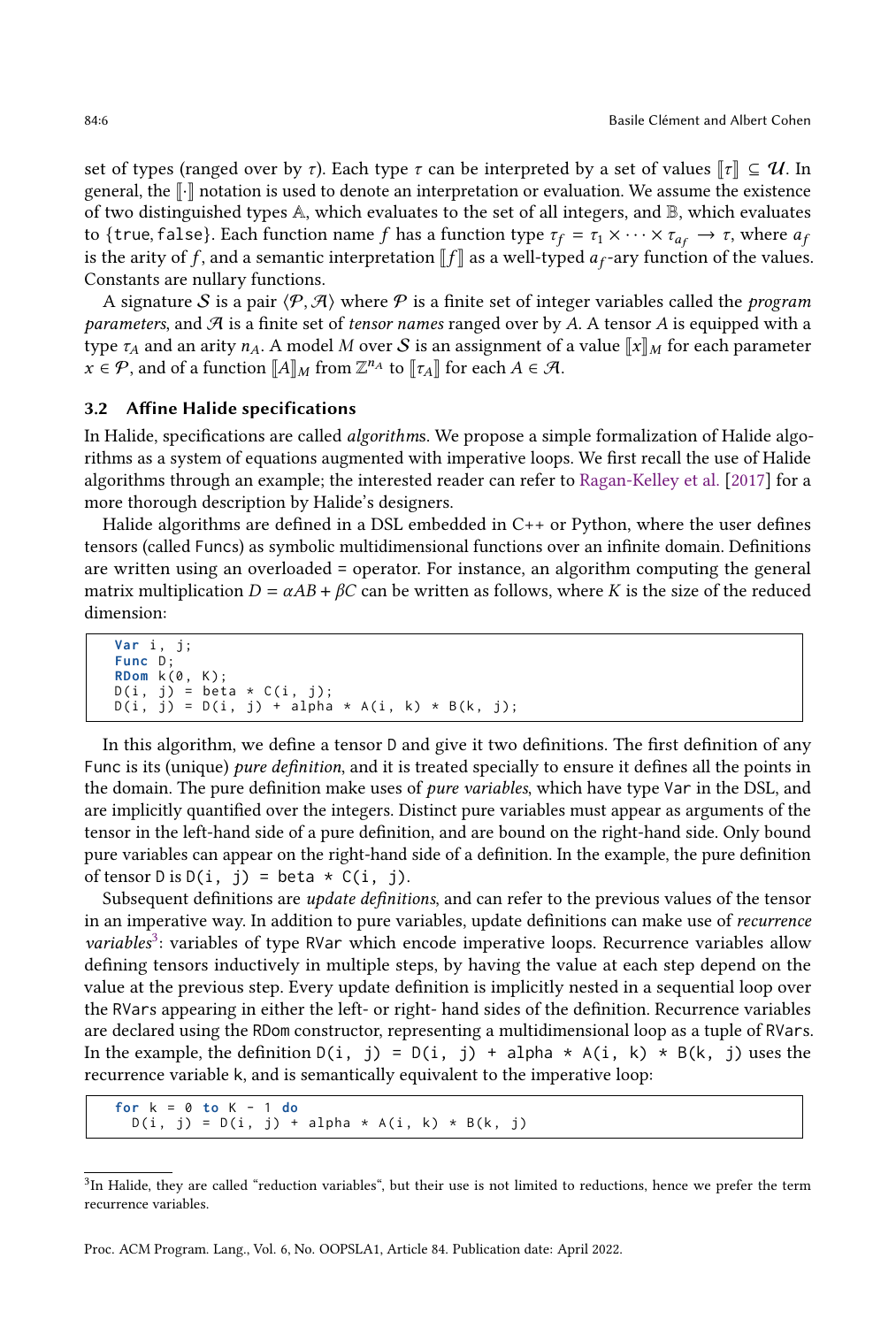Update definitions can refer to the tensor currently being defined, in an imperative way. They are not equations: pure variables appearing in update definitions should be thought of informally as parallel loops over an infinite domain. It is not possible to give a semantics to some update definitions such as  $D(i, j) = D(j, i) + 1$ . In order to rule out such impossible definitions, Halide ensures that within a single update definition, the same tensor indices can only be accessed at the same values of the pure variables. This is enforced by ensuring that each pure variable appearing in the definition must appear as an argument at the same position in all accesses to that tensor in the definition. The pure variable can also appear at other positions; for instance, it is valid to write  $D(i, i + 1) = D(i, i - 1) + D(i, 0)$  because i appears as an argument in the first position for each of the accesses.

In addition, definitions of multiple functions cannot be interleaved, and recurrence domains can include an arbitrary boolean expression as a filter restricting the points where the update is performed. Halide specifications are laid out textually; once a tensor is used within the definition of another, further update definitions of the tensor are disallowed.

We can represent formally a Halide specification over a signature S as a tuple  $\langle I, P, U, \langle \rangle$  where:

- $\bullet$  I is the set of input tensors, which have no associated definition;
- *P* maps each tensor  $A \in S \backslash I$  to its *pure definition*  $P_A$ ;
- U maps each tensor  $A \in S \backslash I$  to a (possibly empty) finite sequence  $U_A^1, \ldots, U_A^{n_A}$  of update  $definitions for A;$
- $\bullet$  < defines a total order over the non-input tensors in  $S\setminus I$ , representing the textual order of the first pure definition to the tensor

The pure definition  $P_A$  for tensor  $A \in S$  is an equation written as follows:

$$
\forall x_1, \ldots, x_{n_A}, A(x_1, \ldots, x_{n_A}) = e
$$

The right-hand side of a pure definition can only refer to input tensors and the defined tensors  $A'$ defined before A (i.e. with  $A' < A$ ). In particular, the definition of A cannot refer to A itself.

An update definition  $U_A^i$  for tensor  $A \in \mathcal{S}$  is also an equation, which involve some pure variables  $\overline{x}_1, \ldots, \overline{x}_n$  and an arbitrary number of recurrence variables  $y_1, \ldots, y_r$ :

$$
\forall x_1, \ldots, x_n. \text{ for } y_1 : R_1, \ldots, y_r : R_r. \phi \implies A(e_1, \ldots, e_{n_A}) = e
$$

Each of the  $y_i$  has a recurrence domain  $R_i$ , a parametrically bounded interval of  $\mathbb Z$ . The bounds of  $R_i$  can only depend on the parameters, not the pure variables nor other recurrence variables. The boolean expression  $\phi$  is the filter: an additional condition on the points where the update is performed.

The well-formedness condition can be formalized as follows. We require the existence of a function  $\pi$  from the pure variables  $\{1, \ldots, n\}$  to the argument positions  $\{1, \ldots, n_A\}$  such that, for all  $1 \leq j \leq n$ :

- (1)  $e_{\pi(j)} = x_j$ , and
- (2) For each  $A(e'_1, \ldots, e'_{n_A})$  appearing as a sub-term of either the right-hand side e or the filter  $\phi$ , we have  $e'_{\pi(j)} = x_j$ .

 $\pi$  maps each pure variable to a shared position in all accesses of the tensor being defined in the update definition. In general, there might be less pure variables than argument positions ( $n \le n_A$ ); the other arguments can be any expression of the pure and reduction variables. In any case, this ensures that there is no circular dependencies between iterations of an update definition: the expression defining a location at some value of the pure variables can not read from locations defined for other values of the pure variables, since the pure variables are shared indices of all the accesses.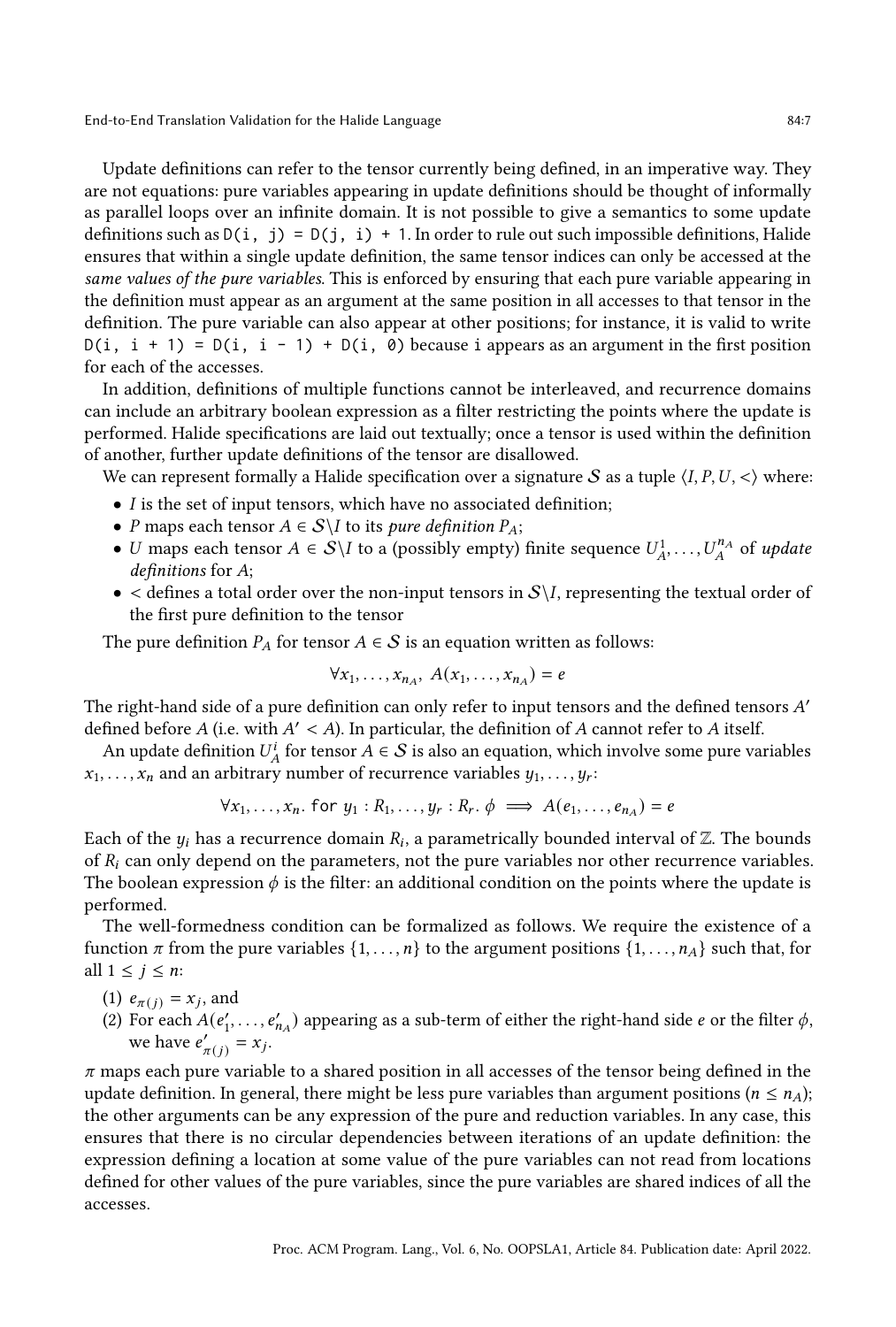If all the filters and all the expressions occurring as index to any tensor in an algorithm are piecewise quasi-affine combinations of pure and recurrence variables, we say that the algorithm is an affine algorithm. In this paper, we only consider affine algorithms.

#### 3.3 Systems of Affine Recurrence Equations

SAREs are a specification language for affine programs used in polyhedral compilers [\[Karp et al.](#page-28-9) [1967;](#page-28-9) [Le Verge et al.](#page-28-10) [1991\]](#page-28-10). Our tool internally converts Halide algorithms to SAREs, and the formal proofs in [Section 4](#page-8-0) assume a SARE as a specification.

A SARE over a signature  $S$  is simply a set of equations:

$$
\forall x_1, \ldots, x_{n_A}, \phi \implies A(x_1, \ldots, x_{n_A}) = e
$$

where  $\phi$  is a Boolean-valued affine formula of  $x_1, \ldots, x_{n_A}$  and the program parameters, and e is an expression built from functions and tensor accesses. The "recurrence" part in the name refers to the fact that an equation defining tensor  $A$  can itself read from tensor  $A$ . The indices of all tensor accesses in e must be affine expressions of  $x_1, \ldots, x_{n_A}$  and the parameters. In addition, if two equations define the same tensor  $A$  in their left-hand side, then the domains of the two equations must be disjoint (that is, the corresponding  $\phi$ s are mutually exclusive). This allows viewing all the equations defining  $A$  as a single equation for  $A$  defined by case analysis.

The inputs of a SARE are the tensors which never appear as the left-hand side of an equation. A model  $M$  satisfies a SARE if all the equations of the SARE hold in  $M$ . Note that we do not require completeness of the SARE equations, nor do we preclude self-references. For instance, the SARE  $A(0) = A(1)$  is satisfied by all models M with  $\llbracket A \rrbracket_M(0) = \llbracket A \rrbracket_M(1)$ , while the SARE  $A(0) = A(0) + 1$ is not satisfied by any model.

#### 3.4 Reduction from affine Halide algorithms to SAREs

Let us now explain the reduction from affine Halide algorithms to SAREs. For each tensor  $A$  in the Halide algorithm, we will introduce a tensor  $A^S$  to represent A in the SARE, as well as intermediate tensors  $A_0$  to represent the pure definition and  $A_1, \ldots, A_n$  to represent the update definitions of A. The tensor  $A_0$  is directly defined using the pure definition of A, where each other tensor B is replaced with its SARE equivalent  $B^S$ . The tensor  $A_i$  representing an update definition  $U_A^i$  has r extra indices, where r is the number of recurrence variables in  $U_A^i$ : conceptually, the tensor is replicated for each value of the recurrence variables. Note that due to the update restriction, knowing the value of the array indices is enough to know the value of all pure variables appearing in the right-hand side.

Instead of formal minutiae, we explain the construction of the tensor  $A_i$  through examples. In the matrix multiplication algorithm above, the tensor  $D_1$  has an extra index for dimension k. Within the reduction domain  $0 \le k \le K$ , we replace accesses to other tensors with their SARE equivalent, and replace accesses to  $D$  to accesses to  $D_i$  with the previous value of k. Outside the reduction domain, we replicate the last value of the previous stage, which is just  $D_0(i, j)$  in this case:

$$
0 \le k < K \Rightarrow D_1(i, j, k) = D_1(i, j, k - 1) + A^S(i, k) \times B^S(k, j)
$$
\n
$$
k < 0 \lor k \ge K \Rightarrow D_1(i, j, k) = D_0(i, j)
$$

The SARE tensor for D,  $D^S$ , is defined as the last value of  $D_1$  lexicographically, i.e.  $D^S(i, j) =$  $D_1(i, j, K - 1)$ . Note that when  $K \le 0$ ,  $D_1(i, j, K - 1)$  is equal to  $D_0(i, j)$ .

There are a few subtleties here. First, if there are multiple reduction variables, the previous value must be computed lexicographically within the definition rectangle: for two reduction variables

Proc. ACM Program. Lang., Vol. 6, No. OOPSLA1, Article 84. Publication date: April 2022.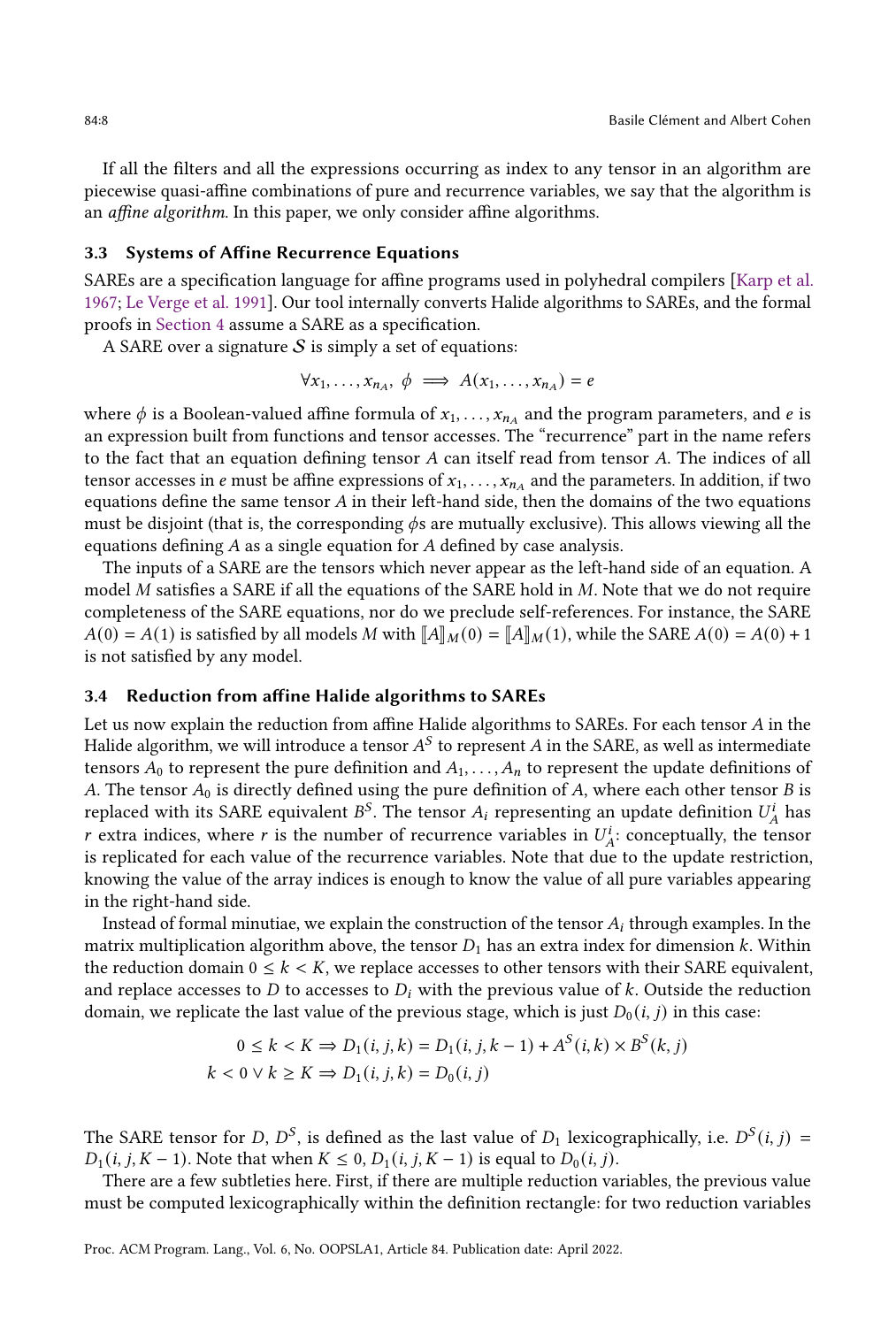$0 \le x < X$  and  $0 \le y < Y$ , the extra indices to a recursive access would be select  $(y \le 0, x - 1, x)$ and select( $y \le 0$ ,  $Y - 1$ ,  $y - 1$ ) respectively. Second, if there is a filter, when the filter is false, the previous value of the current stage is directly reused. Finally, if the indices depend on the reduction variables, all non-updated locations are defined using the previous value of the current stage. For instance, the update  $D(i, 2k)$  +=  $D(i, k)$  where *i* is a pure variable and  $0 \le k \le K$  is a reduction variable becomes (within the recurrence domain):

$$
0 \le k < K \Rightarrow D_1(i, 2k, k) = D_1(i, 2k, k - 1) + D_1(i, k, k - 1)
$$
\n
$$
0 \le k < K \land j \ne 2k \Rightarrow D_1(i, j, k) = D_1(i, j, k - 1)
$$

In this construction, we never used the assumption that the Halide algorithm was affine; in fact, this construction can be used to give a formal semantics to any Halide algorithm as a system of equations. If the original Halide algorithm was affine, all the expressions introduced by the transformation are piecewise quasi-affine, and the resulting system of equations is a SARE. We note that the construction described above introduces unneeded copies, i.e. equations which are just defined in terms of another tensor. In general, it is not possible to eliminate such copies; since we are in the affine case, we use isl to symbolically solve for the last non-copy equation using a similar approach as that of [Feautrier](#page-27-5) [\[1991\]](#page-27-5).

## <span id="page-8-0"></span>4 TRANSLATION-VALIDATION OF AFFINE ARRAY PROGRAM

Let us now formalize the ideas presented in [Section 2.](#page-1-0) We present SCHED, an annotated imperative language, and a validator for SCHED programs with respect to a SARE. SCHED annotations indicate, for each imperative write, the equation it implements in the specification. We expect the compiler to be able to elaborate the annotations during the code generation process. In the case of Halide, we instrumented the Halide compiler to do so, as described in [Section 5.](#page-18-0)

#### 4.1 Verification conditions

Generation of verification conditions by tools such as Why3 [\[Bobot et al.](#page-27-6) [2011\]](#page-27-6) or Dafny [\[Leino](#page-28-11) [2010\]](#page-28-11) is implemented using a "weakest precondition" predicate transformer in a Hoare-style logic. Assertions and loop invariants are used to link the code to a formal specification. The prophetic annotations we have introduced in [Section 2](#page-1-0) can be seen as assertions, as in this naive implementation of the matrix product from [Section 2:](#page-1-0)

```
1 for i = 0 to N - 1 do
2 for j = 0 to M - 1 do
              r[\ ] := 04 assert (r[] = 0)<br>5 for k = 0 to P -
              5 for k = 0 to P - 1 do
\begin{array}{lll} 6 & \text{r}[] & := & \text{r}[ ] & + & \text{a}[i, k] & * & \text{b}[k, j] \\ 7 & \text{assert} & (\text{r}[ ] & = & \text{R}(i, j, k)) \end{array}7 assert (r[] = R(i, j, k))<br>8 c[i, i] := r[]
\begin{array}{lll} 8 & c[i, j] & := r[j] \\ 9 & \text{assert}(c[i, j]) \end{array}\textsf{assert}( c[i, j] = C(i, j))
```
On its own, these assertions are not enough to prove the equivalence: loop invariants are required to propagate information across loop iterations, such as the value of  $r[\ ]$  at line 6 which is needed to prove the assertion at line 7. In this case, we need to infer the invariant for the loop on k that we used in [Section 2:](#page-1-0)

```
5 for k = 0 to P - 1 do
6 invariant { r[] = if k = 0 then 0 else R(i, j, k - 1) }
         7 ...
```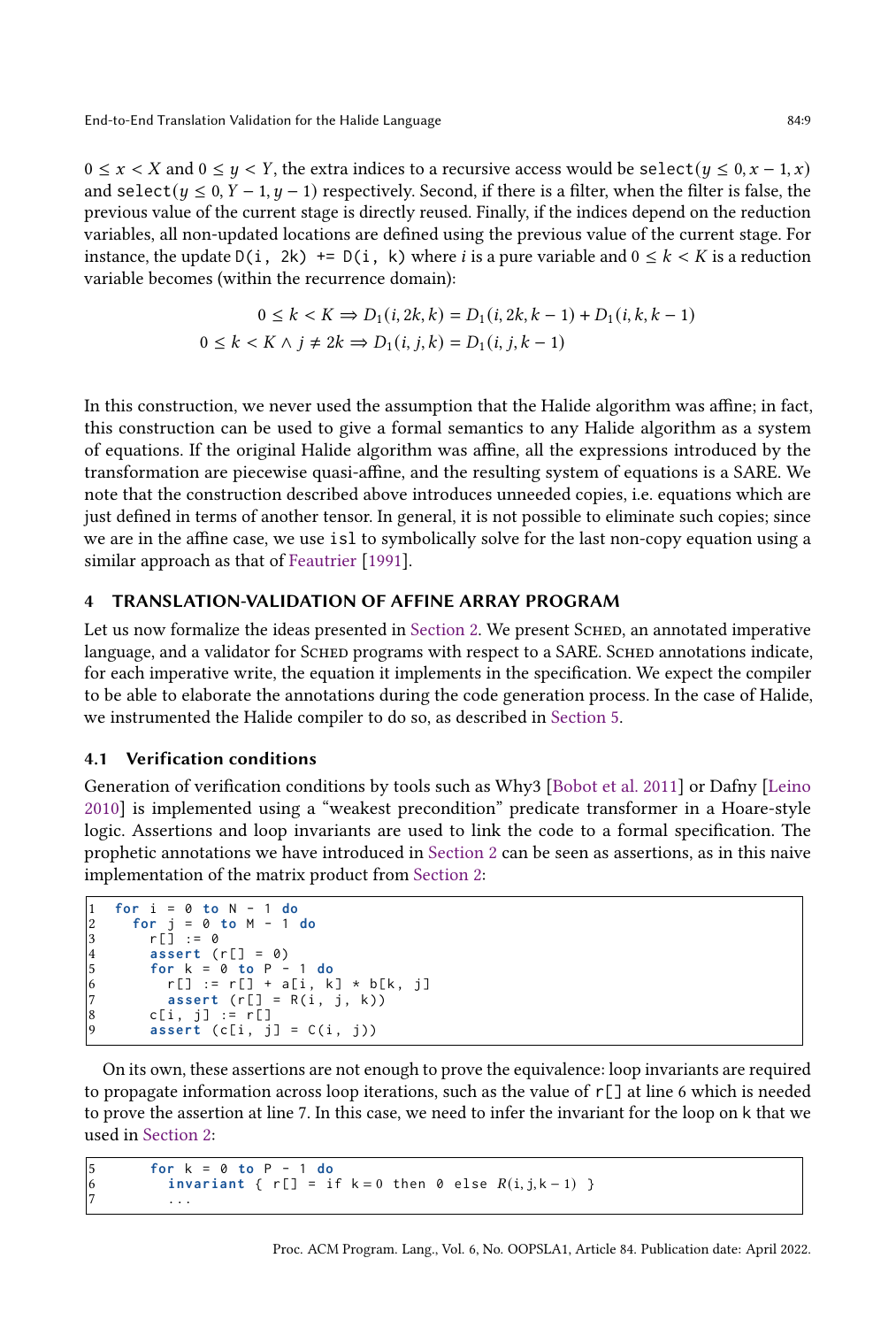Expressions

```
e, i ::= x \mid l variable and literals
    | a[e_1, \ldots, e_n] array indexing
     | A(e_1, \ldots, e_n) tensor indexing
     | let x = e_1 in e_2 let expression
     | e_1 + e_2 | n \cdot e||e/n|| e \bmod n linear arithmetic
     | e_1 = e_2 | e_1 \le e_2 comparisons
     | e_1 88 e_2 | ! e_3 88 e_1 1 Boolean connectives
     | select(e_1, e_2, e_3) conditional expression
     | f(e_1, \ldots, e_n) pure function call
                                                            c::= skip
                                                               | c_1 ; c_2|a[e_1, \ldots, e_n] \{e'\} := e| if e then c_1 else c_2| let x = e in c| allocate a : \tau[e_1 \times \cdots \times e_n] in c
                                                                | for_k x \le e do cLoop kind
                                                            k::= seq | par
```
Commands

Fig. 1. Syntax of the implementation language SCHED

In the general case, if  $r[\ ]$  was an array, the invariant would also need to specify the values at the indices which are not written by the loop.

The process we use to generate invariants, presented in this section, proceeds as follows. We abstract the memory state of the program using a symbolic heap ℎ, and we abstract the behavior of a statement *s* by a symbolic heap  $\Delta h(s)$  which represents the prophetic writes performed by *s*. We note ⊲ the (associative) update combinator on symbolic heaps, such that the prophetic evaluation of statement *s* in any abstract heap *h* is  $h \triangleright \Delta h(s)$ . For a loop for  $i = 0$  to N do s, after  $0 \le i \le N$ iterations starting in any heap h, we end up in  $h \triangleright \Delta h(s[i := 0]) \triangleright \cdots \triangleright \Delta h(s[i := i])$ . If the concrete evaluation agrees with the prophetic evaluation, this must be a loop invariant when taking  $h$  to be the result of the prophetic evaluation up to that point. Because we verify the equality of concrete and prophetic evaluation on each assignment, this inferred invariant is correct by construction and does not need to be checked.

In the remainder of this section, we assume that a signature  $S$  is given, with a specification as a SARE  $S$  over  $S$ . We formulate the verification condition generator as a symbolic evaluator, using symbolic heaps whose locations are array names indexed by affine expressions of the outer variables. The values in the symbolic heaps are not referring to any mutable state, only to outer loop iterators and specification tensors, and can be considered a form of ghost state. The precise definition of the symbolic heaps using affine sets is postponed until [Section 4.5.](#page-15-0)

The specification deals with possibly infinite domains, hence the implementation can only implement a subset of the specification. We want to express that evaluating the implementation in a memory where the input arrays match a subset of the input tensors results in a new memory where the output arrays match a corresponding subset of the output tensors.

We will occasionally write  $\bar{e}$  for a sequence of expressions  $e_1, \ldots, e_n$ . When meaningful, different sequences in the same expression can have different lengths. The length of the sequence is written  $|\overline{e}|.$ 

## 4.2 Expressions and Types

The grammars for the expressions of SCHED are given in [Fig. 1.](#page-9-0) The distinguished type  $A$  of affine expressions is used for array indices and loop bounds, while the distinguished type  $\mathbb B$  of affine

<span id="page-9-0"></span>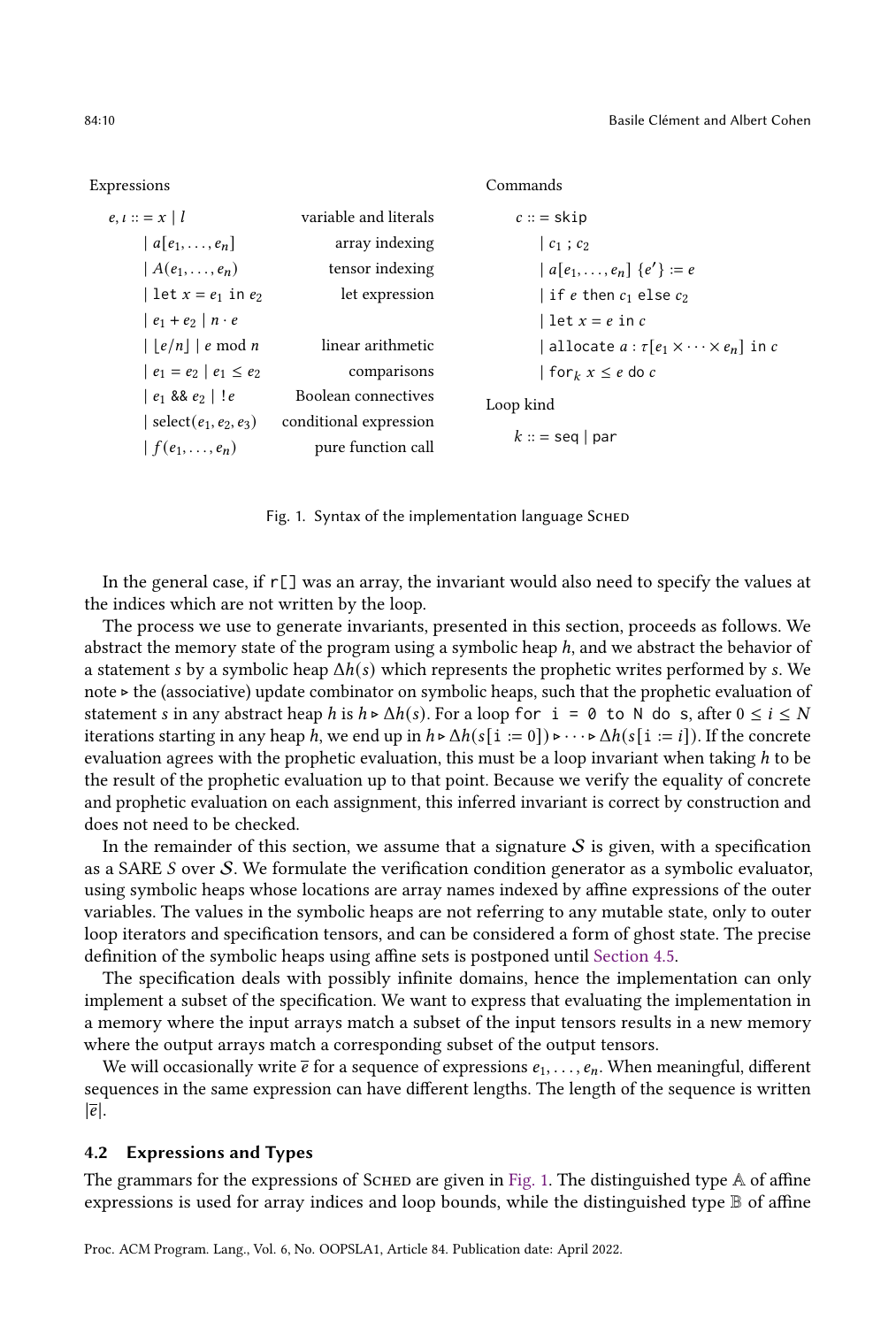propositions is used in conditionals. Expressions of those distinguished types are required to be piecewise quasi-affine expressions (resp. propositions) of the parameters and outer loop iterators. In particular, values of type  $A$  and  $B$  cannot be written to arrays, but we allow casting them to a value type such as int32 using a conversion function. We will ignore the issue of possible overflows in the index computations of  $A$  throughout, and simply assume that  $A$  is represented using unbounded integers. We discuss possible ways of handling integer overflow in [Section 7.2.](#page-24-2)

The typing contexts, ranged over by Γ, are heterogeneous. They can contain:

- Variable bindings  $x : \tau$  from a name to its type. We only consider bindings of type  $A$  or  $B$ to simplify the presentation. Note that variables of value types can be represented using zero-dimensional arrays.
- Array bindings from names to array shapes  $a : \tau [e_1 \times \cdots \times e_n]$ . An array shape  $\tau [e_1 \times \cdots \times e_n]$ represents a *n*-dimensional, rectangular array containing values of type  $\tau$ , where dimension *i* has length  $e_i$ . Indices start at 0 in each dimension. Arrays are mutable, and are not initialized. A mutable variable is a zero-dimensional array.
- Boolean expressions  $e$ , to keep track of the bounds on loop indices and other conditionals. These are the path conditions of our symbolic evaluator.

Whenever we write a context  $\Gamma, x : \tau$  (resp.  $\Gamma, a : \tau[\bar{e}]$ ), we implicitly assume that x (resp. a) is not bound in Γ. In the case of an array binding, we also assume that the  $e_i$  are well-typed of type A, using the typing rules below. More generally, we follow the Barendregt convention of  $\alpha$ -renaming the bound variables to avoid name conflicts.

We assume that all contexts  $\Gamma$  start with a common prefix  $\Gamma_P$  which only contain variable bindings for the parameters. They are always usable in expressions.

The expressions of SCHED can be separated into three categories. Afine expressions are used in array indices, loop bounds, and conditionals. They are restricted to syntactically affine combinations of program parameters and outer affine variables, and are typed using the judgement  $\Gamma \vdash e : \tau$ (read "under assumptions Γ, the affine expression *e* has type  $\tau$ "), where  $\tau = A$  for integer affine expressions or  $\tau = \mathbb{B}$  for boolean affine expressions. Executable expressions have a value type and can contain array reads. They are found on the right-hand side of array assignments, and typed using the judgement  $\Gamma \vdash_{a} e : \tau$ , which is read "under assumptions  $\Gamma$ , the expression  $e$  has executable type  $\tau$ ". Prophetic expressions have a value type but contain tensor calls instead of array reads, and are found as prophetic annotations on array assignments. Prophetic expressions are typed using the judgement Γ  $\vdash$   $\vdash$   $e : \tau$ , read "under assumptions Γ, the expression *e* has prophetic type  $\tau$ ". The rules for all those judgements are fairly standard, and given in [Fig. 2.](#page-11-0) select is an eager affine conditional and can appear in any expresion.

The grammar of commands  $c$  is given in [Fig. 1.](#page-9-0) It is mostly unsurprising, except that assignments are annotated with a prophetic expression  $e'$  as presented in [Section 2.](#page-1-0) In addition, loops can be either sequential or parallel, which is represented by an annotation. The difference between the kinds of loops will be explained in [Section 4.3.](#page-12-0) Commands are imperative, and do not have a type; instead, we give a well-formedness judgement  $\Gamma \vdash c : \Delta h$  in [Fig. 3.](#page-11-1) The argument  $\Delta h$ in this judgement is a symbolic heap, that collects the set of *prophetic* updates performed by  $c$ . Symbolic heaps are symbolic representations of heaps, that is, mappings from array locations to symbolic expressions. The precise definition of symbolic heaps and their operations is postponed until [Section 4.5.](#page-15-0)

Note that SCHED lacks both recursion and unbounded (while) loops, making it non-Turing complete, like Halide. This restriction might seem significant; however, we follow the design of domain-specific compilers for image processing and machine learning such as Halide or Tensor Comprehensions on this. They are typically used on kernels which perform a fixed computation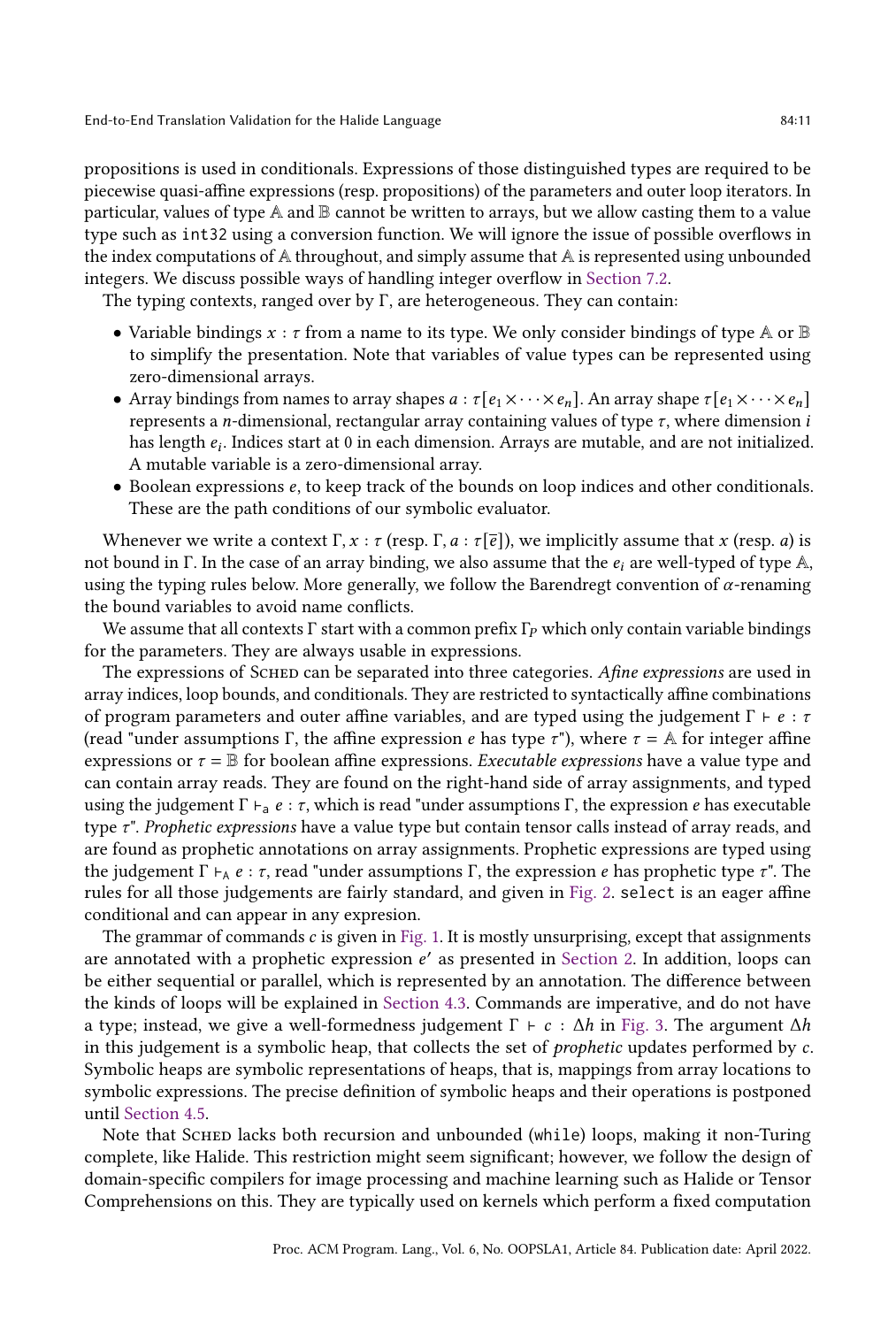<span id="page-11-0"></span>T-Var  
\nF,Y:
$$
\tau
$$
  
\n $\tau$   
\n $\tau$   
\n $\tau$   
\n $\tau$   
\n $\tau$   
\n $\tau$   
\n $\tau$   
\n $\tau$   
\n $\tau$   
\n $\tau$   
\n $\tau$   
\n $\tau$   
\n $\tau$   
\n $\tau$   
\n $\tau$   
\n $\tau$   
\n $\tau$   
\n $\tau$   
\n $\tau$   
\n $\tau$   
\n $\tau$   
\n $\tau$   
\n $\tau$   
\n $\tau$   
\n $\tau$   
\n $\tau$   
\n $\tau$   
\n $\tau$   
\n $\tau$   
\n $\tau$   
\n $\tau$   
\n $\tau$   
\n $\tau$   
\n $\tau$   
\n $\tau$   
\n $\tau$   
\n $\tau$   
\n $\tau$   
\n $\tau$   
\n $\tau$   
\n $\tau$   
\n $\tau$   
\n $\tau$   
\n $\tau$   
\n $\tau$   
\n $\tau$   
\n $\tau$   
\n $\tau$   
\n $\tau$   
\n $\tau$   
\n $\tau$   
\n $\tau$   
\n $\tau$   
\n $\tau$   
\n $\tau$   
\n $\tau$   
\n $\tau$   
\n $\tau$   
\n $\tau$   
\n $\tau$   
\n $\tau$   
\n $\tau$   
\n $\tau$   
\n $\tau$   
\n $\tau$   
\n $\tau$   
\n $\tau$   
\n $\tau$   
\n $\tau$   
\n $\tau$   
\n $\tau$   
\n $\tau$   
\n $\tau$   
\n $\tau$   
\n $\tau$ <

## Fig. 2. Typing rules for SCHED expressions

<span id="page-11-1"></span>

| <b>T-ALLOCATE</b><br>$\Gamma, a : \tau[e_1 \times \cdots \times e_n] \vdash c : \Delta h$ $\forall 1 \leq i \leq n, \Gamma \vdash e_i : \mathbb{A}$ |                                                                                                                                           |                                                       | T-Skip                                                                                                              |
|-----------------------------------------------------------------------------------------------------------------------------------------------------|-------------------------------------------------------------------------------------------------------------------------------------------|-------------------------------------------------------|---------------------------------------------------------------------------------------------------------------------|
| $\Gamma$ + allocate $a : \tau[e_1 \times \cdots \times e_n]$ in $c : \Delta h \setminus a$                                                          | $\Gamma \vdash$ skip: $\emptyset$                                                                                                         |                                                       |                                                                                                                     |
| T-Seq<br>$\Gamma$ + $c_1$ : $\Delta h_1$ $\Gamma$ + $c_2$ : $\Delta h_2$                                                                            | $T-IF$                                                                                                                                    |                                                       | $\Gamma \vdash e : \mathbb{B}$ $\Gamma, e \vdash c_1 : \Delta h_1$ $\Gamma, \neg e \vdash c_2 : \Delta h_2$         |
| $\Gamma \vdash c_1 : c_2 : \Delta h_1 \triangleright \Delta h_2$                                                                                    |                                                                                                                                           |                                                       | $\Gamma$ + if e then $c_1$ else $c_2$ : $(\Delta h_1 \upharpoonright e) \uplus (\Delta h_2 \upharpoonright \neg e)$ |
| T-SeoLoop<br>$\Gamma \vdash e : \mathbb{A}$ $\Gamma, x : \mathbb{A}, 0 \leq x < e \vdash c : \Delta h$                                              |                                                                                                                                           | T-PARLOOP                                             | $\Gamma \vdash e : \mathbb{A}$ $\Gamma, x : \mathbb{A}, 0 \leq x < e \vdash c : \Delta h$                           |
| $\Gamma$ + for seq $x \le e$ do c: lexmax <sub>0 <math>\lt x \lt e \Delta h</math></sub>                                                            |                                                                                                                                           | $\Gamma$ + for <sub>par</sub> $x \le e$ do $c : \cup$ | $\Delta h$<br>$0 \le x \le e$                                                                                       |
| T-Assign<br>$\Gamma \vdash_{a} e : \tau$                                                                                                            | $a: \tau[e'_1 \times \cdots \times e'_n] \in \Gamma$ $\Gamma \vdash_A t : \tau$ $\forall 1 \leq i \leq n, \Gamma \vdash e_i : \mathbb{A}$ |                                                       |                                                                                                                     |
|                                                                                                                                                     | $\Gamma \vdash a[e_1, \ldots, e_n]t := e : \{a[e_1, \ldots, e_n] \mapsto t\}$                                                             |                                                       |                                                                                                                     |

## Fig. 3. Well-formedness rules for statements

Proc. ACM Program. Lang., Vol. 6, No. OOPSLA1, Article 84. Publication date: April 2022.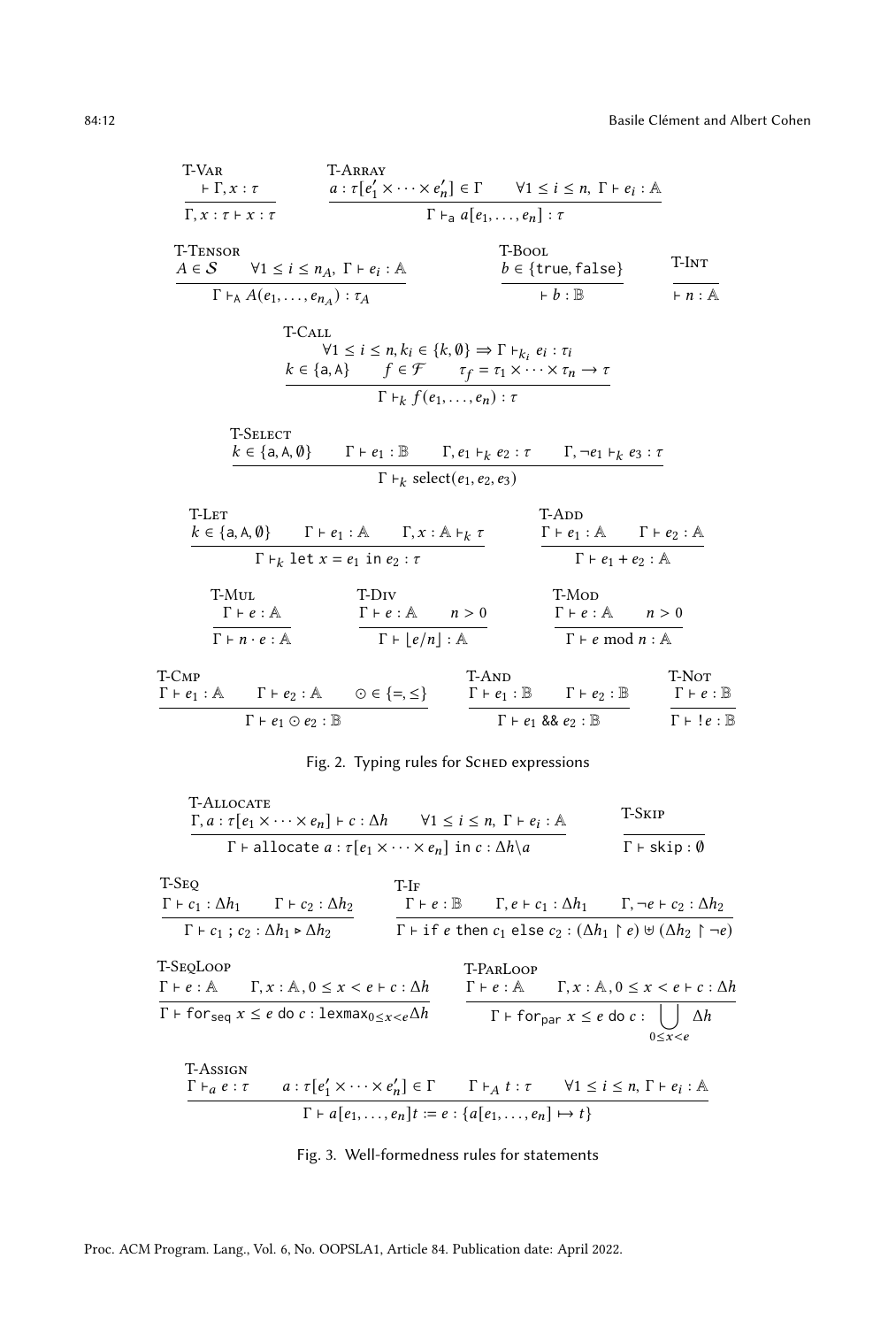parameterized by the problem size, and which might be repeated in an unbounded outer loop. This precludes the compiler from optimizing across the boundary of that outer loop. Such optimizations can be beneficial in particular for the implementation of recurrent neural network, and their validation could be the topic for future work.

### <span id="page-12-0"></span>4.3 Dynamic semantics

We will give a single semantics for all SCHED expressions, targeting the set of values  $V = U \cup \mathbb{Z} \cup \mathbb{Z}$ {true, false}⊎{⊥}. ⊥ is a distinguished value representing an undefined or unknown computation; affine expressions have values in Z ∪ {true, false, ⊥} while executable and prophetic expressions have values in  $\mathcal{U} \cup \{\perp\}.$ 

The semantics is given in a dynamic environment  $\langle \mathcal{E}; \mu \rangle$  where the stack  $\mathcal{E}$  is a map from variable names to  $\mathbb{Z} \cup \{ \text{true}, \text{false} \}$ , and the memory  $\mu$  is a map from locations to  $\mathcal{U} \cup \{\perp\}$ . Locations, ranged over by  $\ell$ , are multidimensional array cells, that is, array names indexed by integers:

$$
\ell ::= a[n_1,\ldots,n_n]
$$

The evaluation function  $\llbracket e \rrbracket_{\mathcal{E} \mu}$  for expressions is fairly standard, and not reproduced here for brevity. It assumes the presence of a model  $M$  of the specification for the tensor reads.  $\bot$  is treated as an error value, and is propagating: if any computation involves ⊥, the result is ⊥. Following Halide's design, select is eager, and evaluates all its arguments before choosing a value depending on the conditional, although a lazy version could be considered. Illegal expressions (such as accessing an undefined variable, reading an undefined location, or performing an ill-typed operation, including using a tensor or function with incorrect arity) evaluate to ⊥.

If  $e$  does not contain any array reads (e.g.  $e$  is an affine or prophetic expression), then clearly  $\llbracket e \rrbracket_{\mathcal{E}:\mu}$  is independent of  $\mu$ , and we write the corresponding value  $\llbracket e \rrbracket_{\mathcal{E}}$ .

The evaluation of a command c in environment  $\langle \mathcal{E}; \mu \rangle$  into updates  $\Delta \mu$  with reads  $\rho$ , written  $\mathcal{E}; \mu \vdash c \Downarrow_u \Delta \mu; \rho$ , is defined inductively in [Fig. 4,](#page-14-0) and deserves some consideration. Let us ignore  $\rho$  for the moment and focus on the updates  $\Delta \mu$ . It is not a final memory; rather, it should be understood as a set of updates to be applied to the initial memory  $\mu$ . Hence, we call our semantics an update semantics. The usual formulation of a dynamic semantics  $\mathcal{E}, \mu \vdash c \Downarrow \mu'$ , where  $\mu'$  is the final memory, can be related to our update semantics as follows:

$$
(\exists \rho. \mathcal{E}; \mu \vdash c \Downarrow_u \Delta \mu; \rho) \text{ if, and only if, } \mathcal{E}, \mu \vdash c \Downarrow \mu \triangleright \Delta \mu
$$
 (2)

The update operator ⊳, read "then", is defined as  $\mu_1 \triangleright \mu_2 = (\mu_1 \text{dom}(\mu_2)) \uplus \mu_2$ . It can best be understood through rule U-Seq: it contains the mappings of  $\mu_2$  and those of  $\mu_1$  not overwritten by understood through rule U-SEQ: it contains the mappings of  $\mu_2$  and those of  $\mu_1$  no<br> $\mu_2. \triangleright$  is associative, and we define the iterated update  $\blacktriangleright_{0 \le i < n} \mu_i = \mu_0 \triangleright \ldots \triangleright \mu_{n-1}$ .

The first motivation for using an update semantics instead of a more traditional presentation is that, combined with prophetic expressions, it allows for a presentation that can be easily evaluated symbolically. Consider rule U-For defining the semantics of a sequential loop. Since  $\triangleright$  is the repeated application of ⊳, it amounts to repeating rule U-SEQ  $\llbracket e \rrbracket_{\mathcal{E};\mu_0}$  times: we evaluate an iteration<br>i.i.e. a momentu that has seen the undetes from all iterations  $i \leq i$ . Indeed, if we see compute a i in a memory that has seen the updates from all iterations  $j \lt i$ . Indeed, if we can compute a symbolic representation of memory  $\mu'_i$  as a function of i without knowing the input memory, then it only remains to build a symbolic version of the iterated update  $\triangleright$  to have a symbolic evaluator. Prophetic expressions give us the first component, while the affine restrictions mean that we can compute an exact symbolic representation of  $\blacktriangleright$ .

The second motivation for using an update semantics is that it allows us to express the semantics of parallel loops in a lightweight manner. Workflows expressed in *n*-dimensional array languages are often highly parallelizable; in fact, many workflows require parallelization to achieve the high performance promised by these languages, especially on highly parallel hardware such as GPUs.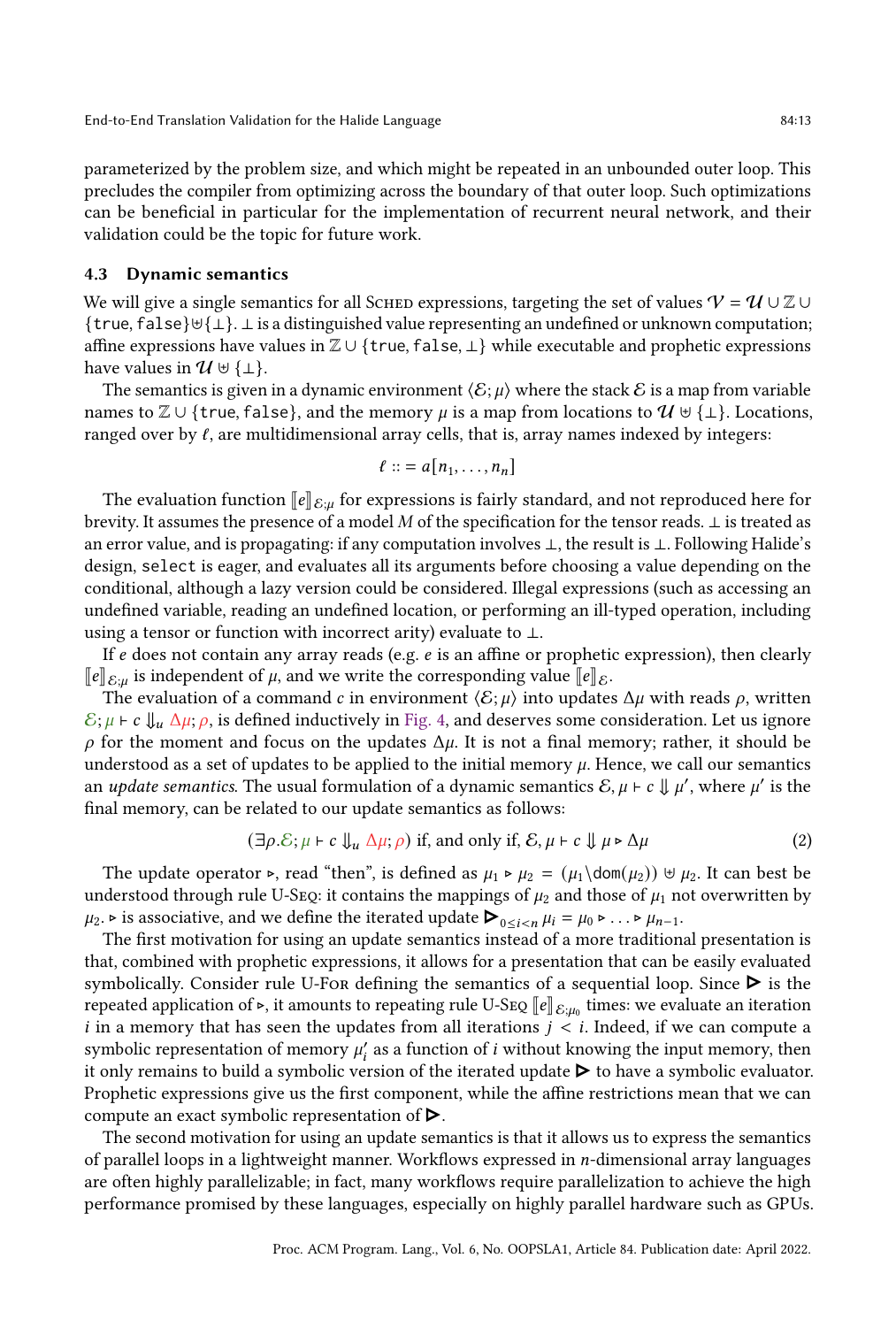The difficulty in designing a symbolic evaluator for parallel loops is linked to the handling of synchronization primitives. Fortunately, compilers for *n*-dimensional array languages mostly use synchronization within parallel loops using a rather predictable pattern: parallel loops can be separated in sequential stages, with an unconditional global barrier between stages. There are no other synchronization primitives than those global barriers.

We can represent a parallel loop with multiple stages separated by barriers as multiple parallel loops of the same size where each barrier is replaced by closing the current loop and starting a fresh one. In fact, we do not even have to do this transformation: compilers such as Halide or Tensor Comprehension use non-communicating parallel loops and only introduce barriers late in the compilation process, and only when targeting GPUs. The algorithm for the introduction of barriers could be verified independently.

Since our parallel loops are synchronization-free, it should be possible to execute the threads in any order and get the same result. However, this is not true if there are data races. Hence, we wish to only allow race-free executions. We do this by evaluating each iteration of the loop independently in rule U-Par, and then requesting that the memories  $\mu_i$  and  $\mu_j$  produced by distinct operations are disjoint, i.e. different threads never write to the same location. In addition, this is where we use the set of read locations  $\rho$  to ensure that no thread reads a location that is written by a different thread.

The rule U-Par ensures there are no race conditions using the disjointness operator # to ensure that different threads only access different regions of memory.

The rule U-Allocate allows for the local allocation of arrays. It creates a fresh local array and initializes it with undefined values. Local arrays are properly scoped: local arrays allocated in different threads do not alias. Writes and reads to the local arrays are erased when evaluating the allocate statement.

The rule U-Assign uses a domain check to ensure that there are no out-of-bounds writes, and computes the set of locations read during evaluation of the right-hand side  $e$  using the reads function. The definition of reads is not reproduced here; reads( $e$ ) is the list of all sub-expressions of *e* which are array accesses. For instance, reads( $0 \times x[i]$ ) = { $x[i]$ }. [reads( $e$ )] $_{E;\mu}$  is the set of locations obtained by evaluating these accesses.

#### 4.4 Symbolic evaluation

We will now build a symbolic evaluator for SCHED. The symbolic evaluator will make use of the prophetic expressions in order to break the self-referential cycle of sequential loops.

The judgement  $\Gamma$ ;  $h \vdash C \implies c : \Delta h$ ; R is presented in [Fig. 5](#page-15-1) and follows the dynamic evaluation rules of SCHED. The typing environment Γ and the input heap  *are symbolic representations* of the dynamic environment  $\langle \mathcal{E}; \mu \rangle$ . The symbolic updates  $\Delta h$  and read locations R are symbolic versions of the updates  $\Delta \mu$  and read locations  $\rho$ . *C* is an additional parameter: it is a symbolic set of equalities, with affine quantification. It will collect the verification conditions corresponding to the equality between prophetic expression and executable expression at each assignment.

Surprisingly, most of the rules for the symbolic evaluator are straightforward — assuming that the constraints, updates, and reads can be represented symbolically, which we will show later by exploiting the affine restrictions we place on programs. The rules match closely the dynamic semantics; in addition, except for the rule S-SeqLoop, they are algorithmic: the outputs  $\Delta h$  and R (in red) and the constraints  $C$  (in purple) never appear as inputs of the inductive applications of the predicate.

In the case of sequential loops, the output  $\Delta h$  appears as input to the recursive call inside the lexmax. This would block the symbolic evaluation, as it requires us to *invent* the summary  $\Delta h$  of a single iteration of the loop. Fortunately, we have prophetic expressions to solve the issue: by examining the rules, we can see that the output  $\Delta h$  only depends on the prophetic expressions,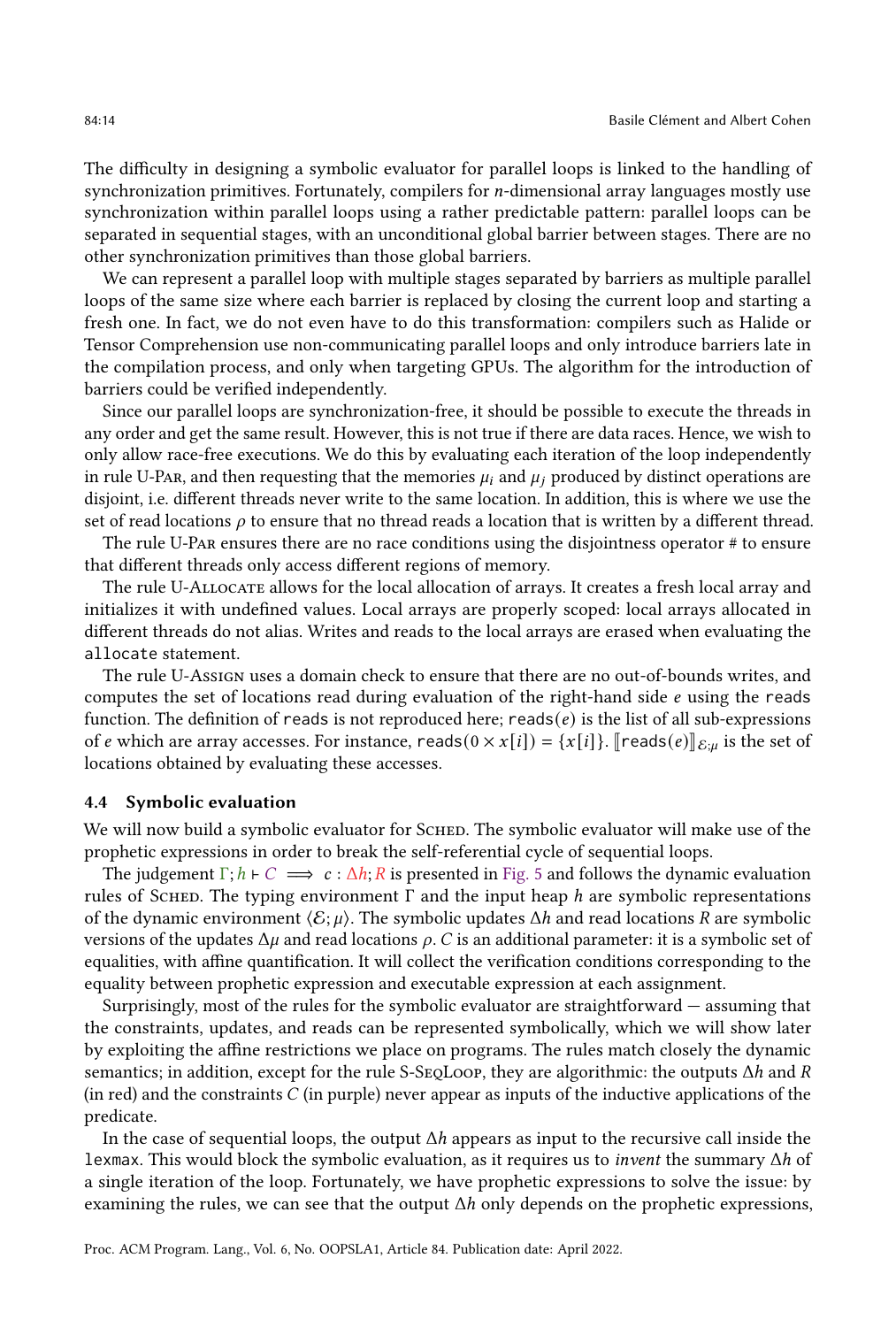<span id="page-14-0"></span>

| U-SKIP                                                                                             | U-SEQ                                                                                              |                                                                                              |
|----------------------------------------------------------------------------------------------------|----------------------------------------------------------------------------------------------------|----------------------------------------------------------------------------------------------|
| $\mathcal{E}; \mu \vdash \text{skip } \Downarrow_u 0; 0$                                           | $\mathcal{E}; \mu \vdash s_1 \Downarrow_u \mu_1; \rho_1$                                           | $\mathcal{E}; \mu \vdash \mu_2 \Downarrow_u \mu_2; \rho_2$                                   |
| U-IF-TRUE                                                                                          | $\mathcal{E}; \mu \vdash s_1 \Downarrow_u \mu'; \rho$                                              | $\mathcal{E}; \mu \vdash s_1 \vdash s_2 \Downarrow_u \mu_1 \vdash \mu_2; \rho_1 \cup \rho_2$ |
| U-IF-TRUE                                                                                          | $\mathcal{E}; \mu \vdash s_1 \Downarrow_u \mu'; \rho$                                              | $\mathcal{E}; \mu \vdash \text{false } \mathcal{E}; \mu \vdash s_2 \Downarrow_u \mu'; \rho$  |
| $\mathcal{E}; \mu \vdash \text{if } e \text{ then } s_1 \text{ else } s_2 \Downarrow_u \mu'; \rho$ | $\mathcal{E}; \mu \vdash \text{if } e \text{ then } s_1 \text{ else } s_2 \Downarrow_u \mu'; \rho$ |                                                                                              |

U-**LET**

\n
$$
\mathsf{U}\text{-}\mathsf{For}
$$
\n
$$
\mathsf{U}\text{-}\mathsf{For}
$$
\n
$$
\mathsf{U}\text{-}\mathsf{For}
$$
\n
$$
\mathsf{U}\text{-}\mathsf{For}
$$
\n
$$
\mathsf{V}\mathsf{O} \leq i < [\![e]\!]_{\mathcal{E};\mu_0}, \, \mathcal{E}\text{ + } x \mapsto i; \mu_0 \triangleright \bigotimes_{0 \leq j < i} \mu'_j \text{ + } c \Downarrow_u \mu'_i; \rho_i
$$
\n
$$
\overline{\mathsf{E}};\mu \text{ + } \mathsf{let}\ x = e \text{ in } c \Downarrow_u \mu'; \rho
$$
\n
$$
\overline{\mathsf{E}};\mu_0 \text{ + } \mathsf{for}_{\mathsf{seq}} x \leq e \text{ do } c \Downarrow_u \bigotimes_{0 \leq i < [\![e]\!]_{\mathcal{E};\mu_0}} \rho_i
$$

U-Par  $\forall 0 \leq i < \llbracket e \rrbracket_{\mathcal{E};\mu}, \ \mathcal{E} + x \mapsto i; \mu \vdash c \Downarrow_u \mu_i; \rho_i \qquad \forall 0 \leq i \neq j < \llbracket e \rrbracket_{\mathcal{E};\mu}, \ \mu_i \# \mu_j \qquad \forall 0 \leq i \neq j < \llbracket e \rrbracket_{\mathcal{E};\mu}, \ \mu_i \# \rho_j$ E; ⊢ forpar ≤ do ⇓ Ø  $0 \leq i < \llbracket e \rrbracket_{\mathcal{E};\mu}$  $\mu_i$ ;  $\vert \ \vert$  $0 \leq i < \llbracket e \rrbracket_{\mathcal{E};\mu}$  $\rho_i$ 

U-ASSIGN  
\n
$$
\frac{[e] \, \mathcal{E} \, \mathcal{L}}{\mathcal{E} \, \mathcal{L}} = v \qquad [e_i] \, \mathcal{E} \, \mathcal{L}} = n_i \quad \text{for all } 0 \leq i < n \qquad a[n_1, \ldots, n_n] \in \text{dom}(\mu)
$$
\n
$$
\mathcal{E} \, \mathcal{L} \, \mathcal{L} + a[e_1, \ldots, e_n] \, \{t\} := e \, \mathcal{L}_u \, \{a[n_1, \ldots, n_n] \mapsto v\}; \text{[reads}(e)] \, \mathcal{E} \, \mathcal{L}_u
$$

U-Allocate

$$
\begin{aligned}\n\llbracket e_i \rrbracket_{\mathcal{E};\mu} &= n_i \quad \text{for all } 0 \le i < n \\
\frac{\mu_a = \{a[i_1,\ldots,i_n] \mapsto \bot \mid 0 \le i_1 < n_1 \wedge \cdots \wedge 0 \le i_n < n_n\}}{\mathcal{E}; \mu \vdash \text{allocate } a : \tau[e_1,\ldots,e_n] \text{ in } c \Downarrow_u \mu' \setminus a; \rho \setminus a}.\n\end{aligned}
$$

|  |  | Fig. 4. Update semantics for SCHED statements |
|--|--|-----------------------------------------------|
|  |  |                                               |

ignoring the right-hand side of all assignments. In fact, the summary is always the one computed by the well-formedness judgement for statements:

LEMMA 4.1. If  $\Gamma$ ;  $h \vdash C \implies c : \Delta h$ ; R holds, then  $\Gamma \vdash c : \Delta h$  also holds.

Proof. The proof follows by induction and remarking that the rules of  $\Gamma \vdash c : \Delta h$  are exactly those of  $\Gamma$ ;  $h \vdash C \implies c : \Delta h$ ;  $R$  with the premises involving  $h$ ,  $C$  and  $R$  removed.

Hence, the following strategy for the evaluation of sequential loops: first, we compute the iteration summary using the  $\Gamma \vdash c : \Delta h$  judgement which does not require a precise description of the symbolic heap. Then, we plug the resulting  $\Delta h$  in the input heap  $h \triangleright 1$ exmax $_{0 \leq x' < x} \Delta h[x/x']$  of the symbolic evaluation judgement to compute the constraint C and the reads R. By using  $\Gamma \vdash c : \Delta h$ , we rely on the fact that the concrete evaluation will follow the prophetic evaluation. The constraints are the price we pay for that: they keep track of the equalities that must hold for this property to be true, tying the knot and ensuring the well-foundedness of our approach.

Another rule that requires some consideration is rule S-Assign. As mentioned above, reads( $e$ ) is the list of the array accesses in  $e$ , interpreted here as a symbolic set of locations. This symbolic set of locations is then used in rule S-Par in order to check for race freedom. In addition, rule S-Assign has conditions  $\Gamma \vdash [\![e]\!]_h \neq \emptyset$  (ensuring all array reads in  $e$  are defined) and  $\Gamma \vdash 0 \leq e_i < e'_i$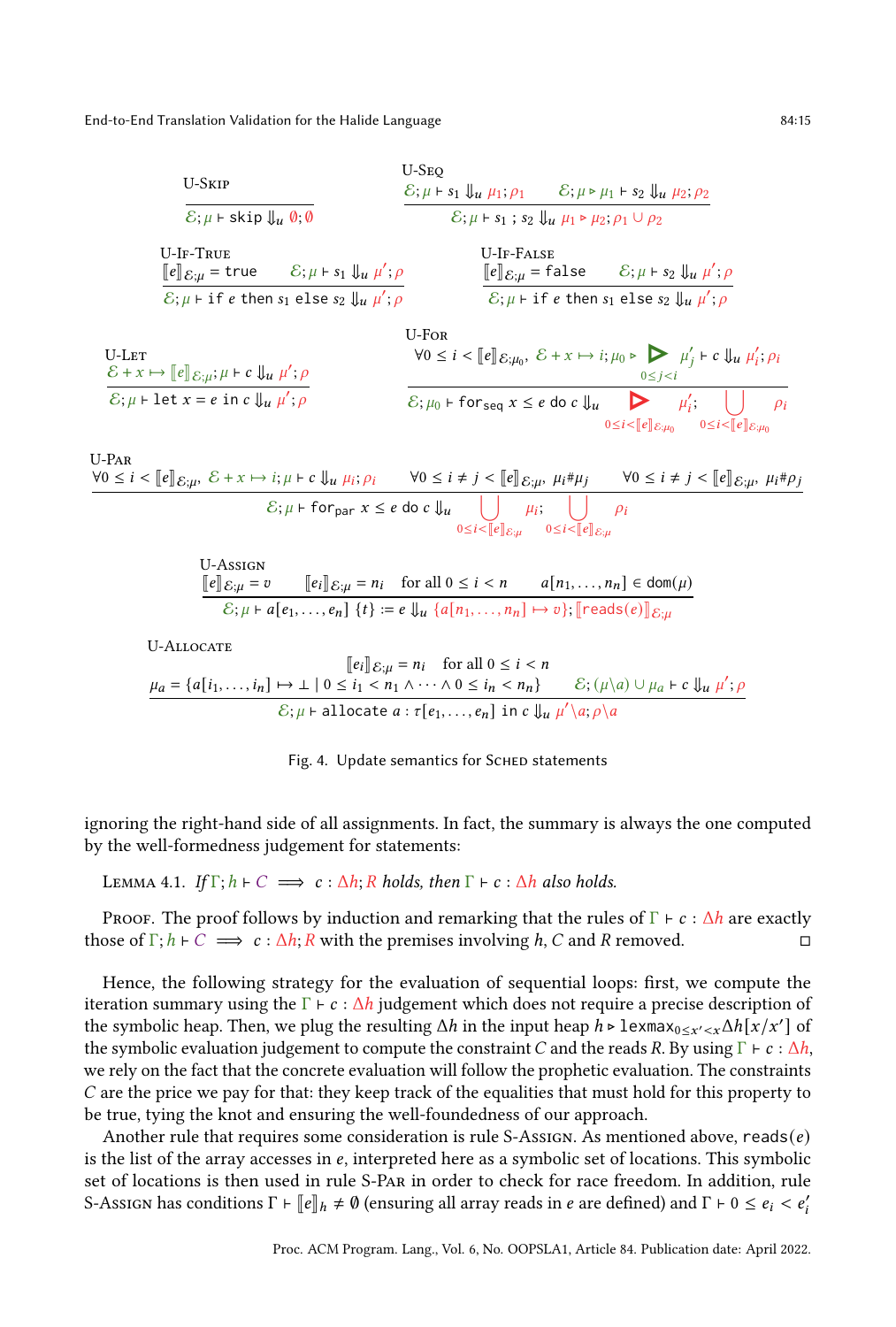<span id="page-15-1"></span>S-Allocate  $\Gamma, a : \tau [e_1 \times \cdots \times e_n]; h \vdash C \implies c : \Delta h; R$   $\Gamma \vdash e_i : A$  for all  $1 \leq i \leq n$  $\Gamma; h \vdash C \implies \text{allocate } a : \tau[e_1 \times \cdots \times e_n] \text{ in } c : \Delta h \setminus a; R \setminus a$   $\Gamma; h \vdash \emptyset \implies \text{skip} : \emptyset; \emptyset$ S-Skip S-S<sub>EO</sub>  $\Gamma; h \vdash C_1 \implies c_1 : \Delta h_1; R_1 \qquad \Gamma; h \triangleright \Delta h_1 \vdash C_2 \implies c_2 : \Delta h_2; R_2$  $\Gamma$ ;  $h \vdash C_1 \cup C_2 \implies c_1$ ;  $c_2 : \Delta h_1 \triangleright \Delta h_2$ ;  $R_1 \cup R_2$ S-Let  $\Gamma \vdash e : \mathbb{A}$   $\Gamma, x : \mathbb{A}, x = e; h \vdash C \implies c : \Delta h; R$  $\Gamma; h \vdash C[x/e] \implies$  let  $x = e$  in  $c : \Delta h[x/e]; R[x/e]$ S-SeqLoop  $\Gamma \vdash e : \mathbb{A}$   $\Gamma, x : \mathbb{A}, 0 \leq x < e; h \triangleright \text{lexmax}_{0 \leq x' < x} \Delta h[x'/x] + C \implies c : \Delta h; R$  $\Gamma$ ;  $h \vdash \left| \right|$  $0 \leq x < e$  $C \implies \text{for}_{\text{seq}} x \leq e \text{ do } c : \text{lexmax}_{0 \leq x < e} \Delta h; \ \vert \ \ \vert$  $0 \leq x < e$  $\overline{R}$ S-ParLoop  $\Gamma \vdash e : \mathbb{A}$   $\Gamma, x : \mathbb{A}, 0 \le x < e; h \vdash C \implies c : \Delta h; R$   $\Gamma, x : \mathbb{A}, y : \mathbb{A}, 0 \le x \ne y < e \vdash \text{dom}(\Delta h) \# R[x/y]$  $\Gamma, x : \mathbb{A}, y : \mathbb{A}, 0 \leq x \neq y < e \vdash \text{dom}(\Delta h) \# \text{dom}(\Delta h) [x/y]$  $\Gamma; h \vdash \begin{array}{c} \vert \\ \vert \end{array}$  $0 \leq x < e$  $C \implies \text{for}_{\text{par}} x \leq e \text{ do } c : \left| \right|$  $0 \leq x < e$  $\Delta h$ ;  $|$  $0 \leq x < e$  $\overline{R}$ 

S-If

$$
\Gamma + e : \mathbb{B} \qquad \Gamma, e; h \vdash C_1 \implies c_1 : \Delta h_1; R_1 \qquad \Gamma, \neg e; h \vdash C_2 \implies c_2 : \Delta h_2; R_2
$$
\n
$$
\Gamma; h \vdash (C_1 \upharpoonright e) \uplus (C_2 \upharpoonright \neg e) \implies \text{if } e \text{ then } c_1 \text{ else } c_2 : (\Delta h_1 \upharpoonright e) \uplus (\Delta h_2 \upharpoonright \neg e); (R_1 \upharpoonright e) \uplus (R_2 \upharpoonright \neg e)
$$

S-Assign

$$
a: \tau[e'_1 \times \cdots \times e'_n] \in \Gamma \qquad \Gamma \vdash_a e : \tau
$$
\n
$$
\frac{\Gamma \vdash_A t : \tau \qquad \Gamma \vdash e_i : \mathbb{A} \quad \text{for all } 1 \leq i \leq n \qquad \Gamma \vdash 0 \leq e_i < e'_i \quad \text{for all } 1 \leq i \leq n \qquad \Gamma \vdash [\![e]\!]_h \neq \emptyset}{\Gamma; h \vdash [\![e]\!]_h \subset \{t\} \implies a[e_1, \ldots, e_n] \{t\} := e : \{a[e_1, \ldots, e_n] \mapsto t\}; \text{reads}(e)}
$$

Fig. 5. Typing rules and prophecies

(ensuring the write is within the array bounds). These two conditions are quasi-affine formulas, whose entailment from the context Γ must be checked.

#### <span id="page-15-0"></span>4.5 Affine symbolic heaps

Let us now explain in more details how the symbolic representations used by the evaluator are represented. A symbolic heap is a finite union of symbolic chunks, each represented by an array name, local variables  $\bar{x}$ , index expressions  $\bar{e}$ , value expression  $e$ , and condition  $\phi$ :

$$
\{\overline{x}.a[\overline{e}] \mapsto e \mid \phi\}
$$

The index expressions are affine combinations of the local variables and the free variables of the chunk, while  $\phi$  is a conjunction of affine equalities and inequalities of the same variables. However, the value expression *e* is an arbitrary prophetic expression (i.e. it does not contain array accesses, and can be evaluated independently of program memory).

Proc. ACM Program. Lang., Vol. 6, No. OOPSLA1, Article 84. Publication date: April 2022.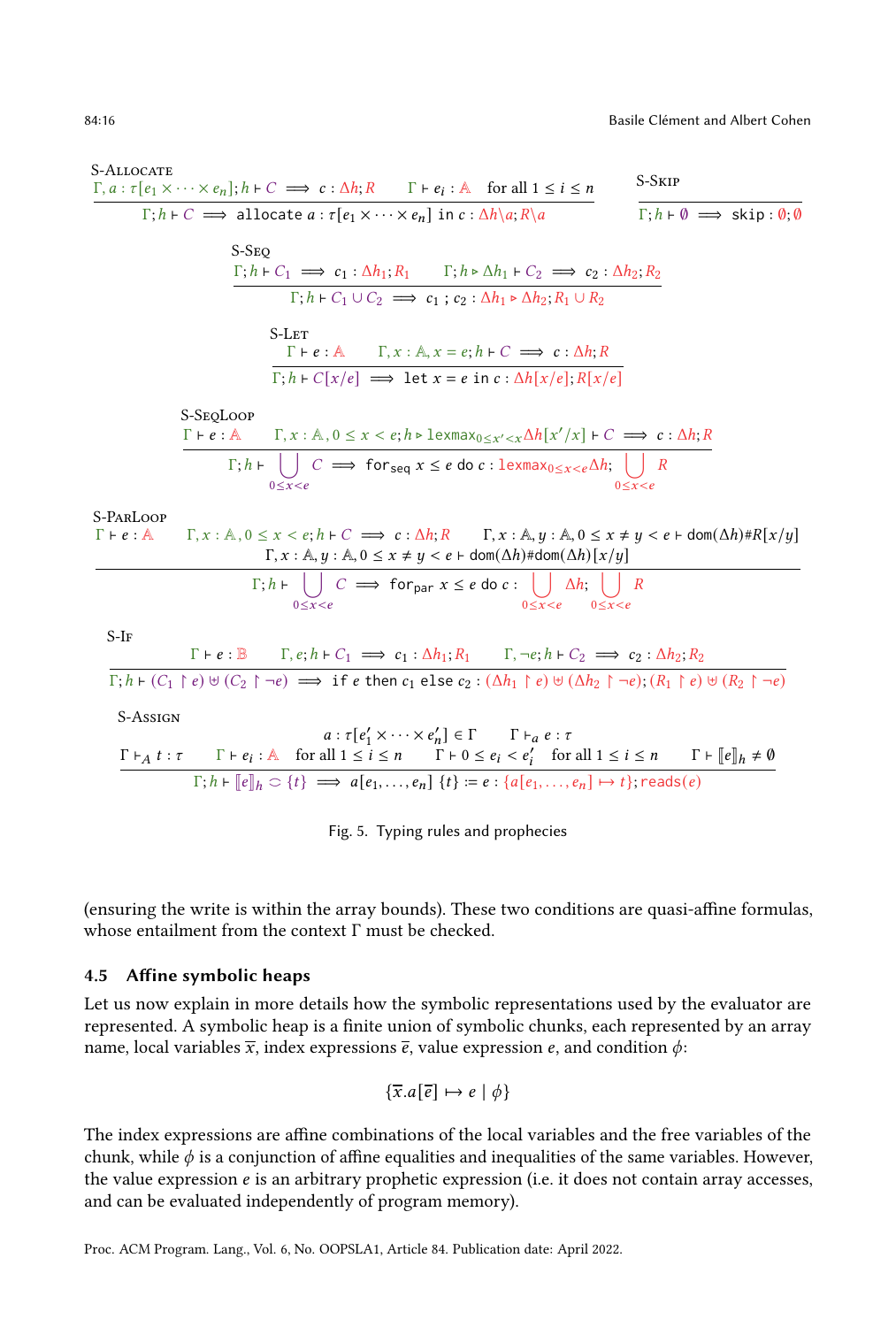Given a model  $M$  for the specification, we can evaluate a symbolic heap as a memory, by taking the union of its definition on chunks.

$$
\llbracket \{\overline{x}.a[\overline{e}] \mapsto e \mid \phi\} \rrbracket_{\mathcal{E}} = \{a[\llbracket \overline{e} \rrbracket_{\mathcal{E} + \overline{x} \mapsto \overline{n}}] \mapsto \llbracket e \rrbracket_{\mathcal{E} + \overline{x} \mapsto \overline{n}} \mid \llbracket \phi \rrbracket_{\mathcal{E} + \overline{x} \mapsto \overline{n}}\}
$$

The braces on the left are the syntactic objects defining the symbolic chunks, while the braces on the right describe a comprehension in the meta-theory. This evaluates to the mappings such that there exists integer values  $n_i$  for the  $x_i$  for which  $\phi(\overline{n})$  holds.

Note that we do not enforce the functionality of our symbolic heaps. The same location could be associated with different expressions, or the same expressions for different values of  $\bar{x}$ , which ultimately evaluate to different values. If that is the case, the evaluation function replaces the value with ⊥.

We will define symbolic sets of locations (ranged over by  $R$ ), as symbolic heaps without a range, written  $\{\bar{x}.a[\bar{e}] \mid \phi\}$ . They evaluate to sets of locations. The domain of a symbolic heap, dom(h), is taken by erasing the range of the heap. Similarly, we define sets of symbolic expressions (ranged over by C) as symbolic heaps without locations, written  $\{\bar{x}, e \mid \phi\}$ . They evaluate to sets of values. For a set of boolean expressions C, we write  $\mathcal{E} \models C$  to indicate that false  $\notin ||C||_{\mathcal{E}}$ ; that is,  $\mathcal{E} \models C$  if all the equalities in  $C$  hold.

Since symbolic domains are equivalently defined by a single formula  $\phi$  for each array, we can define the usual set operations (union, intersection, difference, etc.) by applying the corresponding connective to the  $\phi$  formulas appropriately. The union is trivial by definition for each of those structures; we can also intersect a symbolic heap  $h$  (or symbolic domain, or symbolic range) with an affine condition  $e$ , written  $h \restriction e$ .

In addition, we need to define the following operations, used in our dynamic semantics, for which we need a symbolic version:

- For the update combinator  $h_1 \triangleright h_2$  we can simply use its defining equation  $(h_1 \cdot h_2) \cup h_2$ which is already expressible;
- For the iterated union  $\bigcup_{0\leq x<\epsilon} h$ , where  $\epsilon$  is a symbolic expression, we can simply introduce an additional local quantifier:

$$
\bigcup_{0 \le y < e} \{ \overline{x}.a[\overline{e}] \mapsto e' \mid \phi \} = \{ \overline{x}y.a[\overline{e}] \mid e' \mid 0 \le y < e \land \phi \}
$$

• The iterated update can also be expressed symbolically. If we recall its definition, the iterated The iterated update can also be expressed symbolically. If we recall its definition, the iterated<br>update ▶<sub>0≤*i<n µi* of a sequence of memories is the memory *µ* which contains, for a location</sub>  $\ell$ , the value  $v = \mu_i(\ell)$  for the last *i* which writes to that location (if it exists). Hence, the contribution of an iteration *i* is the subset of  $\mu_i$  which is not overwritten by any of the  $\mu_i$  for  $j > i$ .

Using this alternate formulation, we can represent  $\blacktriangleright_{0\leq x\leq e} h$  using the operations we have already defined and a substitution operation  $h[x'/x]$ , which replaces the variable x in h with the variable  $x'$ :

$$
\sum_{0 \le x < e} h = \bigcup_{0 \le x < e} \left( h \setminus \text{dom}(\bigcup_{x < x' < e} h[x'/x]) \right)
$$

If we extend this construction to handle multiple variables at once, only keeping the lexicographically latest write in a bounded multidimensional space, we obtain a lexicographic maximum combinator which is well-studied in the polyhedral literature and admits efficient computations using Parametric Integer Programming without nested quantification. Even though we are only computing the maximum one dimension at a time, we will write

the symbolic version of our iterated update combinator lexmax<sub>0≤x≤e</sub>h.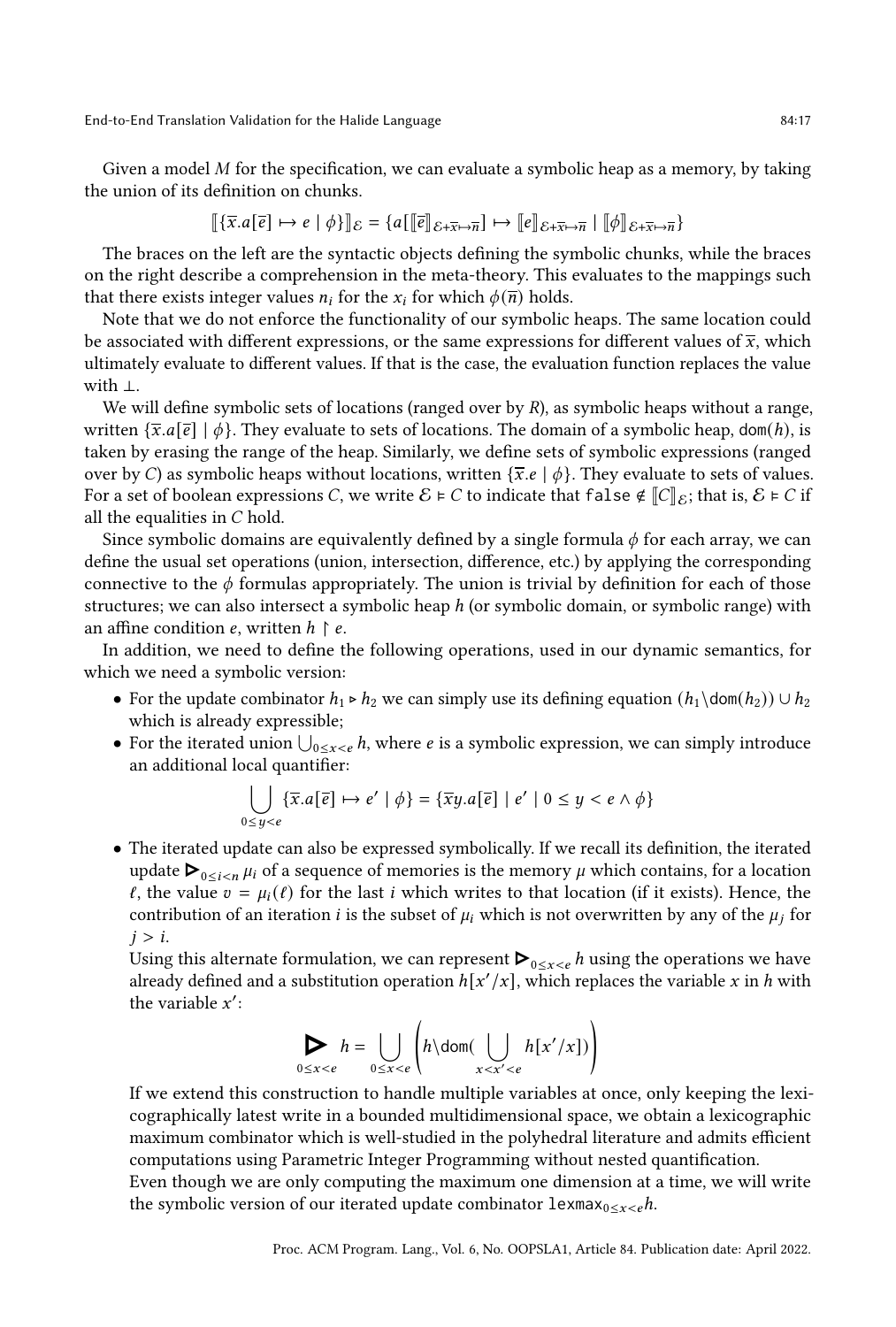• The compatibility  $h_1 \nightharpoonup h_2$  of two heaps indicate that they agree on their common domain. It can be expressed using a set of equalities (where  $a[\overline{e}] = a'[\overline{e'}]$  is false if  $a \neq a'$  or  $|\overline{e}| \neq |\overline{e'}|$ , and  $e_1 = e'_1 \wedge \cdots \wedge e_{|\overline{e}|} = e'_{|\overline{e}|}$  otherwise):

$$
\{\overline{x}.a[\overline{e}] \mapsto e \mid \phi\} \subset \{\overline{y}.a'[\overline{e'}] \mapsto e' \mid \phi'\} = \{\overline{xy}.e = e' \mid \phi \wedge \phi' \wedge a[\overline{e}] = a'[\overline{e'}]\}
$$

We have  $\mathcal{E} \models h_1 \subset h_2$  if, and only if, for all  $\ell \mapsto v_1 \in [h_1]_\mathcal{E}$  and  $\ell \mapsto v_2 \in [h_2]_\mathcal{E}$ ,  $v_1 = v_2$ . That is,  $\mathcal{E} \models h_1 \subset h_2$  if and only if  $[\![h_1]\!]_{\mathcal{E};M} \subset [\![h_2]\!]_{\mathcal{E};M}$ .

Finally, we define the evaluation function of an expression *e* in a symbolic heap  $h$ ,  $\llbracket e \rrbracket_h$ , which yields a symbolic set of expressions by replacing array indices in  $e$  with the corresponding expression(s) in h. If any of the array indices in e are not defined in h, the resulting evaluation  $\llbracket e \rrbracket_h$  is empty.

We note that none of the operations presented here strictly depend on the affine restrictions we have placed on programs. However, if the formulas we consider are quasi-affine, we stay in a decidable subset of arithmetic, namely Presburger arithmetic with modulus, which also admits quantifier elimination. This allows us to use isl [\[Verdoolaege](#page-29-3) [2010\]](#page-29-3), a specialized library to represent parametric integer sets, and efficiently implement the operations described above.

#### 4.6 Correctness proof

We now present the main arguments forming a proof that our symbolic evaluator correctly captures the dynamic semantics of SCHED.

To that regard, we say that a local environment  $\mathcal E$  is compatible with a typing environment  $\Gamma$ , denoted  $E \models Γ$ , if:

- All variables in  $\Gamma$  have a corresponding value in  $\mathcal E$  of the right type.
- For any array declaration in  $\Gamma$ , the array bounds evaluate to integers.

A memory  $\mu$  is compatible with typing environment  $\Gamma$  in local environment  $\mathcal E$  if  $\mathcal E \models \Gamma$  and further for each array declaration  $a : \tau[e_1 \times \cdots \times e_n]$  in  $\Gamma$ , the locations in  $\mu$  for array  $a$  are a subset of the  $a[i_1, \ldots, i_n]$  where  $0 \leq i_i < ||e_i||_{\mathcal{E}:\mu}$ , with values in  $||\tau||$ .

Then, we can quite easily show that well-typed prophetic and index expressions evaluate to values of the proper type.

LEMMA 4.2. If  $\Gamma \vdash e : \tau$  or  $\Gamma \vdash_A e : \tau$  then for all  $\langle \mathcal{E}; \mu \rangle$  such that  $\Gamma \vdash \langle \mathcal{E}; \mu \rangle$ , we have  $\llbracket e \rrbracket_{\mathcal{E};\mu} \in \llbracket \tau \rrbracket$ . Furthermore, if a heap h is well-formed in  $\Gamma$ , then for all E compatible with  $\Gamma$ ,  $\llbracket h \rrbracket_{\mathcal{E}}$  is compatible with  $Γ$  in  $E$ .

Proof. The proof is immediate by induction on the typing judgement, since tensors accesses are total and prophetic and index expressions cannot contain array reads. □

The corresponding lemma for well-typed expressions is more involved, as it require additional conditions on the memory to ensure all arrays are defined.

<span id="page-17-0"></span>LEMMA 4.3. If  $\Gamma \vdash_a e : \tau$ , h is well-formed in  $\Gamma$ , and  $\Gamma \vdash [e]_h \neq \emptyset$  then for all  $\mathcal E$  compatible with  $\Gamma$ , we have  $\llbracket e \rrbracket_{\mathcal{E}: \llbracket h \rrbracket_{\mathcal{E}} = \llbracket \llbracket e \rrbracket_h \rrbracket_{\mathcal{E}} \in \llbracket \tau \rrbracket$ .

PROOF. The proof follows by structural induction on  $e$ . The inductive cases are mechanic, and the base case is that of an array access, where the condition  $\Gamma \vdash [a[e_1, \ldots, e_n]]_h \neq \emptyset$  ensures that in all environments E compatible with  $\Gamma$ ,  $a[\llbracket e_1 \rrbracket_{\mathcal{E}}, \ldots, \llbracket e_n \rrbracket_{\mathcal{E}}]$  is defined in  $\llbracket h \rrbracket_{\mathcal{E}}$  with a value of type  $\tau_a$ , from which the equality follows.

The same property holds for the symbolic evaluator, which is the main correctness condition for our verifier.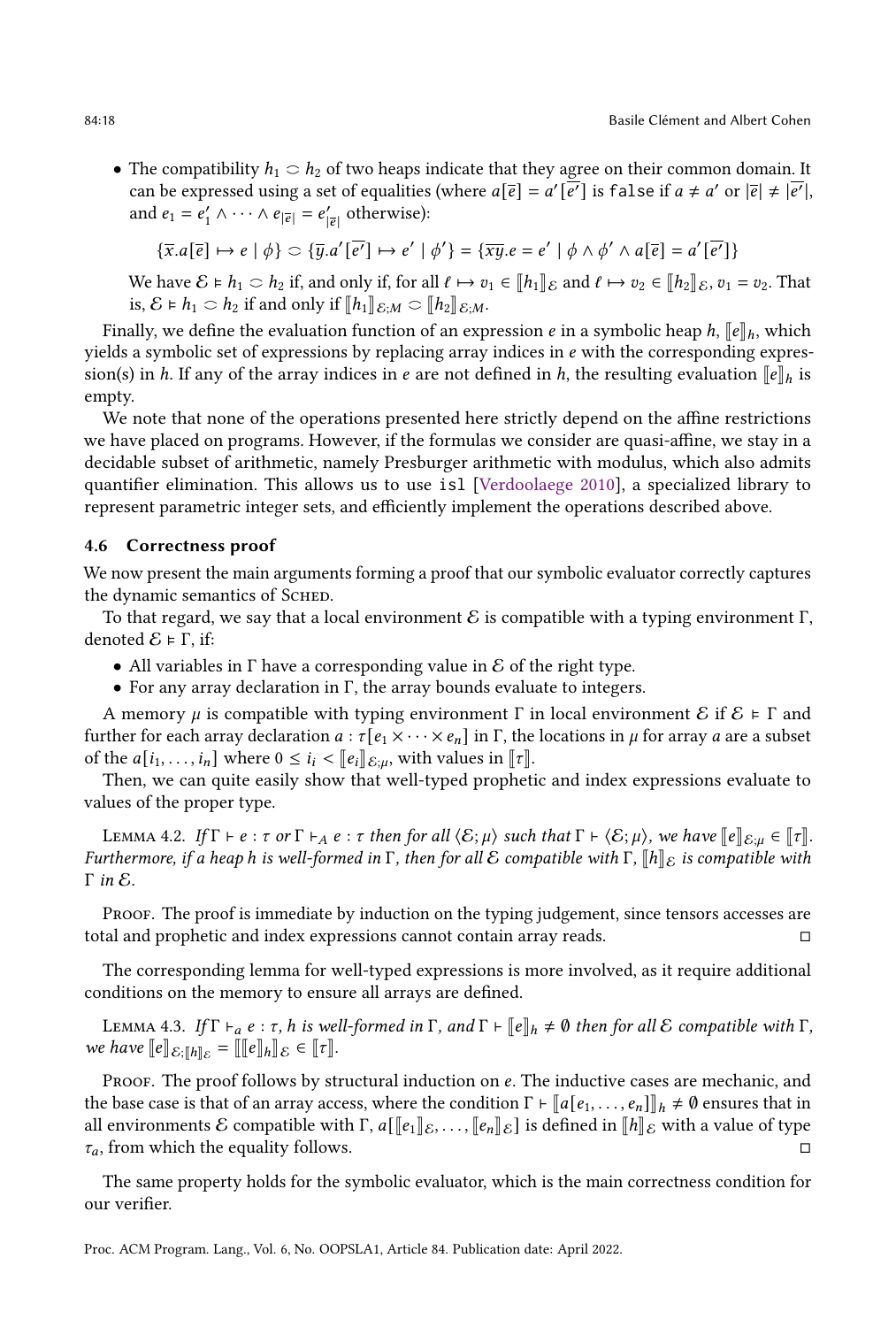THEOREM 4.4. If  $\Gamma; h \vdash C \implies c : \Delta h; R$ , then for all E compatible with  $\Gamma$  such that  $\mathcal{E} \models C$ , we have  $\mathcal{E}; \mu \vdash c \Downarrow_u [\Delta h]_{\mathcal{E}}; [\![R]\!]_{\mathcal{E}}$ , for any memory  $\mu \supseteq [\![h]\!]_{\mathcal{E}}$  such that the locations defined in  $\mu$  are exactly those declared in Γ.

Proof. The proof is again by structural induction on the symbolic evaluation judgement. It relies on the fact that, due to the updating nature of our semantics, an evaluation in a memory  $\mu$  stays valid in a larger memory  $\mu' \supseteq \mu$  and evaluates to the same set of updates. The most interesting case is that of S-Assign, where we use Lemma [4.3,](#page-17-0) the fact that evaluation to a non-⊥ value is preserved in a larger memory, and the false  $\notin \llbracket \llbracket e \rrbracket_h \geq \{t\} \rrbracket_{\mathcal{E}}$  condition to show that  $\llbracket \llbracket e \rrbracket_h \rrbracket_{\mathcal{E}} = \llbracket r \rrbracket_{\mathcal{E}}$ . Other cases worth mentioning are S-Allocate where the newly initialized memory is immediately weakened; worth mentioning are S-ALLOCATE where the newly initialized memory is immediately weakened;<br>and rule S-SEQLOOP, which makes use of the equality  $[\![\text{lexmax}_{0 \le x < e} h]\!]_{\mathcal{E}} = \blacktriangleright_{0 \le i < [\![e]\!]_{\mathcal{E}}} [\![h]\!]_{\mathcal{E}+x \mapsto i}$  to generate the premises for U-SeqLoop. □

### <span id="page-18-0"></span>5 EXPERIMENTS

This section discusses the implementation of the approach described in [Section 4](#page-8-0) in OCaml, using bindings to the isl library [\[Verdoolaege](#page-29-3) [2010\]](#page-29-3) to represent affine expressions, and the Z3 SMT solver [\[de Moura and Bjørner](#page-27-4) [2008\]](#page-27-4) to discharge the generated verification conditions. The implementation is available online [\[Clement and Cohen](#page-27-7) [2022\]](#page-27-7).

## 5.1 Generation of Schep from Halide

The Halide compiler is a parameterized code generator: the schedule guides the generation of imperative code from the specification. We instrumented the Halide compiler to add prophetic annotations to the generated code, as described below. We also altered the compiler to produce a textual representation of the specification which can be parsed with our tool without having to interpret the C++ DSL.

Halide starts by generating an imperative loop nest where the arrays live in the specification index space, shifted to start at 0. We thus annotate each assignment with the stage, reduction variables, and a copy of the original tensor indices. Since transformations must preserve the semantics of the right-hand side of the assignment, subsequent transformations are applied to the annotations as if they were part of the right-hand side. We note that this approach can be applied to any compiler which generates a loop structure from the specification before possibly applying structure-preserving transformations. In particular, this is the case for polyhedral compilers.

Multidimensional arrays are eventually flattened into buffers in linear memory. We annotate accesses to the flat buffer with the original multidimensional array indices, so that we are able to recover the multidimensional affine program. Linearized and multidimensional indices are both kept, making the linearization step independently verifiable, as discussed in [Section 7.1.](#page-24-3)

Finally, the cause of most non-trivial issues encountered when threading the annotations through the compiler pipeline are due to Halide's representation of vectorized loops. After the linearization to flat buffers, vectorized loops are replaced with a ramp intrinsic encoding multiple indices at once by implicitely representing the lane index. Halide relies on LLVM to transform this ramp intrinsic into hardware vector instructions when possible. Transformations involving this implicit lane index are not accurately captured by our annotations, requiring some engineering effort to support them. Although they do not pose theoretical issues, we have disabled two optimization passes that could cause complex multidimensional ramps for the sake of simplicity.

#### 5.2 OCaml prototype

Our tool takes the annotated output generated from the Halide compiler and rebuilds a Halide algorithm and a SCHED candidate implementation from that output.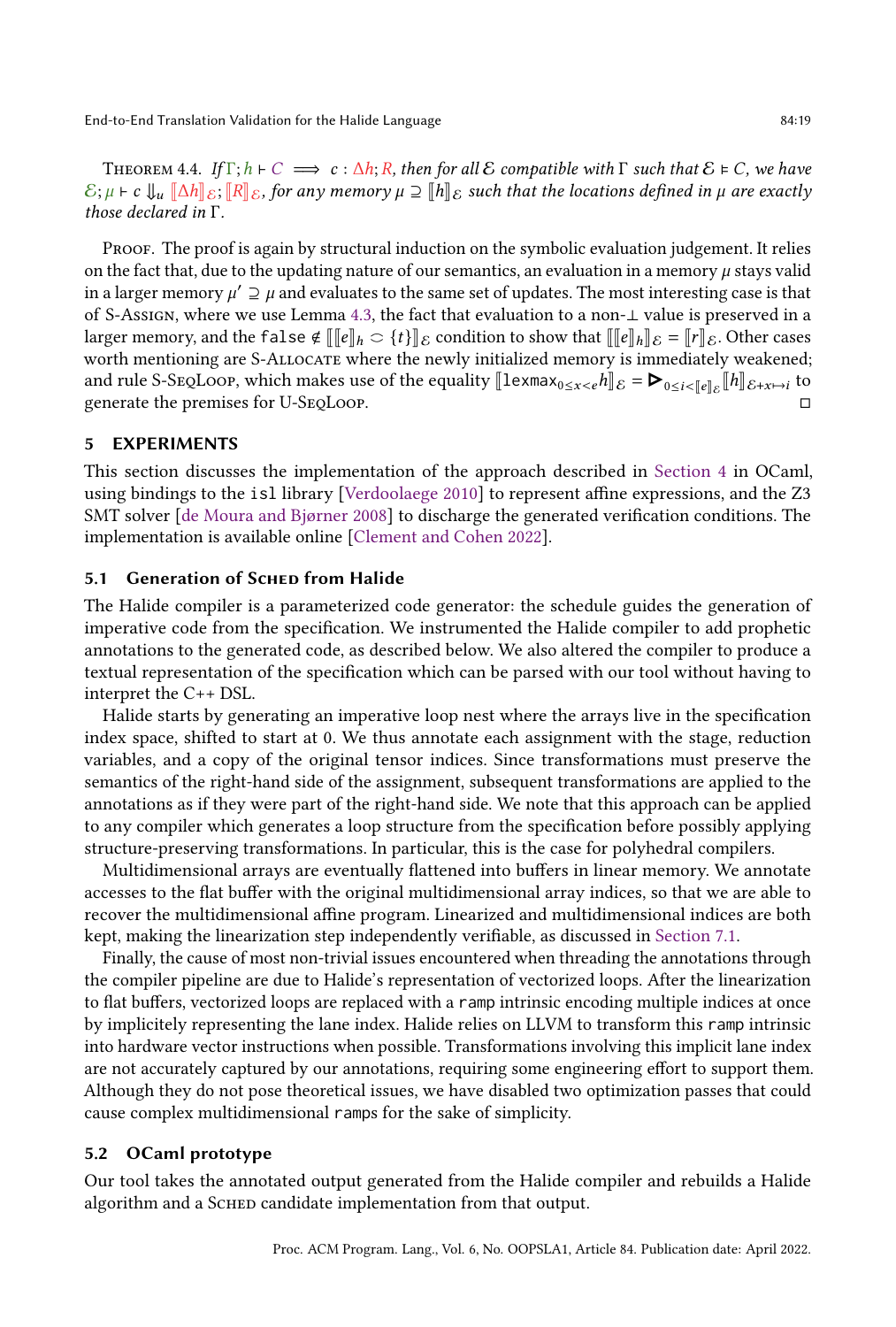We first convert all the indices and statement-level conditonals into piecewise quasi-affine functions represented using isl, and simplify them based on the context. ramp-based vectors are transformed into parallel loops with an explicit index. The code generated by Halide often features two "accidentally non-affine" constructs, which we convert into an equivalent affine representation. First, when multiple dimensions of sizes  $e_1, \ldots, e_n$  are parallelized, Halide uses a single parallel loop with size  $e_1 \times \cdots \times e_n$ , which we recognize and split into nested parallel loops of affine sizes. Second, Halide can generate expressions of the form  $[(e \times e' - 1)/e]$ , which is always equal to  $e'$  – sgn(e) provided e is non-zero. Since Halide's simplifier fails to do so, we recognize and simplify this pattern.

After this initial conversion phase, our tool implements the algorithms described in [Section 4.](#page-8-0) We rely on isl to represent symbolic heaps, domains, and ranges. The coalescing operation provided by isl has proven effective to keep simple representations of the symbolic heaps as they get updated. isl uses parametric integer programming [\[Feautrier](#page-27-8) [1988\]](#page-27-8) to perform efficient quantifier elimination for the union and lexmax operators. Symbolic operations and simplifications on Presburger arithmetic is a unique asset of isl — tailored to the needs of polyhedral compilation; these operations would be much more cumbersome and inefficient to reproduce using Z3 (or any feasibility-focused solver).

We note two optimizations that we make in the representation to improve efficiency. In order to represent symbolic sets and heaps where the right-hand side expression does not have to be affine, we transform every such expression into a template where each index of a tensor is replaced with an affine hole. The templates are then de-duplicated. Similarly, to represent the set of constraints  $C$ , we make the observation that in a correct compilation, the indices in the right-hand side (the implementation expression) of the equalities generated by rule S-Assign must be deducible only from the indices in the left-hand side (the specification expression). Hence, we compute an expression of the former as a piecewise quasi-affine function of the latter, and only store the set of specification indices, thereby reducing the dimensionality of the set.

Once the toplevel set of constraints  $C$  has been computed, we generate  $Z_3$  queries to prove the corresponding equalities. The translation to Z3 is mostly straightforward. We first encode the Halide algorithm into a SARE, which are then encuded using the define-funs-rec facility [\[Barrett et al.](#page-27-9) [2010\]](#page-27-9). The well-formedness constraint on Halide algorithms ensures that these mutually recursive functions are well-defined, but it is not checked. Z3 has specialized support for such recursive functions which is typically more efficient than a direct encoding using quantifiers. Each constraint in  $C$  is a set of equalities which can then be expressed directly in  $Z3$ 's logic. Note that thanks to the coalescing and simplifications performed by isl, there are typically fewer constraints to be verified than assignments in the program, because unrolled statements yield the same constraint. In addition, we observe that the domain of the formula is often, but not always, simple. It might be worth investigating whether the coalescing logic of isl can be improved to better coalesce the sets produced by our tool. In the outer product example of [Section 2,](#page-1-0) the constraint is exactly  $\forall 0 \le i \le N, 0 \le j \le M.A(i) \times B(j) = B(j) \times A(i).$ 

Finally, we perform additional processing before sending the generated equalities to Z3, leveraging polyhedral checks on indices using isl in a best-effort strategy. Namely, before sending an equality  $e_s = e_i$  where  $e_s$  comes from a prophetic annotation and  $e_i$  was inferred from the implementation:

- We unfold the tensors in  $e_s$  which do not appear in the transitive dependences of the tensors in  $e_i$ , excluding cycles.
- For each access  $a_s$  in  $e_s$  and  $a_i$  in  $e_i$  to the same tensor, if the indices are equal, we replace both accesses with the same  $1$ et-bound variable to either  $a_s$  or  $a_i$ .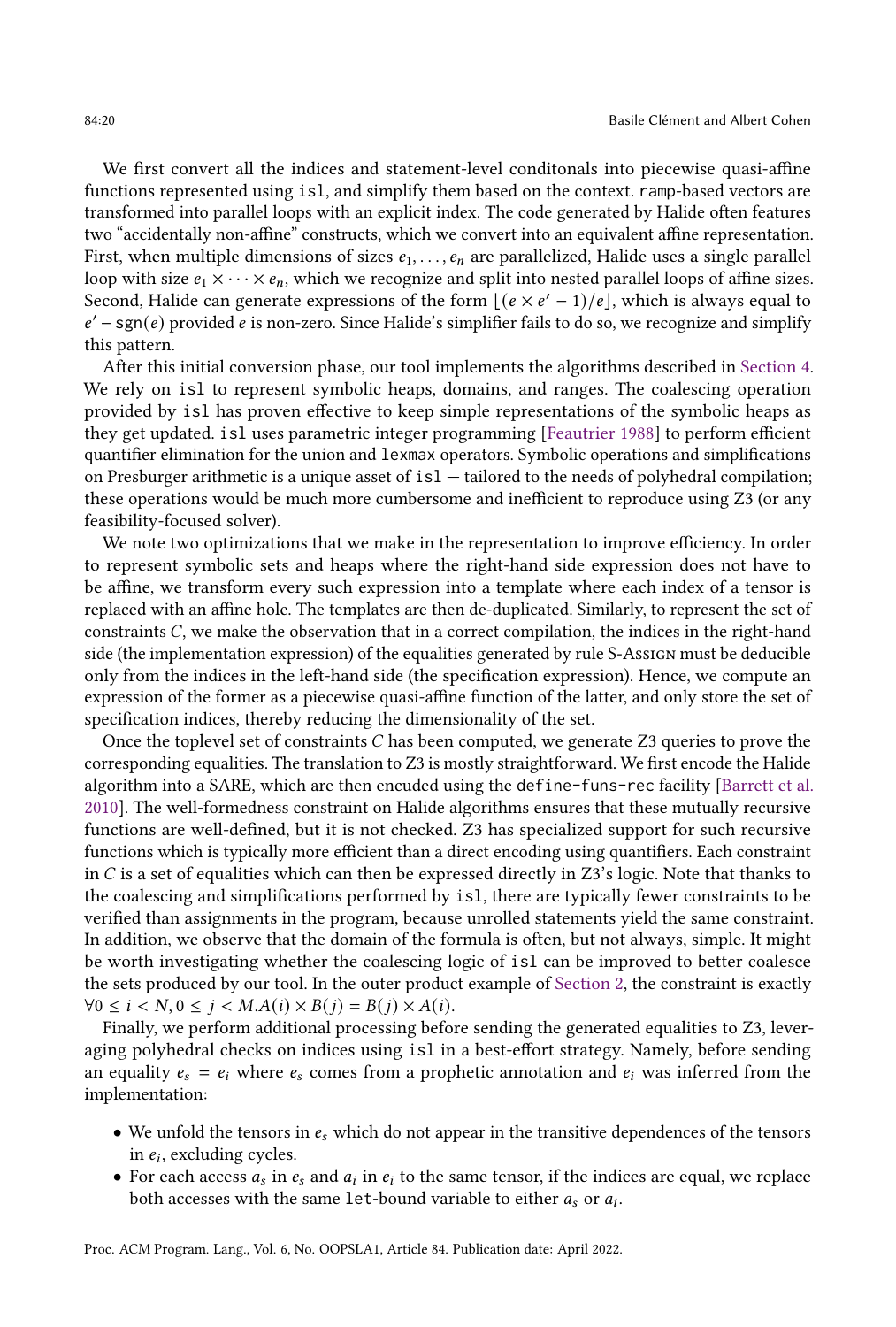In most cases, after these simplifications, the equality contains the same accesses syntactically on both sides of the equality, helping Z3 focus on value-level reasoning rather than on resolving tensor indexings.

## 5.3 Benchmark selection

Halide has a large benchmark suite in the benchmarks/ subdirectory of its repository. Some are out of the scope of this paper due to containing non-affine specifications, including those with datadependent accesses and histograms. Others use unsupported features, e.g. assigning an undefined value to simulate in-place input updates. We have run our tool on the remaining benchmarks, using the schedule provided in the original benchmark suite. The benchmarks have implicit assumptions on the required input sizes (e.g. that some dimensions are multiples of 16 or 32), implied by the scheduling directives used. They do not appear in the specification, but Halide generates runtime checks for them. These assumptions are given as contextual axioms to the verifier.

The benchmarks can be roughly separated into two application domains: linear algebra, including the convolution operators of deep learning, and image processing.

From the linear algebra domain, we consider the following benchmarks:

- sdot is a simple dot product manually implemented with a tiling factor of 8. This is expected to be easy to verify.
- sgemm is a general matrix-matrix multiply on floats, from the linear\_algebra Halide application. It uses an optimized CPU schedule and specializations for small and large matrices. As a compute-intensive program, matrix-matrix multiply requires precise optimizations to get good performance: as such, this benchmark features heavy loop transformations and is a good stress test of our verifier as far as linear algebra benchmarks go. The sgemmTA and sgemmTB are variants where one of the input matrices is transposed. The Halide specification has a bug in these cases, and assumes that matrix  $A$  is square. As such, we expect the verification to fail.
- cmm1024 is another matrix-matrix multiplication implementation, tuned for GPUs. This Halide benchmark is written for  $1024 \times 1024$  square matrices, and we verify it for this concrete size only.
- conv\_layer is a  $2D$  convolution layer.
- dsc is a depthwise separable convolution. The specification contains non-affine indices, hence we use a constant grouping factor of 3, eliminating the non-affine component.

From the image processing domain, we consider the following benchmarks:

- blur is a two-dimensional blur filter, performing an average of three neighbors in each dimension. This example features storage folding: the schedule only stores four lines of the intermediate tensor at once in a rolling buffer.
- sc is a chain of large stencils of width 25 (i.e. each stage reads from 25 distinct neighbors from the previous stage). The default depth (i.e. number of stages) for the benchmark is 32, which is reported as sc32; we also include a variant sc1 with a single stage.
- harris, unsharp, and nl\_means are implementations of image processing algorithms, namely the Harris corner detector, unsharp masking, and non-local means.

In most cases, the Halide compiler applies algebraic transformations such as associativity and commutativity to the expressions in the specification. We represent signed and unsigned integer types using Z3's native representation based on bit-vectors. For floating-point numbers, we provide three possible encodings, discussed in [Section 7.3.](#page-24-1) In most cases, we simply encode floats as real to capture the transformations which Halide makes under "fast-math" assumptions. For harris, unsharp and nl\_means, Halide performs constant propagation in the floating point domain, which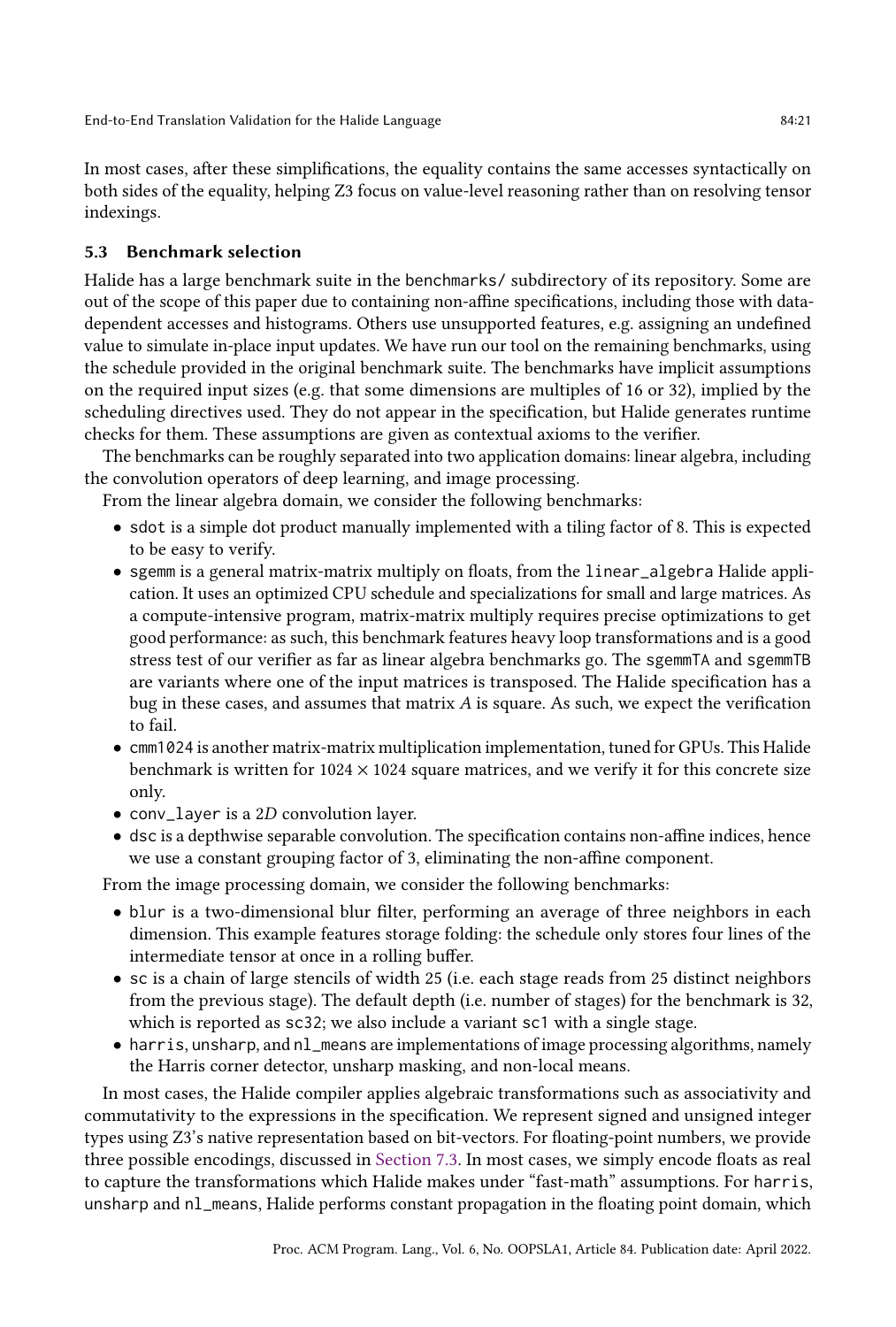we cannot validate when interpreting floats as reals. As such, we run Halide in "strict float" mode for these benchmarks, disabling floating point optimizations.

#### 5.4 Evaluation

[Table 1](#page-22-1) shows that our translation validation system succeeds on 14 of the 17 examples, with running times from one second to 5 minutes for the successful examples. Two of the remaining examples are expected to fail due to a bug in the specification. The last example reaches a timeout of 15 minutes. To put these results in perspective, we ran the same examples through the ISA tool from [Verdoolaege et al.](#page-29-4) [\[2012\]](#page-29-4). ISA is only able to verify 7 of the examples, and times out on 8 including one of the incorrect examples. Of the three remaining examples, one is correctly shown to be incorrect, while the others cannot be proven by ISA due to using simplifications beyond associativity and commutativity.

Unlike our approach, ISA is fully automatic, and does not rely on annotations. ISA is able to handle associative and commutative operators, but it is optional as it increases its runtime. We indicate with superscripts when ISA was allowed to use associativity  $(A)$  or commutativity  $(C)$  of an operator.

ISA takes C programs as inputs, which we generate from SCHED by erasing the annotations. Halide can directly generate C code with linearized (non-affine) accesses and using vectorization primitives not supported by ISA. We also convert the specification to a C program, by creating a different loop nest for each assignment. A simple data-flow analysis is used to infer the bounds. Alternatively, we could compare the optimized Halide schedule with Halide's default schedule.

ISA takes the form of three command-line tools. c2pdg converts the C program into a polyhedral representation. We pass the option --pet-signed-overflow=ignore to c2pdg. da performs a data-flow analysis on the polyhedral representation. eqv performs the equivalence checking on the da output of two programs. We report the run-times of the different tools separately.

The results of our experimental evaluation are summarized in [Table 1.](#page-22-1) The benchmarks have been run on a machine with an Intel® Core™ 9 − 9900 CPU, with a timeout of 15 minutes. For isa, the timeout applies separately to each step. For each benchmark, we indicate the run-time of each tool in seconds, as well as whether the equivalence was successfully proved. For isa, the c2pdg and da timings include the sum of times for both the implementation and specification.

When both our tool and ISA successfully validate the implementation, our tool has comparable or better performance, except on the conv benchmark. This is because for the conv benchmark, the affine conditions for the equalities sent to Z3 are quite complex. The conversion from the internal representation of isl to Z3 for sets with many disjuncts is a bottleneck of our approach, and in this specific case we suffer from a suboptimal implementation which does multiple conversion to and from the internal representation of isl. In addition, our tool is able to prove more cases than ISA. In the case of parametric matrix multiplications (sqsgemm and sgemm), ISA reached a timeout of 15 minutes. Parts of these kernels are specialized, with different implementations depending on the values of the parameters. The bigsqsgemm and bigsgemm entries present results when the size of the matrices are larger than 512: by allowing the pruning of some branches, this allows ISA to complete the verification. Note that this also drastically decreases runtime of our own algorithm.

Finally, let us mention the nl\_means benchmark, which we fail to verify due to running out of time. Like in conv, Halide generates complex affine conditions involving many minimums and maximums: in consequence the isl representation of symbolic heaps contains many disjuncts, hurting the performance. In fact, our current implementation times out during the initial simplification of affine expressions. This could be mitigated by including more contextual information during the simplification: manual experiments on some expressions extracted from that benchmark indicate that it could result in up to an order of magnitude less disjuncts. Another avenue to explore would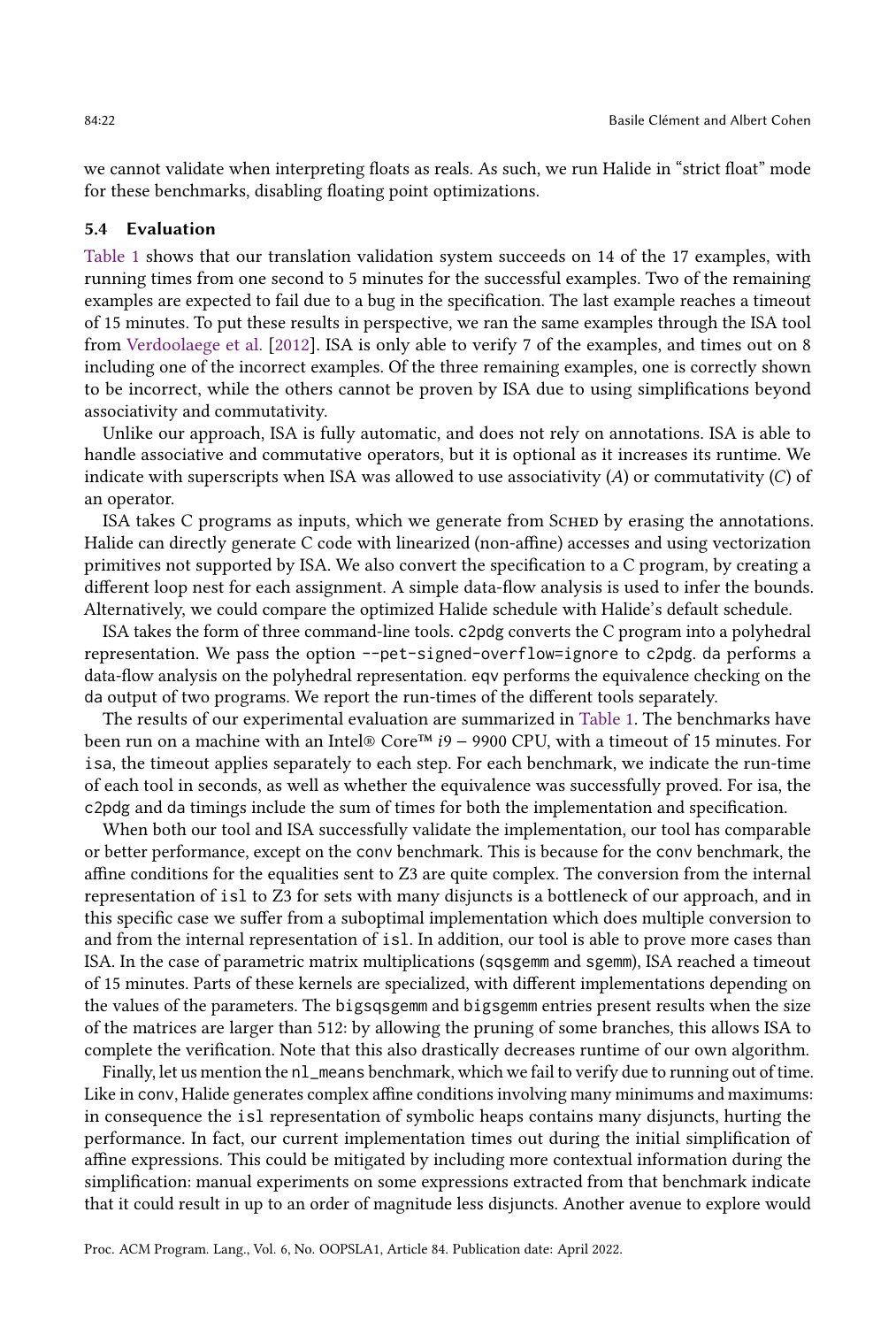<span id="page-22-1"></span>

|                      |           | Ours      |                                            |                    |        |   |
|----------------------|-----------|-----------|--------------------------------------------|--------------------|--------|---|
|                      | c2pdg     | da        | eqv                                        |                    |        |   |
| blur                 | < 1       | <1        | $1.1^{\ensuremath{A\!C\!+\,}}$             |                    | < 1    |   |
| cmm1024              | <1        | 1.2       | 10                                         |                    | 2.6    |   |
| sgemm1024            | <1        | 2.5       | $27.3^{C\times}$                           |                    | 1      |   |
| sqsgemm              | 2.5       | 4min34    | $> 15$ min <sup>C<math>\times</math></sup> | $\overline{\cdot}$ | 15.1   |   |
| bigsqsgemm           | 1.6       | 17.5      | 8min12 $^{C\times}$                        | ✓                  | 2.7    |   |
| sgemm                | 7.        | $>15$ min | N/A                                        | ?                  | 3min24 |   |
| bigsgemm             | 2.8       | 1min19    | $>15$ min                                  | ?                  | 12.1   |   |
| sc1                  | 3.44      | 4m20      | 3.3                                        | Х                  | 12.5   |   |
| sc32                 | 1min41    | $>15$ min | N/A                                        | ?                  | 4min53 |   |
| dsc                  | 10.2      | 13min49   | $>15$ min                                  | ?                  | 1min43 |   |
| conv                 | 2.        | 12.2      | $27.9^{Cmax}$                              |                    | 2min12 |   |
| sdot                 | < 1       | < 1       | < 1                                        | $\checkmark$       | < 1    |   |
| harrisî              | 7.9       | 31.5      | 1min8                                      | $\checkmark$       | 44.8   |   |
| unsharp              | 1.3       | 6.1       | 13min44                                    | Х                  | 6.1    |   |
| $nl$ means           | $>15$ min | N/A       | N/A                                        | ?                  | >15min | ? |
| sgemmTA <sup>†</sup> | 21.5      | $>15$ min | N/A                                        | ?                  | 10.4   | Х |
| sgemmTB <sup>†</sup> | 21.1      | N/A       | N/A                                        | Х                  | 34.7   | Х |

Table 1. Results of the experimental evaluation (times in seconds)

No floating-point optimizations

† Expected to fail

be to find independent piecewise expressions that can be abstracted and factored out to reduce the number of disjuncts.

#### <span id="page-22-0"></span>6 RELATED WORK

Translation validation. [Pnueli et al.](#page-28-5) [\[1998\]](#page-28-5) introduced translation validation for the verification of compilers for languages with no loops. Approaches using symbolic evaluation combined with specialized equivalence checking procedures are able to handle loop optimizations that mostly preserve the execution order of instructions. For instance, the work of [Necula](#page-28-12) [\[2000\]](#page-28-12) supports loop unrolling in the GCC compiler; other examples include software pipelining by [Tristan and](#page-28-13) [Leroy](#page-28-13) [\[2010\]](#page-28-13), loop-invariant code motion by [Tristan et al.](#page-28-14) [\[2011\]](#page-28-14), and loop-peeling and induction variable strength reduction by [Tate et al.](#page-28-15) [\[2011\]](#page-28-15). On the other hand, loop transformations such as permutation, fusion or tiling fundamentally change the structure of the program. They require more advanced validation techniques. The literature focuses on ad-hoc rules such as the permutation rule of [Barrett et al.](#page-27-10) [\[2005\]](#page-27-10) and the similar rules of [Kundu et al.](#page-28-16) [\[2009\]](#page-28-16). These approaches require the compiler to trace the transformations that have been performed, an information that is not easy to extract from schedule-based compilers [\[Bagnères et al.](#page-27-11) [2016;](#page-27-11) [Zinenko et al.](#page-29-5) [2018\]](#page-29-5).

Specification of tensor and arrays optimizations. The previous approaches prove optimizations on intermediate representations and their transformations. Unfortunately, most tensor compilers do not provide a formal semantics or type system to reason about, or for that matter to prove their correctness w.r.t. some functional specification. TeIL is one significant effort in this direction [\[Rink](#page-28-17) [and Castrillon](#page-28-17) [2019\]](#page-28-17), but its semantics based on combinators is not at the appropriate abstraction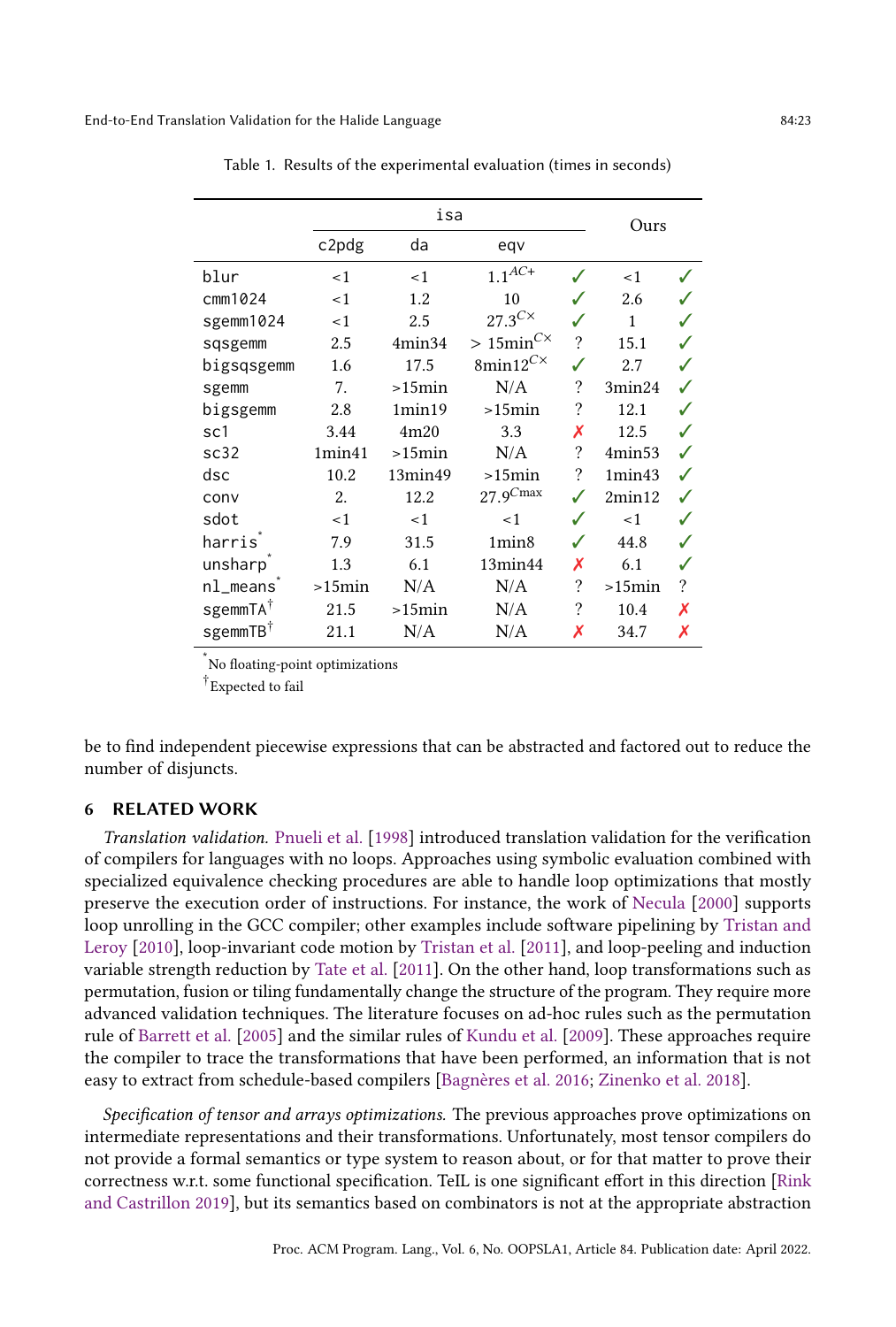level to easily express the iterator-based specifications of most tensor programming languages. We rely on a simple equational language to capture the semantics of these specifications, while demonstrating the translation validation of a tensor compiler independently of the intermediate representations encountered along the flow.

Equivalence checking of affine programs. In the case of numerical programs with array manipulations, the problem of translation validation is known as an instance of program equivalence checking. [Samsom et al.](#page-28-18) [\[1995\]](#page-28-18) proposes an approach based on pattern-matching of the right-hand side of assignments on the original and optimized programs, then proves that the loop nests for each pair of matched assignments iterate over the same domains. This approach is restricted to code without recurrences, and the pattern-matching rules can only handle the most basic algebraic transformations. [Shashidhar et al.](#page-28-8) [\[2005\]](#page-28-8) introduces Array Data-flow Dependence Graphs (ADDG) to overcome the limitations of the original pattern-matching approach, and is able to handle finite applications of associative and commutative operators. The ADDGs allow matching to occur at the level of operator applications instead of statements, and it supports uniform recurrences by computing a transitive closure of the updates. [Karfa et al.](#page-27-12) [\[2013b\]](#page-27-12) extend the ADDG method to handle more algebraic transformations using a formalization procedure, but does not handle recurrences. [Banerjee et al.](#page-27-13) [\[2016\]](#page-27-13) proposed handling recurrences by matching the bodies of loop, effectively preventing structure-modifying transformations to be applied to recurrences.

[Verdoolaege et al.](#page-29-4) [\[2012,](#page-29-4) [2010\]](#page-29-6) extend the expressive power of the ADDG based methods considerably, by providing a generic method to handle possibly non-uniform recurrences using widening. Their approach is based on two passes. In the first pass, equalities between the two programs are inferred based on the requested output equalities. Widening is used to propagate equalities across loops. In a second pass, the verifier actually tries to prove that the inferred equalities are correct. Their approach is probably the closest to ours, although our verifier only performs the equivalent of their second pass, as we assume the equalities are provided by the compiler. Their approach is able to handle fixed-arity associative and commutative operators, but no other algebraic transformations.

Approaching the problem from a different angle, [Barthou et al.](#page-27-14) [\[2002\]](#page-27-14) tries to prove the equivalence of Systems of Affine Recurrence Equations. They show the problem to be undecidable in general, even without any algebraic transformations, and propose a best-effort algorithm for proving equivalence by constructing an equivalence automaton. Their approach does not handle algebraic transformations. [Iooss et al.](#page-27-15) [\[2014\]](#page-27-15) improves upon their algorithm to handle associativecommutative reductions, using a bipartite matching between the reduced indices in the original and transformed program, and is the only work we know of which is able to handle associativecommutative reductions in a generic way.

[Karfa et al.](#page-27-16) [\[2013a\]](#page-27-16) directly encode the program equivalence problem as a formula which is fed to an SMT solver. They show that the formulas this creates are too complex for SMT solvers to handle in practice. We avoid the issue by using prophetic expressions as natural stopgaps to generate multiple, simpler queries to the SMT solver.

[Bao et al.](#page-27-17) [\[2016\]](#page-27-17) propose a dynamic approach, dubbed PolyCheck, to the problem. It exploits the structure of affine program control and data-flow to build a checker with the same structure as the transformed program. If successful, it ensures the validity of all executions for a given problem size.

[Journault and Miné](#page-27-18) [\[2018\]](#page-27-18) propose abstract domains to represent and infer properties about matrix manipulating program. They successfully apply their approach in presence of loop tiling, as performed by the Pluto polyhedral compiler. Unlike ours, their approach does not rely on annotations but relies instead on a library of patterns to match assignments with a corresponding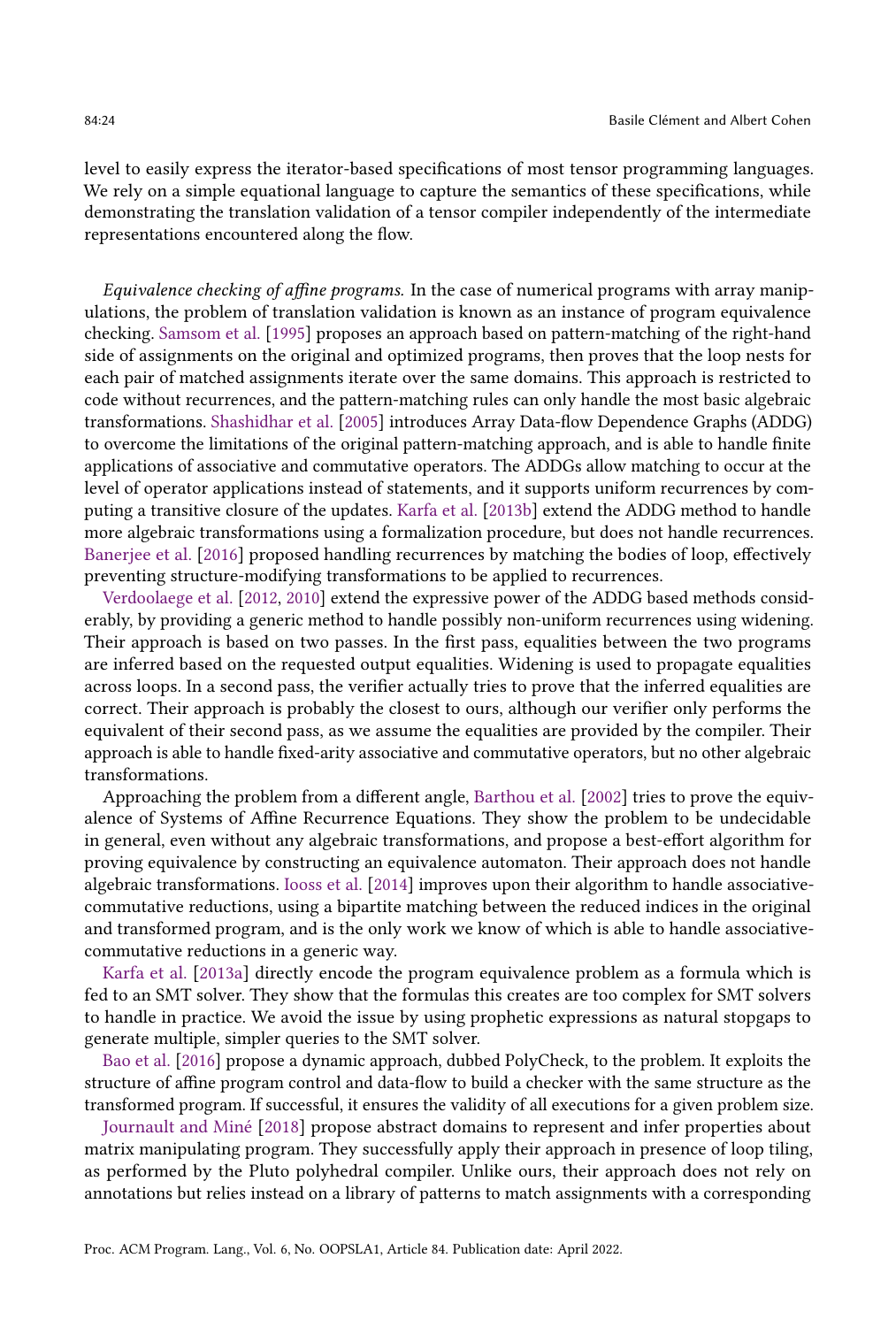semantic predicate. It is not clear how well this library of patterns would scale to arbitrary code transformations.

## <span id="page-24-0"></span>7 DISCUSSION AND FUTURE WORK

In this section, we discuss limitations of the current approach and planned extensions towards the translation-validation of a larger portion of the Halide compiler.

## <span id="page-24-3"></span>7.1 Array linearization

The focus of our presentation has been on multidimensional tensors and arrays, as it is the way specifications are written. Ultimately, multidimensional arrays are represented as flat buffers in linear memory, which can create non-affine indices due to parametric array sizes. Reconstructing affine multidimensional indices from the linearized ones is possible, but difficult and typically involves runtime checks [\[Doerfert et al.](#page-27-19) [2017\]](#page-27-19). However, in our case, we know the multidimensional indices and simply have to check that the same injective linearization function is used for all accesses. This is a fairly simple non-affine check, which could be expressed as a piecewise polynomial equality. We experimented with simply sending the non-linear problem to Z3, which was able to prove it correct without issue in all our benchmarks.

## <span id="page-24-2"></span>7.2 Overflow checking

We have formalized and implemented our validator using unbounded integers, and simply ignored the possibility of overflows in index computations. There are two general approaches to handle this threat to the formal soundness of our results when running the code using machine integers. The first possibility is to find a sufficient condition on the parameters to ensure the absence of overflow, which can be independently checked, following the approach of [Cuervo Parrino](#page-27-20) [et al.](#page-27-20) [\[2012\]](#page-27-20). The second possibility is to explicitely model overflowing computations (assuming some fixed well-defined behavior of signed integer overflow) using a piecewise representation or a modulo expression, as appropriate. This would increase the runtime of the algorithm by introducing disjunctions or auxiliary variables in the isl representation. ISA supports both approach (depending on whether signed or unsigned indices are used); in our experiments, we use signed indices but disable the overflow checking for a fair comparison.

To cover verification in full, overflow checking needs to take into account the linearization step from multidimensional indices to linear memory. If the linearization is computed inline, it is enough to ensure that the total array size fits in the appropriate integer type because we have proven that the multidimensional indices are within bounds.

## <span id="page-24-1"></span>7.3 Handling of floating-point numbers

In Halide, and other languages targeting linear algebra, image processing, or deep learning, computations often involve floating-point numbers. These computations are transformed under "fast-math" assumptions, which are formally unsound. There are multiple possible answers to that problem, and we discuss three approaches supported by our implementation below.

• If bitwise equivalence is wanted, floating point numbers can be implemented using Z3's built-in support for IEEE floats. In this case, "fast-math" optimizations should be disabled; Halide supports both a global "strict float" mode and a local annotation to disable such optimizations within a given expression. Although we do not support these, some "fast-math" transformations are correct in the absence of NaNs, infinites, or negative zeros and could be supported with the appropriate assumptions on the input arrays [\[Menendez et al.](#page-28-19) [2016\]](#page-28-19).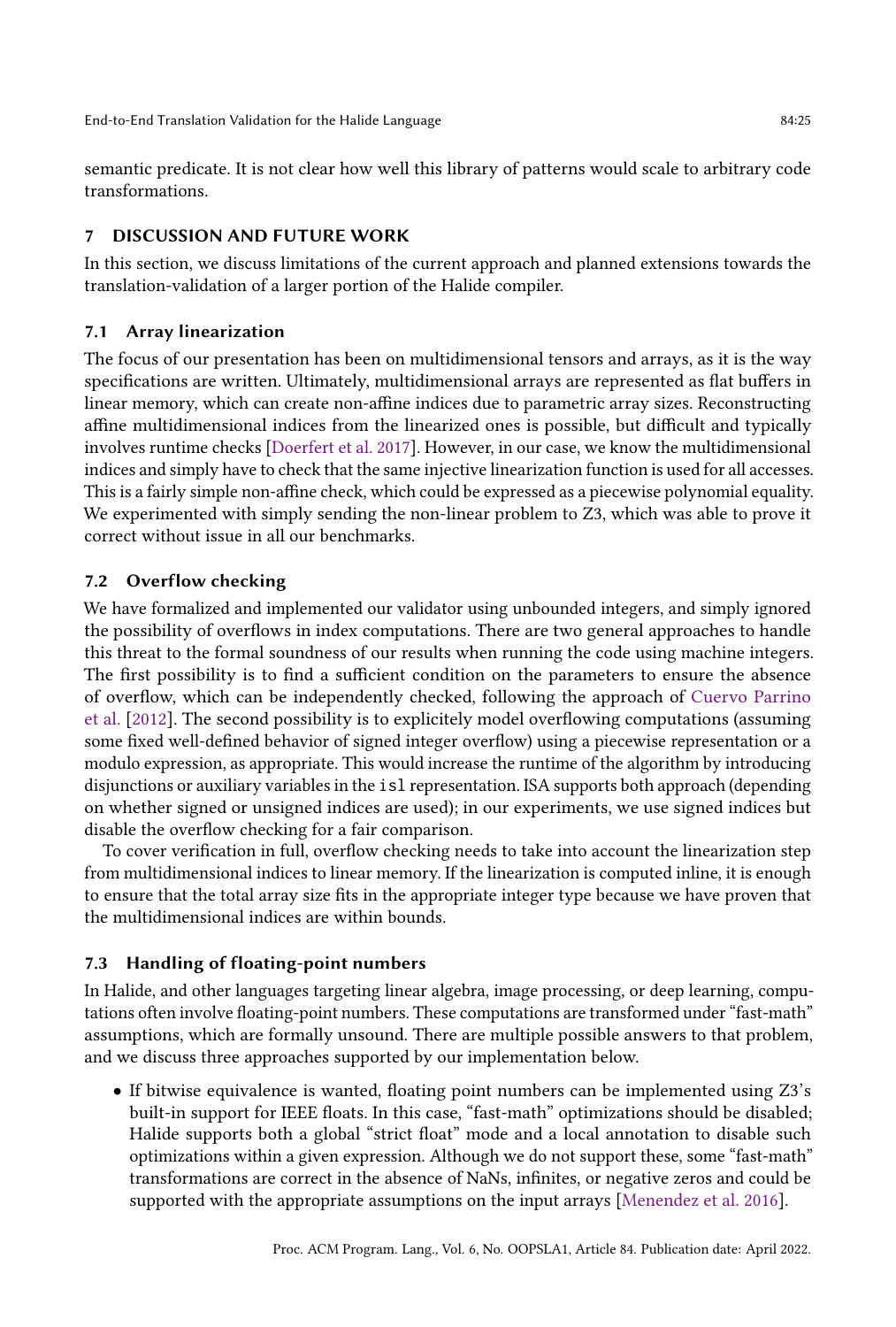- On the other side of the spectrum, common practice in numerical fields is to accept program transformations which are valid on the reals, e.g. exploiting the associativity and distributivity of operators. Following this practice, our default representation of floats uses Z3's built-in type for reals. While this provides no formal guarantee on the output of the program when ran using floats, it ensures that only transformations valid on the reals have been applied. This can be enough to trust the absence of bugs in a non-adversarial compiler. Note that while this is mostly appropriate for the algebraic specifications encountered in linear algebra or deep learning, representing floats as reals is an issue for image processing pipelines. Image processing algorithms often provide opportunities for constant propagations: this propagation is performed by Halide using floating-point math, and Z3 will usually not be able to prove it correct in the reals (because it is not). Constant propagation could be verified in this context if Halide used exact rational math instead.
- Finally, we can implement floating-point numbers axiomatically using an abstract type in Z3. Using specific axioms, generic "fast-math" rules such as associativity can be supported, and also constant propagation on a case-by-case basis. The same caveats as when implementing floats using reals apply: if enough axioms are included, an adversarial compiler could build a program that is correct in this axiomatization but compute all zeroes when ran using floats.

One final remark is that if we were to allow casts from floats to indices when lifting the affine restrictions (see [Section 7.4\)](#page-25-0), special care would be required because "fast-math" transformations could lead the cast to result in a different index, possibly creating out-of-bounds accesses.

### <span id="page-25-0"></span>7.4 Beyond affine specifications and schedules

In our work we have made the assumption that schedules for affine specifications result in affine implementations. While true in general, an important counter-example is that of specialization on an input value. For instance in a general matrix multiply  $D = \alpha C + \beta AB$ , implementations often have a "fast path" specialization when  $\alpha = 0$ , avoiding loads from C entirely. Handling such specializations would require keeping track of non-affine conditionals in path conditions, and giving them as additional context to Z3.

This would require ensuring that both branches of a non-affine if write (possibly different values) to the same locations, in order to be able to compute the last write to a location independently of the non-affine condition in a lexmax computation. This is typically the case for a specialization. Note that handling this would be more general than the approach of [Verdoolaege et al.](#page-29-6) [\[2010\]](#page-29-6), which only handles non-affine control that is present in both the specification and the implementation. That case is already handled in our approach through non-affine select operators — select being an expression-level conditional ensures that the locations written to are not dependent on the non-affine condition.

Another non-affine extension that can be integrated fairly easily is that of non-affine read accesses. When encountering a read access, we currently solve exactly for the expression present in the corresponding chunk using isl. If the access is non-affine, this is no longer possible. However, we can build an expression as a select-tree of affine conditions depending on the expressions present in the chunk, and apply that expression to the non-affine indices. We also have to check using Z3 (instead of isl) that the non-affine indices are within the chunk's domain.

## 7.5 Reductions

Associative and commutative reductions show up in many applications, the most common of them being tensor contractions and convolutions. Properly accounting for the algebraic properties of those reductions is crucial to be able to verify transformations such as those performed by Halide's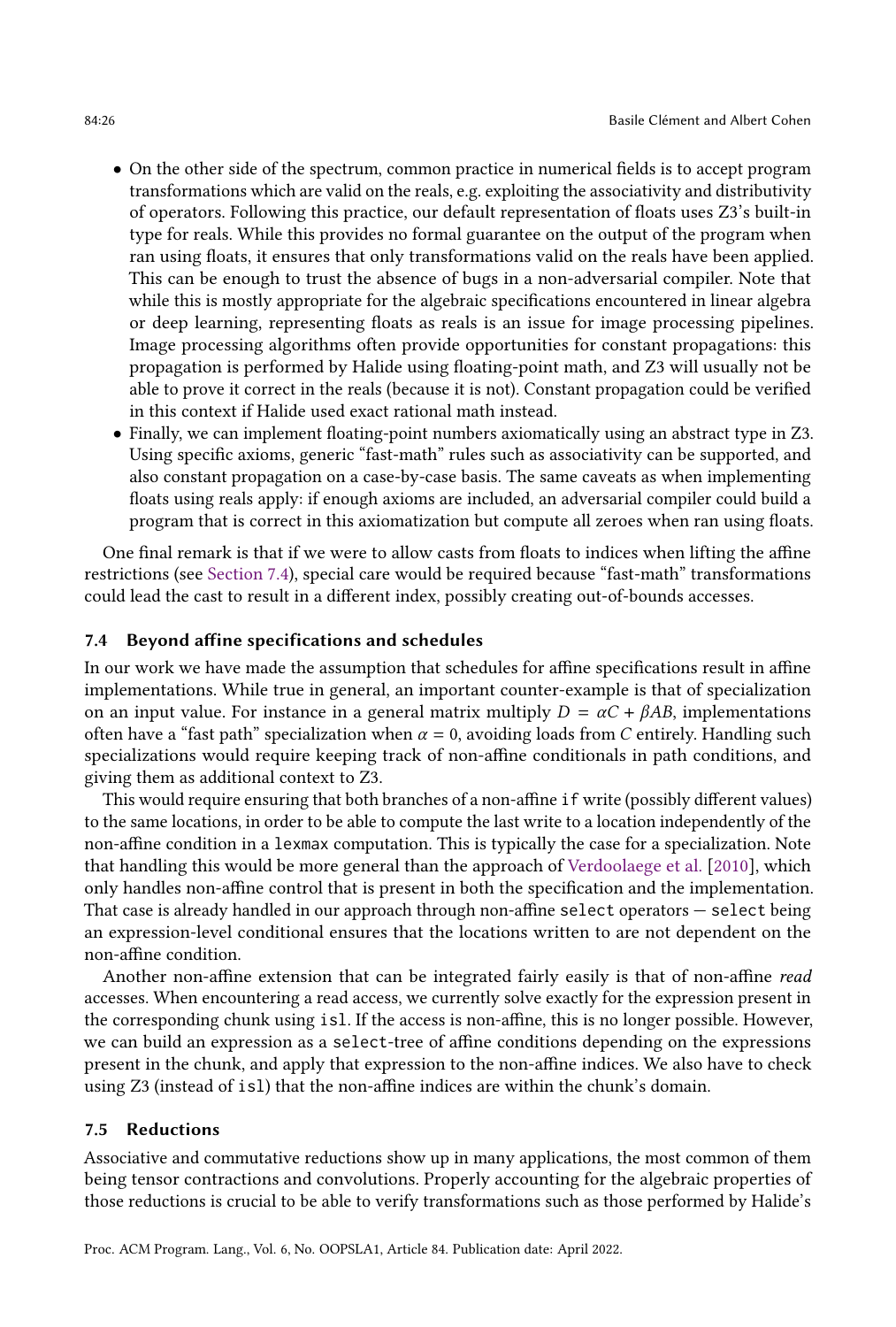rfactor [\[Suriana et al.](#page-28-20) [2017\]](#page-28-20) primitive, which permits reordering the reduction to increase the available parallelism or improve memory locality.

The difficulty here is twofold. The first difficulty is in identifying the associative-commutative operators, which is not immediate from Halide's specification of them as recurrences. When performing transformations on a reduction, Halide knows the operator it uses, and should be able to provide an annotation to that regard without difficulties. We would then have to check that the operator indeed is associative and commutative using Z3. The second one is in properly representing the now arbitrary order of the computations.

The proper tool for representing objects in an arbitrary order is that of a set, and we have started work on an extension of our system which represents a reduction on an array using an extra virtual dimension to represent the reduced values. More precisely, we need to identify sections during which the reduction is computed: this corresponds to a single stage of the computation for Halide, and can be annotated. Within that section, we represent that an array a of type  $\tau_a$ implements a *n*-dimensional reduction using a special reduction type  $\Sigma_n \tau_a$ . The type  $\Sigma_n \tau_a$  extends  $\tau_a$  in the dynamic semantics with *n* dimensions, capturing the positions of the updates in the original recurrence. At the end of the reduction, we must check that the set of written values matches the specification.

This would essentially require Halide to annotate the reduction steps with the reordering it has performed, alleviating the need for a matching algorithm such as that of [Iooss et al.](#page-27-15) [\[2014\]](#page-27-15).

## 7.6 Mechanized formal proofs

As we are performing validation of a complex system, it could be interesting to mechanize the proof of correctness of our validator, and provide an implementation in a proof assistant such as Coq [\[Team](#page-28-21) [2021\]](#page-28-21). We did mechanize an early version of the prophetic evaluation rules using Coq, from which the current implementation now deviates. We aim to have an automatic verifier, and rely on Z3 and isl for this. As such, mechanization could only guarantee that the verification conditions we generate ensure the correctness of the implementation.

#### 8 CONCLUSIONS

This paper proposes a translation-validation algorithm for compilers of equational tensor specifications, and applies it to the verification of benchmarks from the Halide DSL.

Although specified and implemented in the context of the Halide compiler, our approach naturally generalizes to pointful tensor programming language. On the high-level side, by focusing on an affine subset through the reduction to SAREs, we decouple our verifier from the details of the specification language. On the low-level side, our verifier and formalization require an imperative language of counted loops and arrays, annotated with refinements from the array writes to the corresponding tensor definitions. This is a natural representation for the output of a pointful tensor compiler: in fact, frameworks such as TVM, Tensor Comprehensions, and Tiramisu use either Halide's own IR or variants thereof.

The approach has been tested on reference Halide benchmarks, and shown to be a viable candidate for the parametric verification of important primitives such as matrix multiplication. High-level libraries based on graphs of operators such as TensorFlow could benefit from our approach to validate the specialized implementations of those primitives.

#### **REFERENCES**

<span id="page-26-0"></span>Martin Abadi and Leslie Lamport. 1988. The Existence of Refinement Mappings. In Proceedings of the 3rd Annual Symposium on Logic in Computer Science. 165–175. [https://www.microsoft.com/en-us/research/publication/the-existence-of-refinement](https://www.microsoft.com/en-us/research/publication/the-existence-of-refinement-mappings/)[mappings/](https://www.microsoft.com/en-us/research/publication/the-existence-of-refinement-mappings/)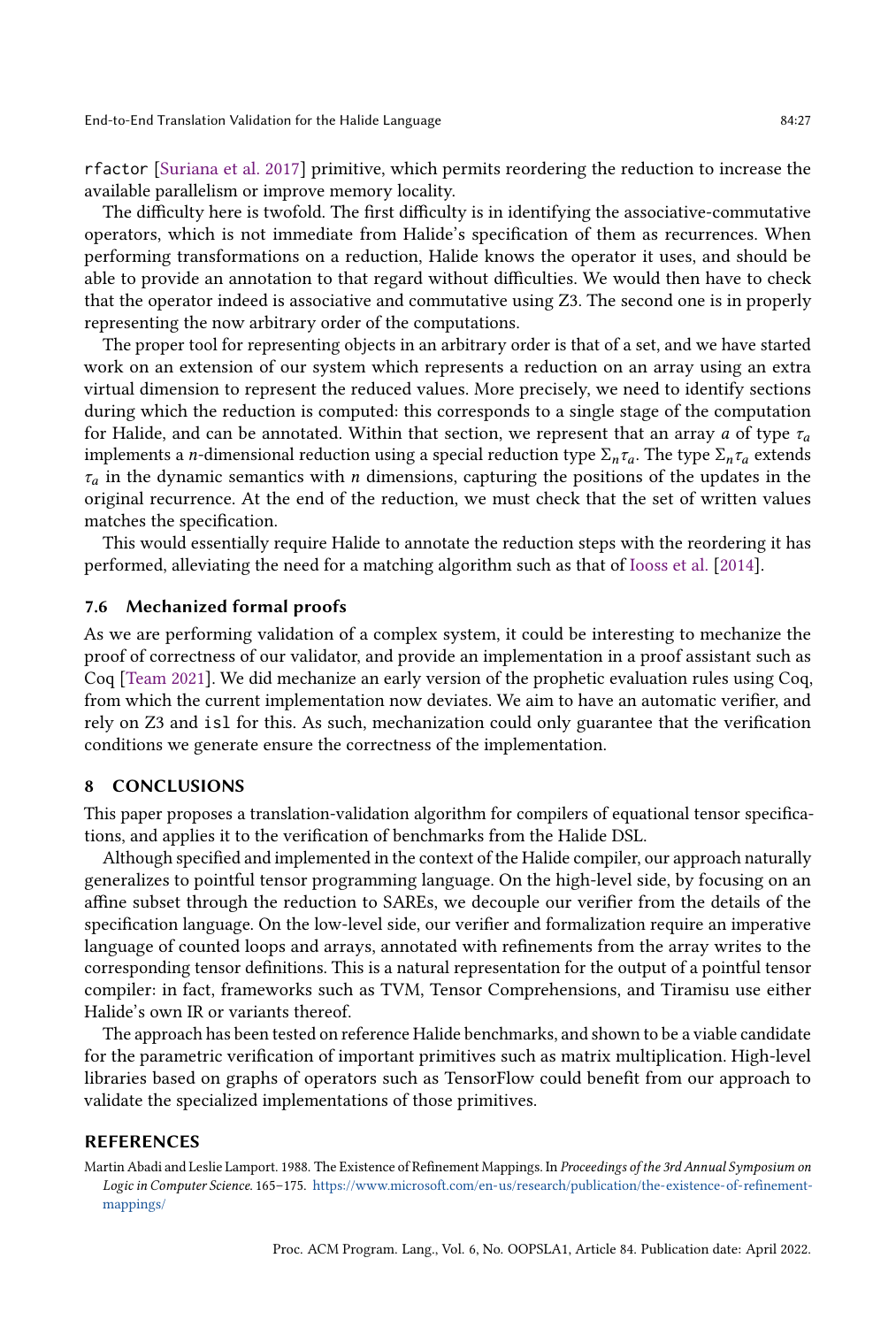- <span id="page-27-11"></span>Lénaïc Bagnères, Oleksandr Zinenko, Stéphane Huot, and Cédric Bastoul. 2016. Opening Polyhedral Compiler's Black Box. In Proceedings of the 2016 International Symposium on Code Generation and Optimization, CGO 2016, Barcelona, Spain, March 12-18, 2016, Björn Franke, Youfeng Wu, and Fabrice Rastello (Eds.). ACM, 128–138. [https://doi.org/10.1145/](https://doi.org/10.1145/2854038.2854048) [2854038.2854048](https://doi.org/10.1145/2854038.2854048)
- <span id="page-27-13"></span>Kunal Banerjee, Chittaranjan Mandal, and Dipankar Sarkar. 2016. Translation Validation of Loop and Arithmetic Transformations in the Presence of Recurrences. SIGPLAN Not. 51, 5 (Aug. 2016), 31–40. <https://doi.org/10.1145/2980930.2907954>
- <span id="page-27-17"></span>Wenlei Bao, Sriram Krishnamoorthy, Louis-Noël Pouchet, Fabrice Rastello, and P. Sadayappan. 2016. PolyCheck: Dynamic Verification of Iteration Space Transformations on Affine Programs. In Proceedings of the 43rd Annual ACM SIGPLAN-SIGACT Symposium on Principles of Programming Languages (POPL '16). Association for Computing Machinery, New York, NY, USA, 539–554. <https://doi.org/10.1145/2837614.2837656>
- <span id="page-27-9"></span>Clark Barrett, Aaron Stump, and Cesare Tinelli. 2010. The SMT-LIB Standard: Version 2.0. In Proceedings of the 8th International Workshop on Satisfiability modulo Theories (Edinburgh, UK), A. Gupta and D. Kroening (Eds.).
- <span id="page-27-10"></span>Clark W. Barrett, Yi Fang, Benjamin Goldberg, Ying Hu, Amir Pnueli, and Lenore D. Zuck. 2005. TVOC: A Translation Validator for Optimizing Compilers. In Computer Aided Verification, 17th International Conference, CAV 2005 (Lncs, Vol. 3576). springer, 291–295.
- <span id="page-27-14"></span>Denis Barthou, Paul Feautrier, and Xavier Redon. 2002. On the Equivalence of Two Systems of Affine Recurrence Equations. In Euro-Par 2002 Parallel Processing, Burkhard Monien, Rainer Feldmann, Gerhard Goos, Juris Hartmanis, and Jan van Leeuwen (Eds.). Vol. 2400. Springer Berlin Heidelberg, Berlin, Heidelberg, 309–313. [https://doi.org/10.1007/3-540-45706-](https://doi.org/10.1007/3-540-45706-2_40) [2\\_40](https://doi.org/10.1007/3-540-45706-2_40)
- <span id="page-27-0"></span>G. Baumgartner, A. Auer, D.E. Bernholdt, A. Bibireata, V. Choppella, D. Cociorva, X. Gao, R.J. Harrison, S. Hirata, S. Krishnamoorthy, S. Krishnan, C. Lam, Q. Lu, M. Nooijen, R.M. Pitzer, J. Ramanujam, P. Sadayappan, and A. Sibiryakov. 2005. Synthesis of High-Performance Parallel Programs for a Class of Ab Initio Quantum Chemistry Models. Proc. IEEE 93, 2 (Feb. 2005), 276–292. <https://doi.org/10.1109/jproc.2004.840311>
- <span id="page-27-6"></span>François Bobot, Jean-Christophe Filliâtre, Claude Marché, and Andrei Paskevich. 2011. Why3: Shepherd Your Herd of Provers. In Boogie 2011: First International Workshop on Intermediate Verification Languages. Wrocław, Poland, 53–64.
- <span id="page-27-2"></span>Uday Bondhugula, Muthu Baskaran, Sriram Krishnamoorthy, J. Ramanujam, A. Rountev, and P. Sadayappan. 2008a. Automatic Transformations for Communication-Minimized Parallelization and Locality Optimization in the Polyhedral Model. In International Conference on Compiler Construction (ETAPS CC).
- <span id="page-27-3"></span>Uday Bondhugula, Albert Hartono, J. Ramanujam, and P. Sadayappan. 2008b. A Practical Automatic Polyhedral Program Optimization System. In ACM SIGPLAN Conference on Programming Language Design and Implementation (PLDI).
- <span id="page-27-7"></span>Basile Clement and Albert Cohen. 2022. End-to-End Translation Validation for the Halide Language - OOPSLA'22 Artifact. Zenodo. <https://doi.org/10.5281/zenodo.6390003>
- <span id="page-27-20"></span>Bruno Cuervo Parrino, Julien Narboux, Eric Violard, and Nicolas Magaud. 2012. Dealing with Arithmetic Overflows in the Polyhedral Model. In IMPACT 2012 - 2nd International Workshop on Polyhedral Compilation Techniques, Uday Bondhugula and Vincent Loechner (Eds.). Louis-Noel Pouchet, Paris, France. <https://hal.inria.fr/hal-00655485>
- <span id="page-27-4"></span>Leonardo de Moura and Nikolaj Bjørner. 2008. Z3: An Efficient SMT Solver. In Tools and Algorithms for the Construction and Analysis of Systems, C.R. Ramakrishnan and Jakob Rehof (Eds.). Springer Berlin Heidelberg, Berlin, Heidelberg, 337–340.
- <span id="page-27-19"></span>Johannes Doerfert, Tobias Grosser, and Sebastian Hack. 2017. Optimistic Loop Optimization. In Proceedings of the 2017 International Symposium on Code Generation and Optimization, CGO 2017, Austin, TX, USA, February 4-8, 2017, Vijay Janapa Reddi, Aaron Smith, and Lingjia Tang (Eds.). ACM, 292–304. <http://dl.acm.org/citation.cfm?id=3049864>
- <span id="page-27-8"></span><span id="page-27-5"></span>P. Feautrier. 1988. Parametric Integer Programming. RAIRO Recherche Opérationnelle 22, 3 (1988), 243–268.
- Paul Feautrier. 1991. Dataflow Analysis of Array and Scalar References. International Journal of Parallel Programming 20, 1 (Feb. 1991), 23–53. <https://doi.org/10.1007/bf01407931>
- <span id="page-27-1"></span>Tobias Grosser, Sven Verdoolaege, and Albert Cohen. 2015. Polyhedral AST Generation Is More than Scanning Polyhedra. ACM Transactions on Programming Languages and Systems 37, 4, Article 12 (July 2015). <https://doi.org/10.1145/2743016>
- <span id="page-27-15"></span>Guillaume Iooss, Christophe Alias, and Sanjay Rajopadhye. 2014. On Program Equivalence with Reductions. In Static Analysis, Markus Müller-Olm and Helmut Seidl (Eds.). Vol. 8723. Springer International Publishing, Cham, 168–183. [https://doi.org/10.1007/978-3-319-10936-7\\_11](https://doi.org/10.1007/978-3-319-10936-7_11)
- <span id="page-27-18"></span>Matthieu Journault and Antoine Miné. 2018. Inferring Functional Properties of Matrix Manipulating Programs by Abstract Interpretation. Formal methods in system design 53, 2 (Feb. 2018), 221–258. <https://doi.org/10.1007/s10703-017-0311-x>
- <span id="page-27-16"></span>Chandan Karfa, K. Banerjee, D. Sarkar, and C. Mandal. 2013a. Experimentation with SMT Solvers and Theorem Provers for Verification of Loop and Arithmetic Transformations. In Proceedings of the 5th IBM Collaborative Academia Research Exchange Workshop on - i-Care '13. ACM Press. <https://doi.org/10.1145/2528228.2528231>
- <span id="page-27-12"></span>Chandan Karfa, Kunal Banerjee, Dipankar Sarkar, and Chittaranjan Mandal. 2013b. Verification of Loop and Arithmetic Transformations of Array-Intensive Behaviors. IEEE Trans. Comput.-Aided Des. Integr. Circuits Syst. 32, 11 (Nov. 2013), 1787–1800. <https://doi.org/10.1109/tcad.2013.2272536>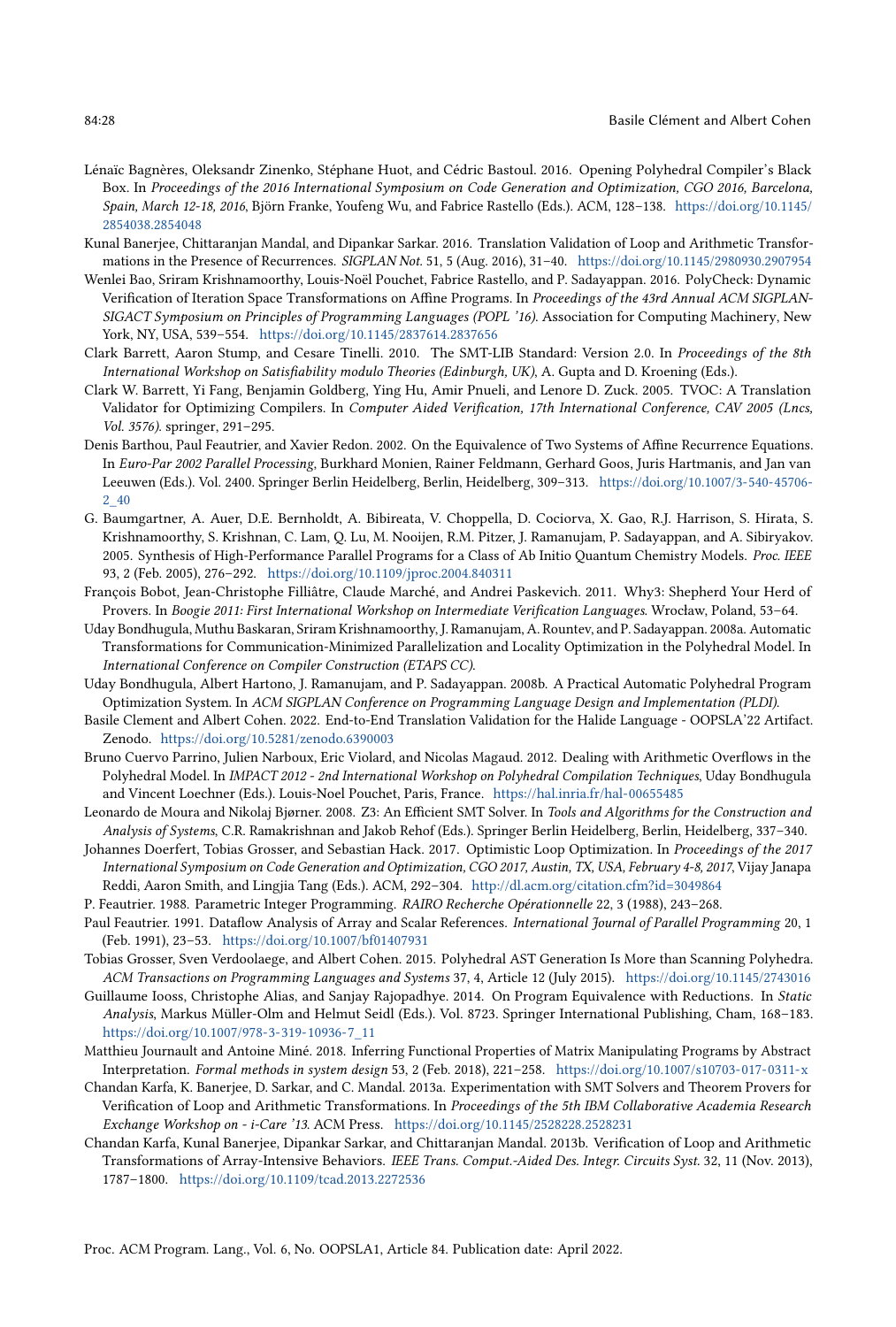- <span id="page-28-9"></span>Richard M. Karp, Raymond E. Miller, and Shmuel Winograd. 1967. The Organization of Computations for Uniform Recurrence Equations. Journal of The Acm 14, 3 (July 1967), 563–590. <https://doi.org/10.1145/321406.321418>
- <span id="page-28-16"></span>Sudipta Kundu, Zachary Tatlock, and Sorin Lerner. 2009. Proving Optimizations Correct Using Parameterized Program Equivalence. ACM SIGPLAN Notices 44, 6 (May 2009), 327–337. <https://doi.org/10.1145/1543135.1542513>
- <span id="page-28-10"></span>Hervé Le Verge, Christophe Mauras, and Patrice Quinton. 1991. The ALPHA Language and Its Use for the Design of Systolic Arrays. Journal of VLSI signal processing systems for signal, image and video technology 3 (1991), 173–182. <https://doi.org/10.1007/BF00925828>
- <span id="page-28-11"></span>K. Rustan M. Leino. 2010. Dafny: An Automatic Program Verifier for Functional Correctness. In Proceedings of the 16th International Conference on Logic for Programming, Artificial Intelligence, and Reasoning (LPAR'10). Springer-Verlag, Berlin, Heidelberg, 348–370.
- <span id="page-28-19"></span>David Menendez, Santosh Nagarakatte, and Aarti Gupta. 2016. Alive-FP: Automated Verification of Floating Point Based Peephole Optimizations in LLVM. In Static Analysis (Lecture Notes in Computer Science), Xavier Rival (Ed.). Springer, Berlin, Heidelberg, 317–337. [https://doi.org/10.1007/978-3-662-53413-7\\_16](https://doi.org/10.1007/978-3-662-53413-7_16)
- <span id="page-28-2"></span>Thierry Moreau, Tianqi Chen, Luis Vega, Jared Roesch, Eddie Yan, Lianmin Zheng, Josh Fromm, Ziheng Jiang, Luis Ceze, Carlos Guestrin, and Arvind Krishnamurthy. 2019. A Hardware–Software Blueprint for Flexible Deep Learning Specialization. IEEE Micro 39, 5 (Sept. 2019), 8–16. <https://doi.org/10.1109/mm.2019.2928962>
- <span id="page-28-3"></span>Ravi Teja Mullapudi, Andrew Adams, Dillon Sharlet, Jonathan Ragan-Kelley, and Kayvon Fatahalian. 2016. Automatically Scheduling Halide Image Processing Pipelines. ACM Trans. Graph. 35, 4, Article 83 (July 2016). [https://doi.org/10.1145/](https://doi.org/10.1145/2897824.2925952) [2897824.2925952](https://doi.org/10.1145/2897824.2925952)
- <span id="page-28-4"></span>Ravi Teja Mullapudi, Vinay Vasista, and Uday Bondhugula. 2015. PolyMage: Automatic Optimization for Image Processing Pipelines. SIGPLAN Not. 50, 4 (March 2015), 429–443. <https://doi.org/10.1145/2775054.2694364>
- <span id="page-28-12"></span>George C. Necula. 2000. Translation Validation for an Optimizing Compiler. In Proceedings of the ACM SIGPLAN 2000 Conference on Programming Language Design and Implementation - PLDI '00. ACM Press, 83–95. [https://doi.org/10.1145/](https://doi.org/10.1145/349299.349314) [349299.349314](https://doi.org/10.1145/349299.349314)
- <span id="page-28-5"></span>Amir Pnueli, Michael Siegel, and Eli Singerman. 1998. Translation Validation. In Tools and Algorithms for Construction and Analysis of Systems, TACAS '98 (Lncs, Vol. 1384). springer, 151–166.
- <span id="page-28-7"></span>M. Presburger. 1929. Über Die Vollständigkeit Eines Gewissen Systems Der Arithmetik Ganzer Zahlen, in Welchem Die Addition Als Einzige Operation Hervortritt. In Comptes Rendus Du Premier Congrès de Mathématiciens Des Pays Slaves. Warsaw, Poland, 92–101.
- <span id="page-28-1"></span>Jonathan Ragan-Kelley, Andrew Adams, Sylvain Paris, Marc Levoy, Saman Amarasinghe, and Frédo Durand. 2012. Decoupling Algorithms from Schedules for Easy Optimization of Image Processing Pipelines. ACM Trans. Graph. 31, 4 (Aug. 2012), 1–12. <https://doi.org/10.1145/2185520.2185528>
- <span id="page-28-6"></span>Jonathan Ragan-Kelley, Andrew Adams, Dillon Sharlet, Connelly Barnes, Sylvain Paris, Marc Levoy, Saman Amarasinghe, and Frédo Durand. 2017. Halide: Decoupling Algorithms from Schedules for High-Performance Image Processing. Communications of The Acm 61, 1 (Dec. 2017), 106–115. <https://doi.org/10.1145/3150211>
- <span id="page-28-0"></span>Jonathan Ragan-Kelley, Connelly Barnes, Andrew Adams, Sylvain Paris, Frédo Durand, and Saman Amarasinghe. 2013. Halide: A Language and Compiler for Optimizing Parallelism, Locality, and Recomputation in Image Processing Pipelines. In Proceedings of the 34th ACM SIGPLAN Conference on Programming Language Design and Implementation (PLDI '13). Association for Computing Machinery, New York, NY, USA, 519–530. <https://doi.org/10.1145/2491956.2462176>
- <span id="page-28-17"></span>Norman A. Rink and Jeronimo Castrillon. 2019. TeIL: A Type-Safe Imperative Tensor Intermediate Language. In Proceedings of the 6th ACM SIGPLAN International Workshop on Libraries, Languages and Compilers for Array Programming (ARRAY 2019). Association for Computing Machinery, New York, NY, USA, 57–68. <https://doi.org/10.1145/3315454.3329959>
- <span id="page-28-18"></span>H. Samsom, F. Franssen, F. Catthoor, and H. De Man. 1995. System Level Verification of Video and Image Processing Specifications. In Proceedings of the 8th International Symposium on System Synthesis - ISSS 95. ACM Press. [https:](https://doi.org/10.1145/224486.224533) [//doi.org/10.1145/224486.224533](https://doi.org/10.1145/224486.224533)
- <span id="page-28-8"></span>K.C. Shashidhar, Maurice Bruynooghe, Francky Catthoor, and Gerda Janssens. 2005. Verification of Source Code Transformations by Program Equivalence Checking. In Compiler Construction (Lecture Notes in Computer Science), Rastislav Bodik (Ed.). Springer, Berlin, Heidelberg, 221–236. [https://doi.org/10.1007/978-3-540-31985-6\\_15](https://doi.org/10.1007/978-3-540-31985-6_15)
- <span id="page-28-20"></span>Patricia Suriana, Andrew Adams, and Shoaib Kamil. 2017. Parallel Associative Reductions in Halide. In Proceedings of the 2017 International Symposium on Code Generation and Optimization (CGO '17). IEEE Press, Austin, USA, 281–291.
- <span id="page-28-15"></span>Ross Tate, Michael Stepp, Zachary Tatlock, and Sorin Lerner. 2011. Equality Saturation: A New Approach to Optimization. Logical Methods in Computer Science 7, 1 (March 2011). [https://doi.org/10.2168/lmcs-7\(1:10\)2011](https://doi.org/10.2168/lmcs-7(1:10)2011)
- <span id="page-28-21"></span>The Coq Development Team. 2021. The Coq Proof Assistant. Zenodo. <https://doi.org/10.5281/zenodo.4501022>
- <span id="page-28-14"></span>Jean-Baptiste Tristan, Paul Govereau, and Greg Morrisett. 2011. Evaluating Value-Graph Translation Validation for LLVM. ACM SIGPLAN Notices 46, 6 (June 2011), 295–305. <https://doi.org/10.1145/1993316.1993533>
- <span id="page-28-13"></span>Jean-Baptiste Tristan and Xavier Leroy. 2010. A Simple, Verified Validator for Software Pipelining. ACM SIGPLAN Notices 45, 1 (Jan. 2010), 83–92. <https://doi.org/10.1145/1707801.1706311>